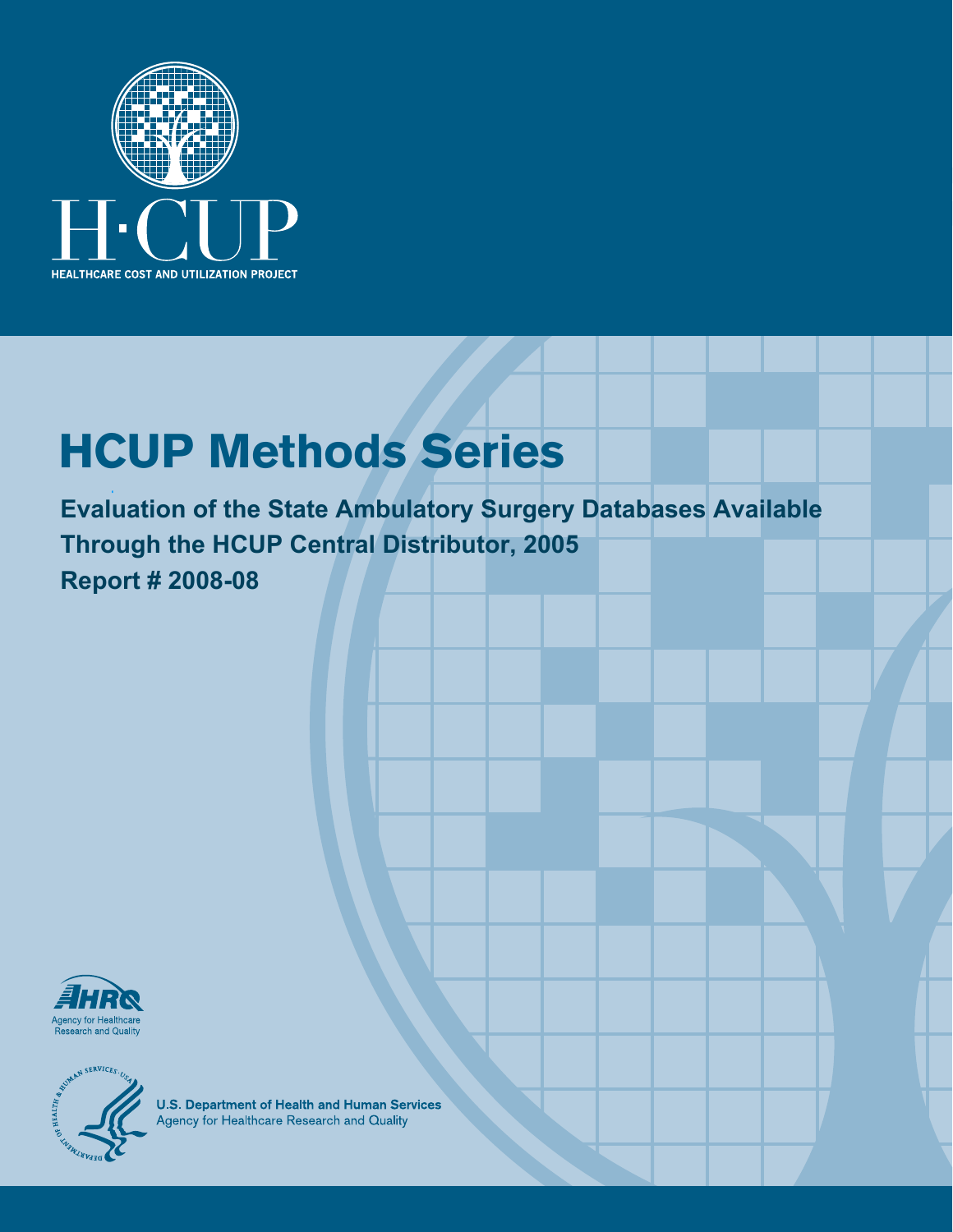**Contact Information: Healthcare Cost and Utilization Project (HCUP) Agency for Healthcare Research and Quality 540 Gaither Road Rockville, MD 20850 http://www.hcup-us.ahrq.gov** 

**For Technical Assistance with HCUP Products:** 

**Email: hcup@ahrq.gov** 

**or** 

**Phone: 1-866-290-HCUP** 

Recommended Citation: Gibson T, Steiner C. *Evaluation of the State Ambulatory Surgery Databases Available through the HCUP Central Distributor, 2005.* HCUP Methods Series Report # 2008-08. Online April 4, 2008. U.S. Agency for Healthcare Research and Quality. Available: http://www.hcup-us.ahrq.gov/reports/methods.jsp.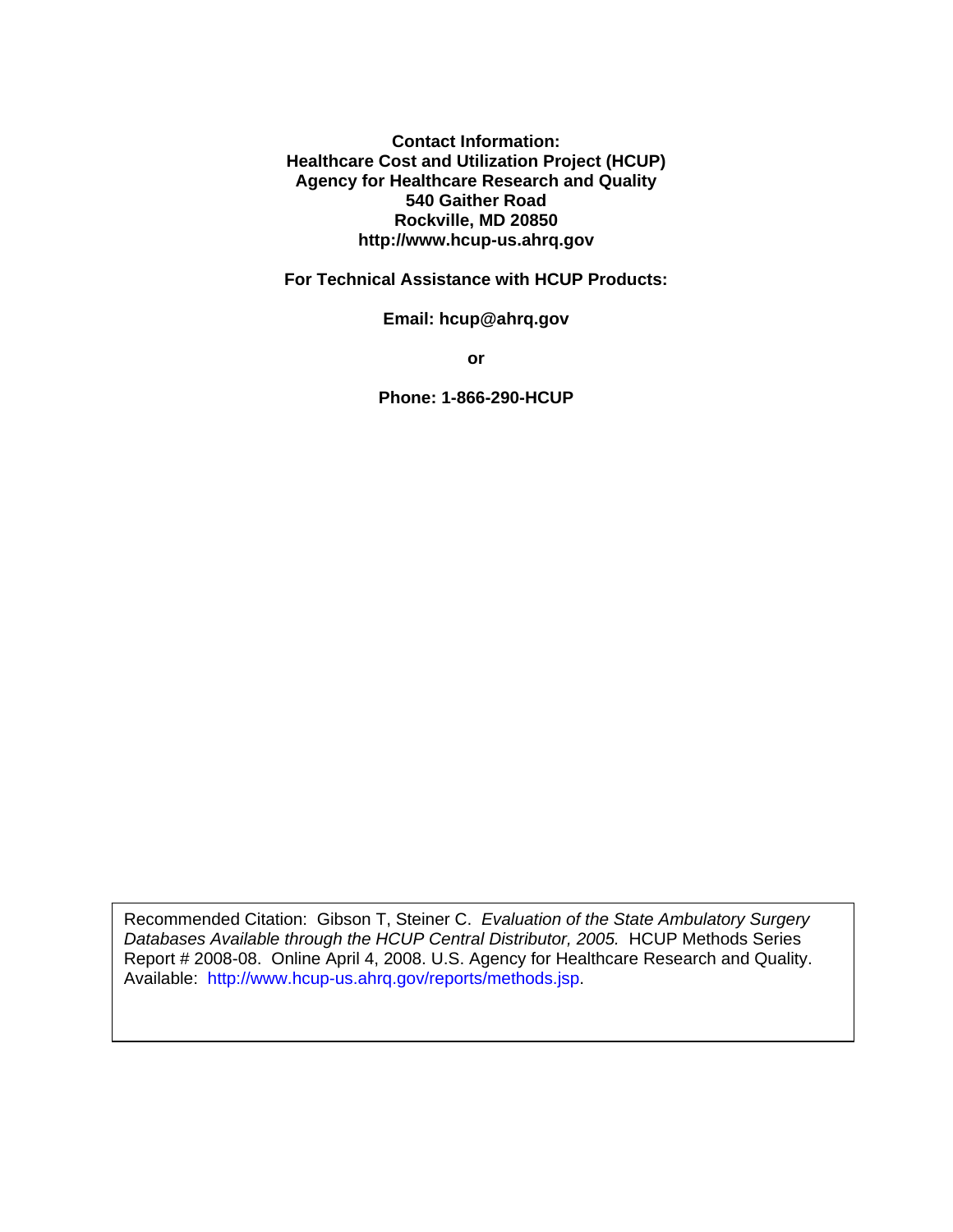

## **Evaluation of the State Ambulatory Surgery Databases Available through the HCUP Central Distributor, 2005**

Prepared by: Teresa B. Gibson † Amy G. Mell † Pamela Owens ‡

#### **April 4, 2008**

#### **Revised**

**Gibson TB, Mell AG, Owens P.** *Evaluation of the State Ambulatory Surgery Databases Available through the HCUP Central Distributor, 2005.* Rockville (MD): Agency for Healthcare Research and Quality, 2007. HCUP Fact Book No. X; AHRQ Publication No. XX-XXXX. ISBN XX.

† Medstat, Inc.

‡ Agency for Healthcare Research and Quality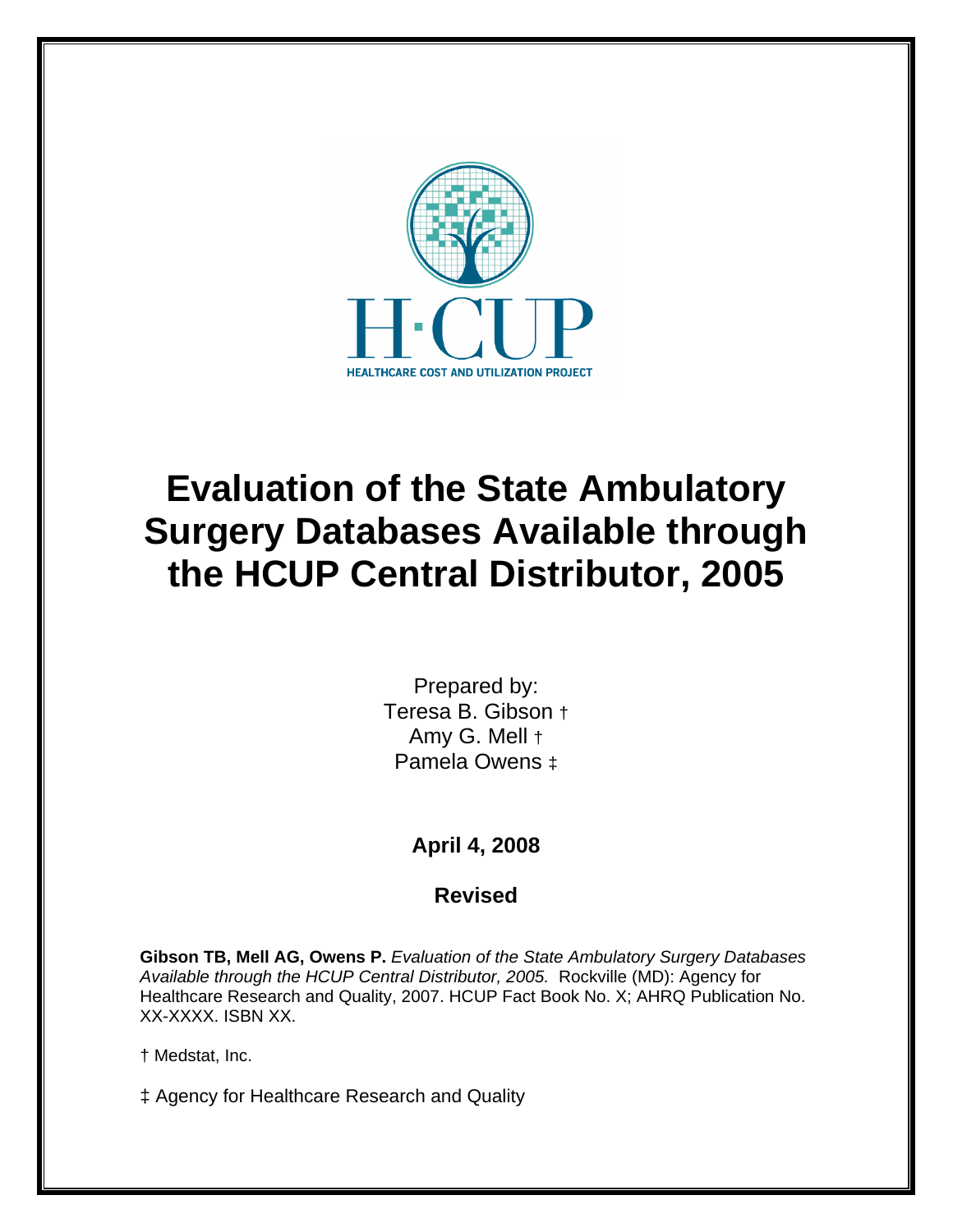#### **TABLE OF CONTENTS**

| 2005 HCUP STATE AMBULATORY SURGERY DATABASES (SASD) AVAILABLE         |
|-----------------------------------------------------------------------|
|                                                                       |
|                                                                       |
|                                                                       |
|                                                                       |
| COMPARISONS BETWEEN THE SASD-CD, THE AHA ANNUAL SURVEY, AND FOSC      |
|                                                                       |
|                                                                       |
|                                                                       |
|                                                                       |
| APPENDIX A: COMPARISON OF ICD-9-CM AND CPT PROCEDURE CODE USE BY BODY |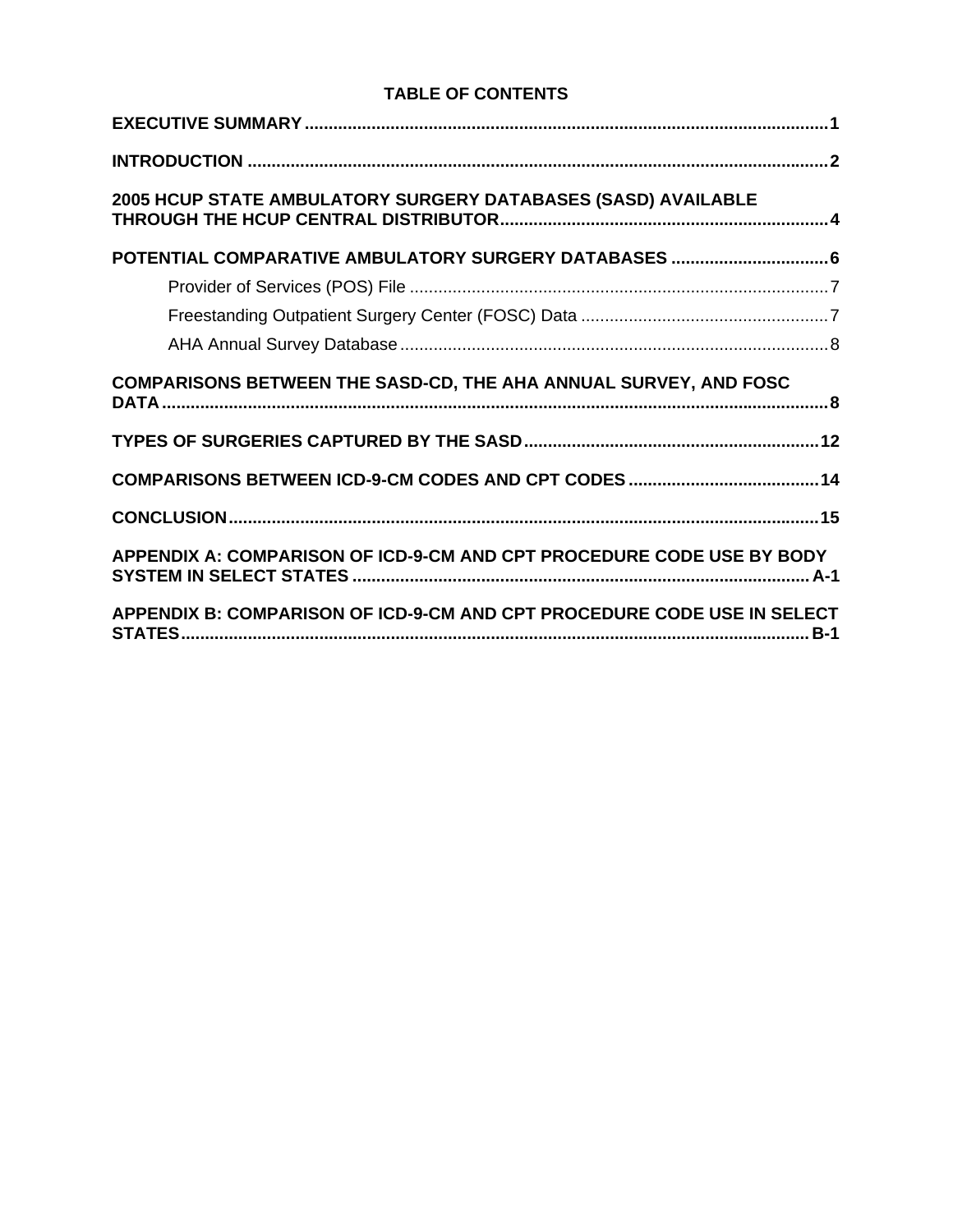#### **INDEX OF TABLES**

| Table 1: Number of Hospital-Based and Freestanding Facilities by State Available Through the                                                                                                                                                                         |
|----------------------------------------------------------------------------------------------------------------------------------------------------------------------------------------------------------------------------------------------------------------------|
| Table 2: Counts of Record Identified with AS Services and ED Services in the 2005 SASD                                                                                                                                                                               |
| Table 3: Comparison of Types of Ambulatory Surgery (AS) Facilities in Each Information Source                                                                                                                                                                        |
| Table 4: Number of Facilities and Surgical Visits by State and Data Source Available through                                                                                                                                                                         |
| Table 5: Number of ICD-9-CM and CPT Surgeries by CCS Procedure Category Available<br>through the HCUP Central Distributor, 2005 SASD-CD Ambulaotry Surgeries 13                                                                                                      |
| Table A-1: Number of Procedure Codes by State and Body System, ICD-9-CM CCS and CPT<br>CCS Classification Available through the HCUP Central Distributor, 2005 SASD Ambulatory                                                                                       |
| Table B-1: Use of ICD-9-CM and the CPT Procedure Codes Available through the HCUP                                                                                                                                                                                    |
| Table B-2: Percent of Surgical Visit Records by Coding System, ICD-9-CM and CPT Available<br>through the HCUP Central Distributor, by State, 2005 SASD, Among All Surgery Visits B-2                                                                                 |
| Table B-3: Percent of Records with Matching CCS Categories Among All Surgical Visit Records<br>with Dual Coding Available through the HCUP Central Distributor, by State, 2005 SASD-CD                                                                               |
| Table B-4: Percent of Surgical Visit Records with Matching CCS Categories from Among<br>Surgical Visit Records with a Single Procedure Code of Each Type Available through the                                                                                       |
| Table B-5: Pairing Between ICD-9-CM CCS and CPT CCS Categories for Top 10 ICD-9-CM<br>Categories, Surgical Visit Records with a Single ICD-9-CM Code and a Single CPT Code<br>Available through the HCUP Central Distributor, 2005 SASD-CD Ambulatory Surgeries. B-5 |
| Table B-6: Pairing Between CPT CCS and ICD-9-CM CCS Categories for Top 10 CPT<br>Categories, Surgical Visit Records with a Single ICD-9-CM Code and a Single CPT Code<br>Available through the HCUP Central Distributor, 2005 SASD-CD Ambulatory Surgeries B-10      |

#### **INDEX OF FIGURES**

| Figure 1: HCUP States with 2005 SASD Databases Available Through the HCUP Central     |  |
|---------------------------------------------------------------------------------------|--|
|                                                                                       |  |
| Figure 2: Number of HCUP SASD Participating States Available Through the HCUP Central |  |
|                                                                                       |  |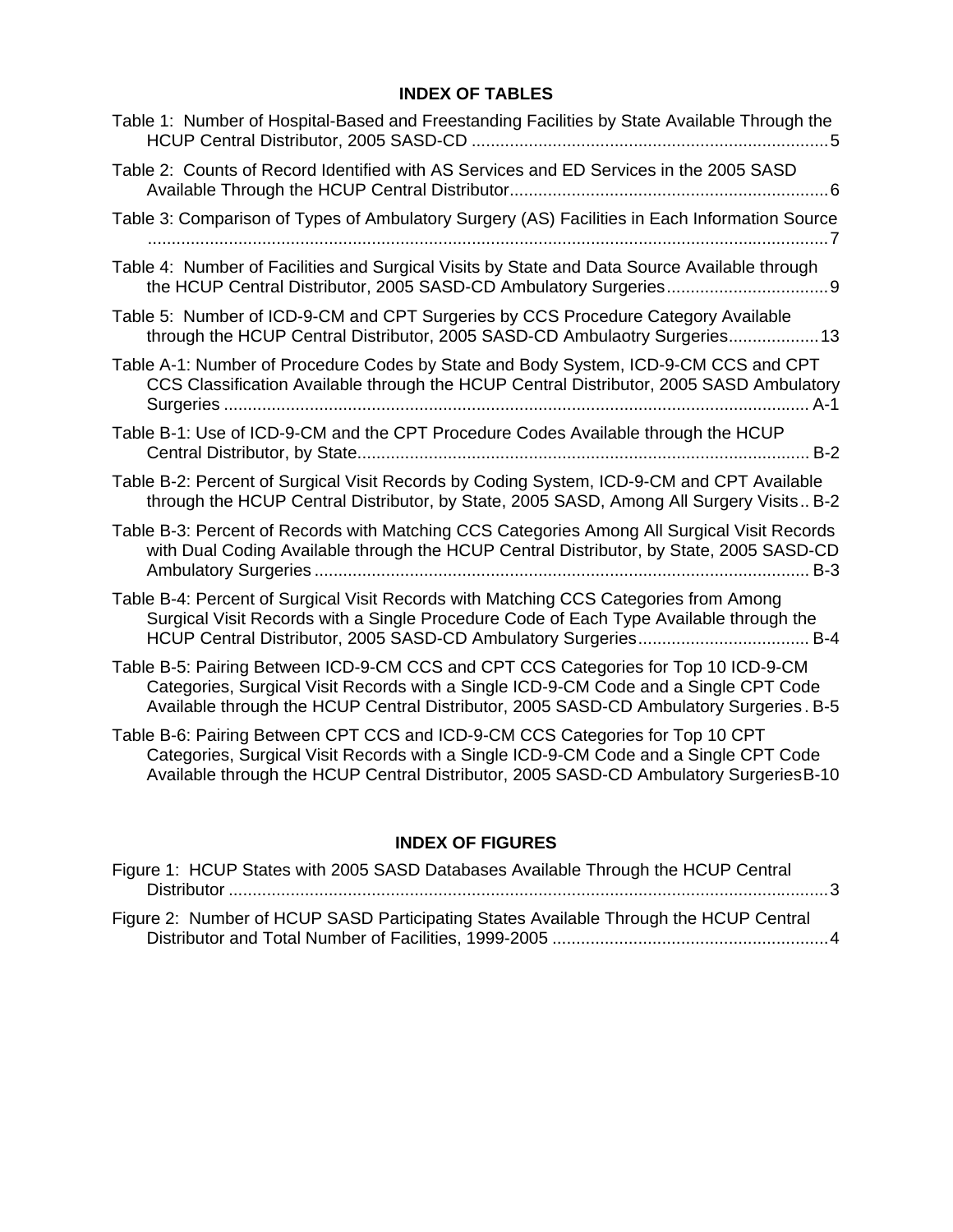#### **EXECUTIVE SUMMARY**

#### **Overview**

This report evaluates and compares the 2005 State Ambulatory Surgery Database (SASD) available via the HCUP Central Distributor (CD) to the 2005 American Hospital Association (AHA) Annual Survey and the Freestanding Outpatient Surgery Center (FOSC) file maintained by Verispan, LLC. The 15 states that provide 2005 SASD data through the HCUP CD are included in this comparison: California, Colorado, Florida, Iowa, Kentucky, Maryland, Michigan, Nebraska, New Jersey, New York, North Carolina, South Carolina, Utah, Vermont, and Wisconsin. In addition, this report compares the types of surgeries performed and explores the use of ICD-9-CM and CPT codes contained in the 2005 SASD-CD.

#### **Key Findings**

The 2005 SASD-CD files contain 15,462,445 records from 15 HCUP states. Eight-eight percent (13,522,781) of these records represent discharges for ambulatory surgery procedures. About 5% of the SASD-CD ambulatory surgery records are also contained in the State Emergency Department Databases (SEDD).

A majority (63.9%) of the facilities contributing data to the SASD-CD are hospital-based. California and Florida contained the greatest number of ambulatory surgery facilities in the 2005 SASD-CD.

Comparisons between the SASD-CD, the AHA Annual Survey, and FOSC data reveal that the SASD contains the greatest number of facilities (2,824) and surgical visits (13,522,781). The AHA data contains information on hospital-based ambulatory surgery facilities, while the FOSC contains information on freestanding centers. A clear advantage of the SASD-CD is that it contains information from both hospital-based and some freestanding centers.

Another clear advantage of the SASD over the other ambulatory surgery data sources is the ability to identify the types of surgical procedures performed during a surgical visit. This report reveals that ambulatory surgery is most likely to be performed in one of five body systems; more than 61% of the total procedures are performed on the digestive, musculoskeletal, integumentary, eye, or nervous systems.

Two different coding systems are used in the SASD; three states use only CPT codes, three states use only ICD-9-CM codes, and nine states employ both coding schemes. On average, the number of CPT codes is higher (2.1 in the core file and 4.4 in the charge detail file) than the number of ICD-9-CM codes (1.6). Although there was agreement between Clinical Classifications Software (CCS) categories for both systems, analysts should use caution when combining data across states using different coding systems.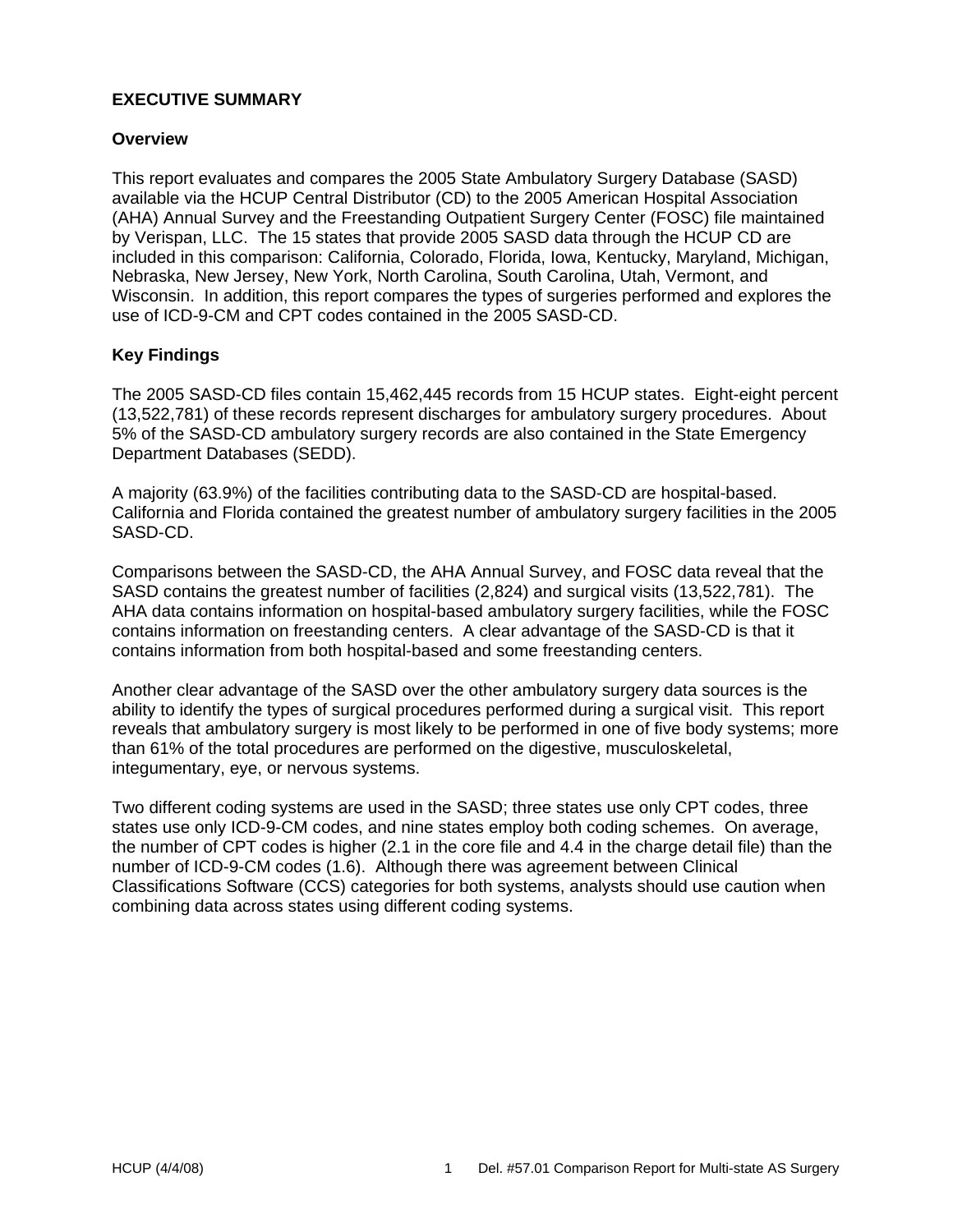#### **INTRODUCTION**

Ambulatory surgeries have become more common over the past two decades, with the number of ambulatory surgical centers reflecting similar growth. For example, between 1988 and 2005, the number of surgeries reported by Colorado, New Jersey, and New York rose from 0.9 million to 2.3 million.<sup>1</sup> In addition, the last two decades have witnessed a steep rise in the number of surgical centers performing ambulatory surgeries: these facilities have increased from 336 in 1985 to 4,445 in 2005. $^2$  This dramatic growth in ambulatory surgeries and surgical centers was fueled by cost concerns and emerging medical technologies that made ambulatory surgery more practical.

Ambulatory surgery is defined herein as any surgical procedure performed on the same day a patient is admitted and released from a facility. $3\,$  Ambulatory surgery facilities can include hospital-based or freestanding surgical centers.

In 1997, the Agency for Healthcare Research and Quality (AHRQ) began collecting ambulatory surgery (AS) data as part of the Healthcare Cost and Utilization Project (HCUP, pronounced "H-Cup"), making public versions of these databases available via the HCUP Central Distributor (CD). This report describes the 2005 State Ambulatory Surgery Databases (SASD) for each of the 15 states that provide AS data to HCUP and make the data available via the HCUP Central Distributor. The report also describes the completeness of the 2005 SASD with respect to ambulatory surgical facilities. The method used to accomplish this evaluation was to compare the SASD counts of ambulatory surgery facilities and visits to corresponding numbers reported in the 2005 American Hospital Association (AHA) Annual Survey Database and the 2005 Freestanding Outpatient Surgery Center (FOSC) file maintained by Verispan, LLC. This report also describes the number of surgeries performed by body system and illustrates how some states use two types of coding systems in their classification of procedures.

 1 Number of records in HCUP SASD files. Accessed at http://www.hcup-us.ahrq.gov/ on May 24, 2006. 2005 data from author's own analysis on November 27, 2007.

<sup>2</sup> Centers for Medicare & Medicaid Services. *2006 CMS Data Compendium*. December 2006. Accessed at http://www.cms.hhs.gov/DataCompendium on November 27, 2007.

<sup>&</sup>lt;sup>3</sup> State Ambulatory Surgery Databases. Accessed at http://www.hcup-us.ahrq.gov/sasdoverview.jsp on February 6, 2008.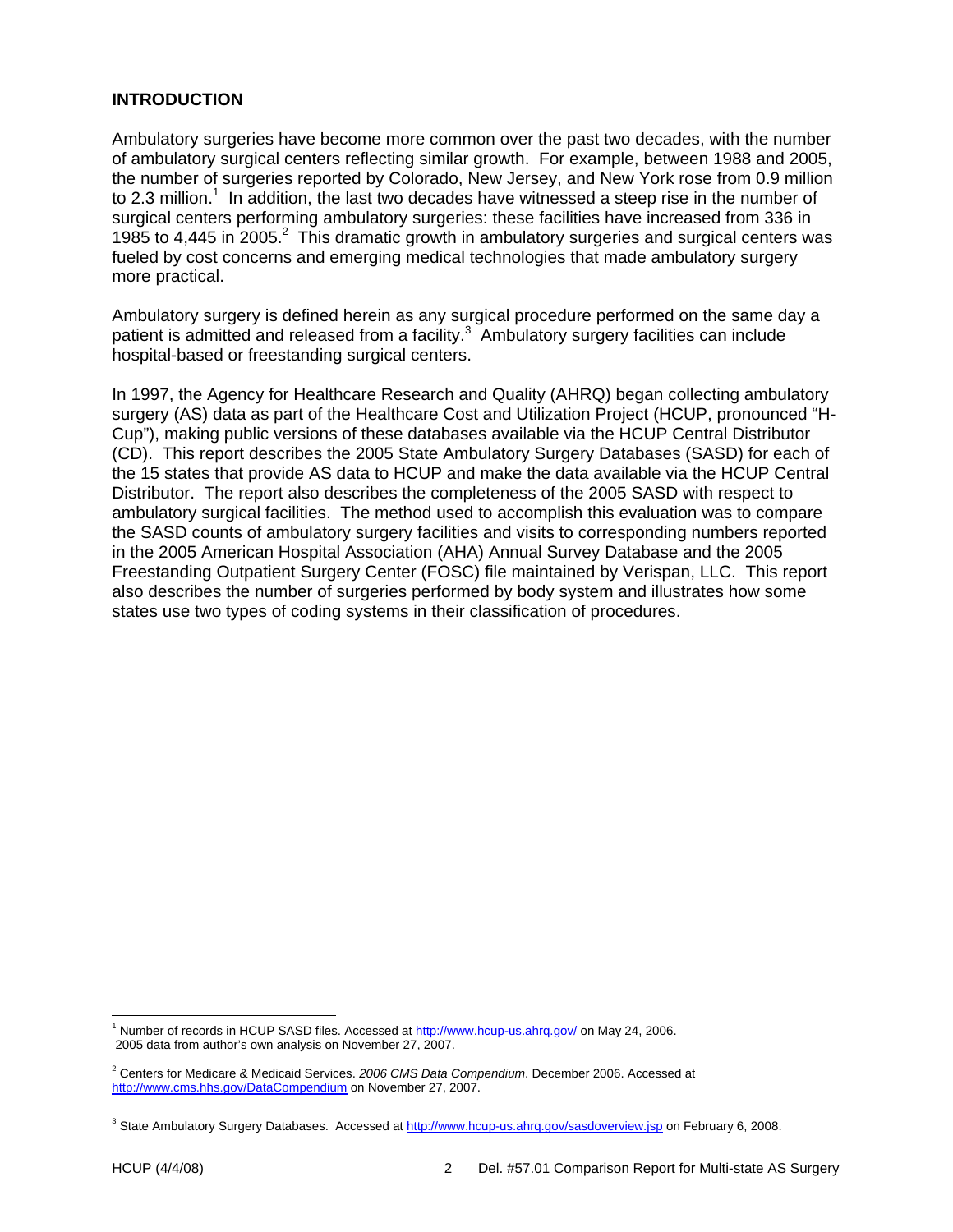

**Figure 1: HCUP States with 2005 SASD Databases Available Through the HCUP Central Distributor** 

The 15 states that contributed data to the 2005 HCUP Central Distributor SASD (hereafter SASD-CD) are California, Colorado, Florida, Iowa, Kentucky, Maryland, Michigan, Nebraska, New Jersey, New York, North Carolina, South Carolina, Utah, Vermont, and Wisconsin (Figure 1). Ten states ― Connecticut, Georgia, Indiana, Kansas, Minnesota, Missouri, New Hampshire, Ohio, South Dakota, and Tennessee ― participated in the 2005 SASD, but did not release the data through the Central Distributor. In addition, nine states currently collect AS data, but did not participate in the 2005 SASD: Hawaii, Illinois, Louisiana, Maine (supplied data for 1999- 2001), Montana, Oregon, Oklahoma, Pennsylvania (supplied data for 1999-2003), and Wyoming. Figure 2, below, depicts the continual growth in the number of participating states and the number of facilities in the SASD-CD over the past five years.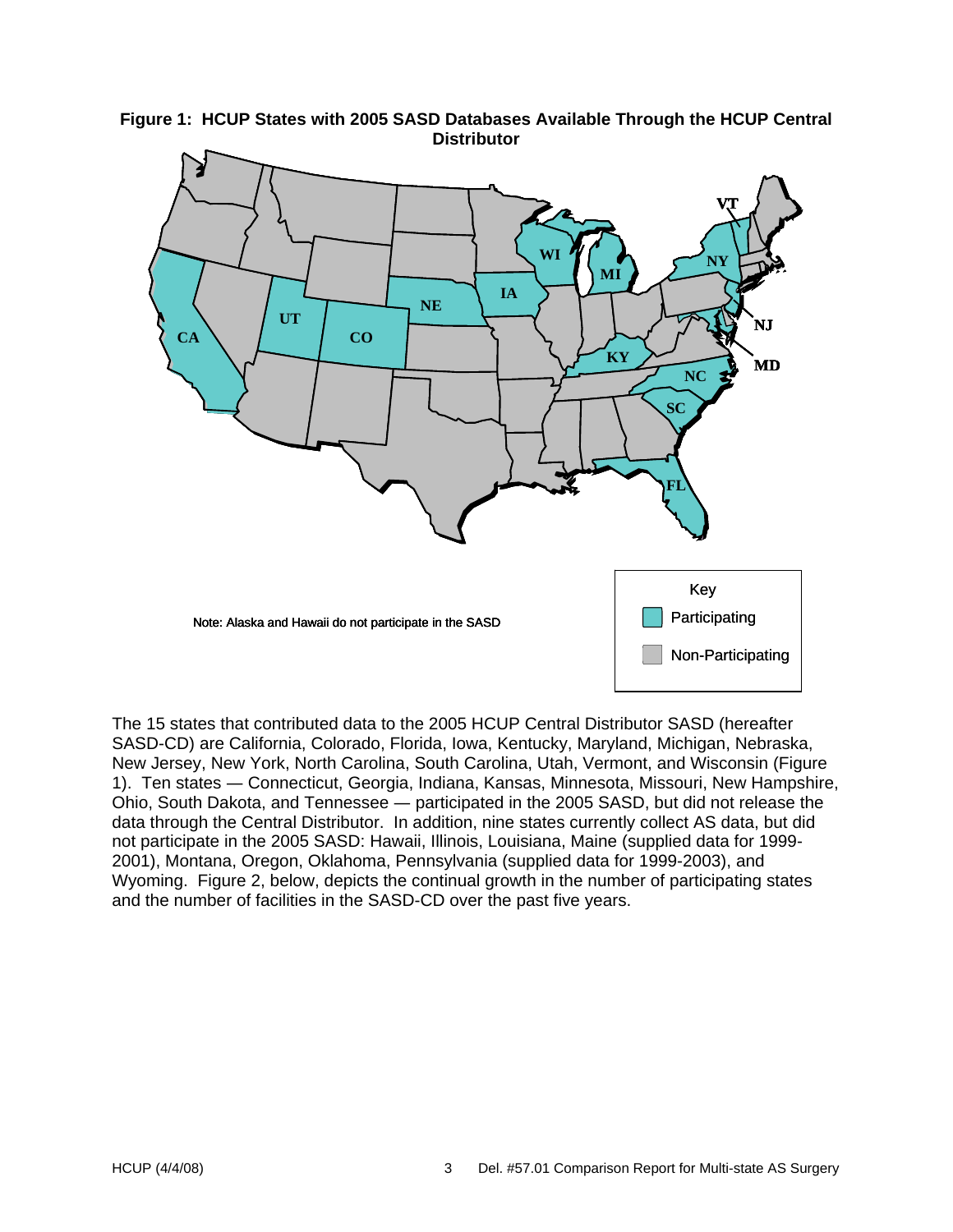



The first section of this report contains an overview of the 2005 SASD-CD. In the second section, alternative sources of comparative data are considered and it is determined that the two above-mentioned sources, the AHA Annual Survey Database and the FOSC file, are the best comparative databases for our purposes. Consequently, the third section compares the SASD-CD counts to the counts reported by AHA and the FOSC for the 15 states participating in the SASD-CD. The fourth section provides the frequencies of ambulatory surgeries contained in the SASD-CD, by body system. The final section offers some conclusions on the usefulness and potential research value of the 2005 SASD available through the HCUP Central Distributor.

#### **2005 HCUP STATE AMBULATORY SURGERY DATABASES (SASD) AVAILABLE THROUGH THE HCUP CENTRAL DISTRIBUTOR**

Ambulatory surgery visit data have been disseminated via the HCUP Central Distributor since in 1997. For 2005, 15 standardized state databases were constructed and made available to the researchers via the HCUP Central Distributor. The 2005 SASD-CD files contain 15,462,445 records. The types of facilities contained in the publicly-available SASD varied across states. States supplied AS records from both hospital-based and hospital-affiliated ambulatory surgery facilities. Select states also supplied AS records from freestanding facilities.

Table 1, below, presents the number of facilities included in each HCUP Central Distributor state SASD file. Facilities were categorized as either: 1) hospital-based, 2) freestanding, or 3) other. Facilities were classified as hospital-based if the facility could be matched to a facility in the 2005 AHA Annual Survey Database (discussed in the next section). Facilities not matched to the AHA survey in states providing freestanding surgical encounters to HCUP were classified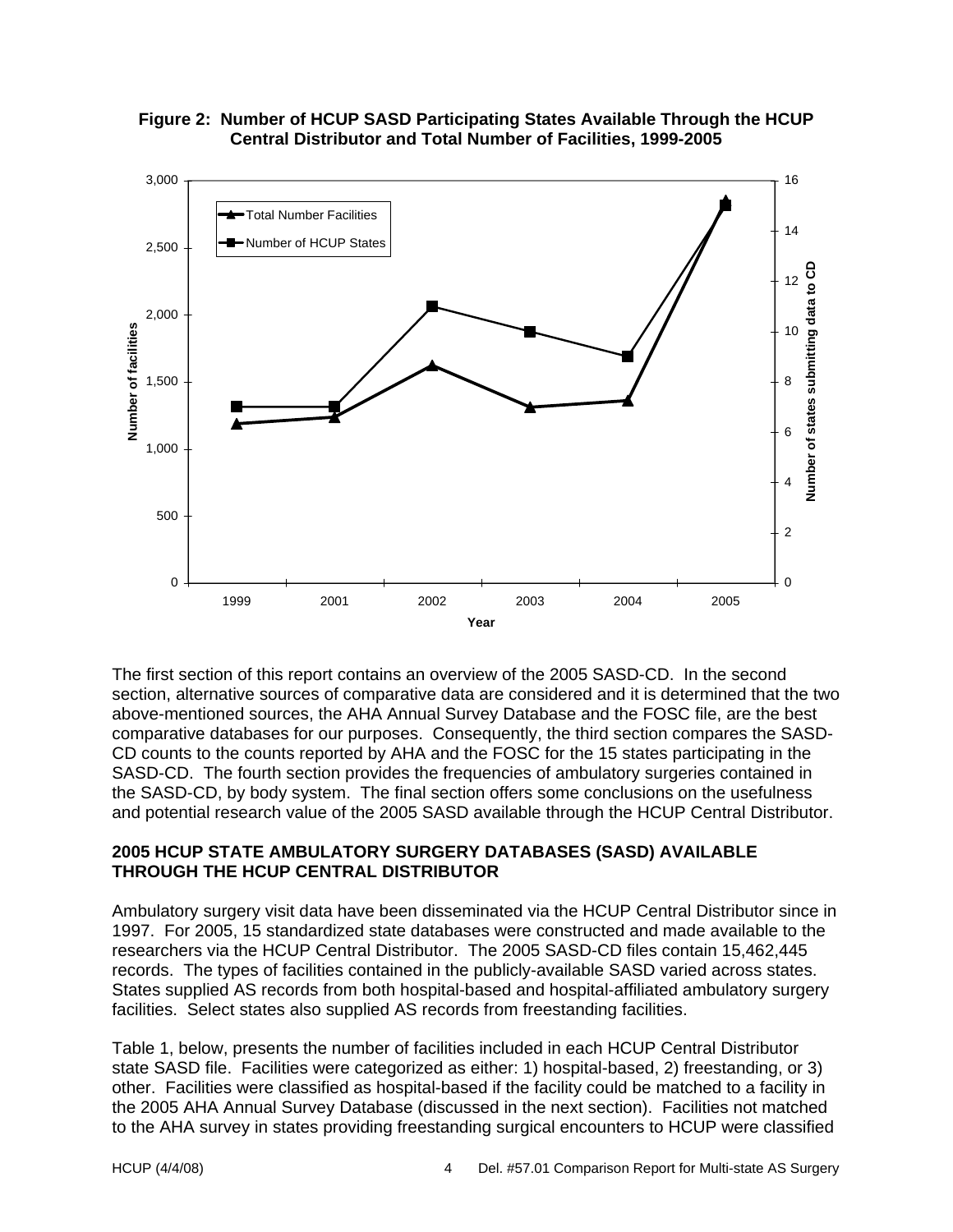as freestanding. All remaining facilities were classified as "other." In the 2005 SASD-CD, 1,822 ambulatory surgical facilities were hospital-based (63.9%), 1,025 were freestanding facilities (35.9%), and six were classified as "other." Freestanding facilities represented 35.9% of all facilities in the 2005 SASD-CD, up from 30.4% in 2003 and 28.3% in 2004. The two states with the greatest number of ambulatory surgical facilities in the 2005 SASD-CD were California and Florida.

|                 | <b>All SASD Records</b>                                                      |                                                                         |                                                             |                                                                 | <b>Records with Evidence of Ambulatory Surgery</b>                 |                                                            |                                         |                                                          |
|-----------------|------------------------------------------------------------------------------|-------------------------------------------------------------------------|-------------------------------------------------------------|-----------------------------------------------------------------|--------------------------------------------------------------------|------------------------------------------------------------|-----------------------------------------|----------------------------------------------------------|
| <b>State</b>    | <b>Number</b><br><b>of</b><br>Hospital-<br><b>Based</b><br><b>Facilities</b> | <b>Number of</b><br>Free-<br>standing <sup>4</sup><br><b>Facilities</b> | <b>Number</b><br>of Other <sup>5</sup><br><b>Facilities</b> | <b>Total</b><br><b>Number</b><br><b>of</b><br><b>Facilities</b> | <b>Number of</b><br>Hospital-<br><b>Based</b><br><b>Facilities</b> | <b>Number of</b><br>Free-<br>standing<br><b>Facilities</b> | Number<br>of Other<br><b>Facilities</b> | <b>Total</b><br><b>Number</b><br>of<br><b>Facilities</b> |
| California      | 372                                                                          | 465                                                                     | 0                                                           | 837                                                             | 370                                                                | 459                                                        | 0                                       | 829                                                      |
| Colorado        | 71                                                                           | $\overline{0}$                                                          | $\mathbf 1$                                                 | 72                                                              | 69                                                                 | $\Omega$                                                   |                                         | 70                                                       |
| Florida         | 209                                                                          | 328                                                                     | 0                                                           | 537                                                             | 209                                                                | 315                                                        | $\mathbf 0$                             | 524                                                      |
| lowa            | 118                                                                          | 0                                                                       | $\mathbf 0$                                                 | 118                                                             | 116                                                                | 0                                                          | $\mathbf 0$                             | 116                                                      |
| Kentucky        | 100                                                                          | 0                                                                       | $\overline{2}$                                              | 102                                                             | 100                                                                | 0                                                          | $\overline{2}$                          | 102                                                      |
| Maryland        | 48                                                                           | $\overline{0}$                                                          | $\mathbf 0$                                                 | 48                                                              | 48                                                                 | $\mathbf 0$                                                | $\overline{0}$                          | 48                                                       |
| Michigan        | 137                                                                          | 0                                                                       | 3                                                           | 140                                                             | 137                                                                | 0                                                          | 3                                       | 140                                                      |
| Nebraska        | 84                                                                           | $\overline{0}$                                                          | $\mathbf 0$                                                 | 84                                                              | 84                                                                 | $\mathbf 0$                                                | $\mathbf 0$                             | 84                                                       |
| New Jersey      | 84                                                                           | $\Omega$                                                                | 0                                                           | 84                                                              | 84                                                                 | 0                                                          | 0                                       | 84                                                       |
| <b>New York</b> | 222                                                                          | 66                                                                      | $\mathbf 0$                                                 | 288                                                             | 222                                                                | 66                                                         | 0                                       | 288                                                      |
| North Carolina  | 120                                                                          | 34                                                                      | 0                                                           | 154                                                             | 120                                                                | 34                                                         | 0                                       | 154                                                      |
| South Carolina  | 70                                                                           | 75                                                                      | $\mathbf 0$                                                 | 145                                                             | 70                                                                 | 72                                                         | 0                                       | 142                                                      |
| Utah            | 47                                                                           | 17                                                                      | 0                                                           | 64                                                              | 47                                                                 | 17                                                         | $\mathbf 0$                             | 64                                                       |
| Vermont         | 14                                                                           | $\overline{0}$                                                          | $\overline{0}$                                              | 14                                                              | 14                                                                 | $\overline{0}$                                             | $\mathbf 0$                             | 14                                                       |
| Wisconsin       | 126                                                                          | 40                                                                      | 0                                                           | 166                                                             | 125                                                                | 40                                                         | 0                                       | 165                                                      |
| <b>Total</b>    | 1,822                                                                        | 1,025                                                                   | 6                                                           | 2,853                                                           | 1,815                                                              | 1,003                                                      | 6                                       | 2,824                                                    |

#### **Table 1: Number of Hospital-Based and Freestanding Facilities by State Available Through the HCUP Central Distributor, 2005 SASD-CD**

Records in the 2005 SASD-CD are defined in the same way as data in the 2004 SASD-CD, which is substantially different from previous years. In an attempt to create uniformly defined outpatient databases, AHRQ approved, starting with the 2004 data, screening the outpatient data provided by the HCUP Partners and assigning records to the SASD or State Emergency Department Databases (SEDD) based on information coded on the record. Records identified as having emergency department services<sup>6</sup> were placed in the SEDD-CD. All other records were placed in the SASD-CD. To ensure that all ambulatory surgery records were included in the SASD-CD, records satisfying the criteria for an ambulatory surgery were included in the SASD files without regard to their origin in an ambulatory surgery or emergency department

<sup>4</sup> A subset of seven states collects data from freestanding facilities (California, Florida, New York, North Carolina, South Carolina, Utah, and Wisconsin).

<sup>&</sup>lt;sup>5</sup> Other includes counts of facilities that do not match to the AHA file in the states that do not collect data from freestanding ambulatory surgery facilities.

<sup>&</sup>lt;sup>6</sup> Emergency department services met at least one of the following criteria: 1) emergency department revenue code of 450-459, 2) positive emergency department charge, when revenue center codes were not available, or 3) emergency department CPT code of 99281-99285.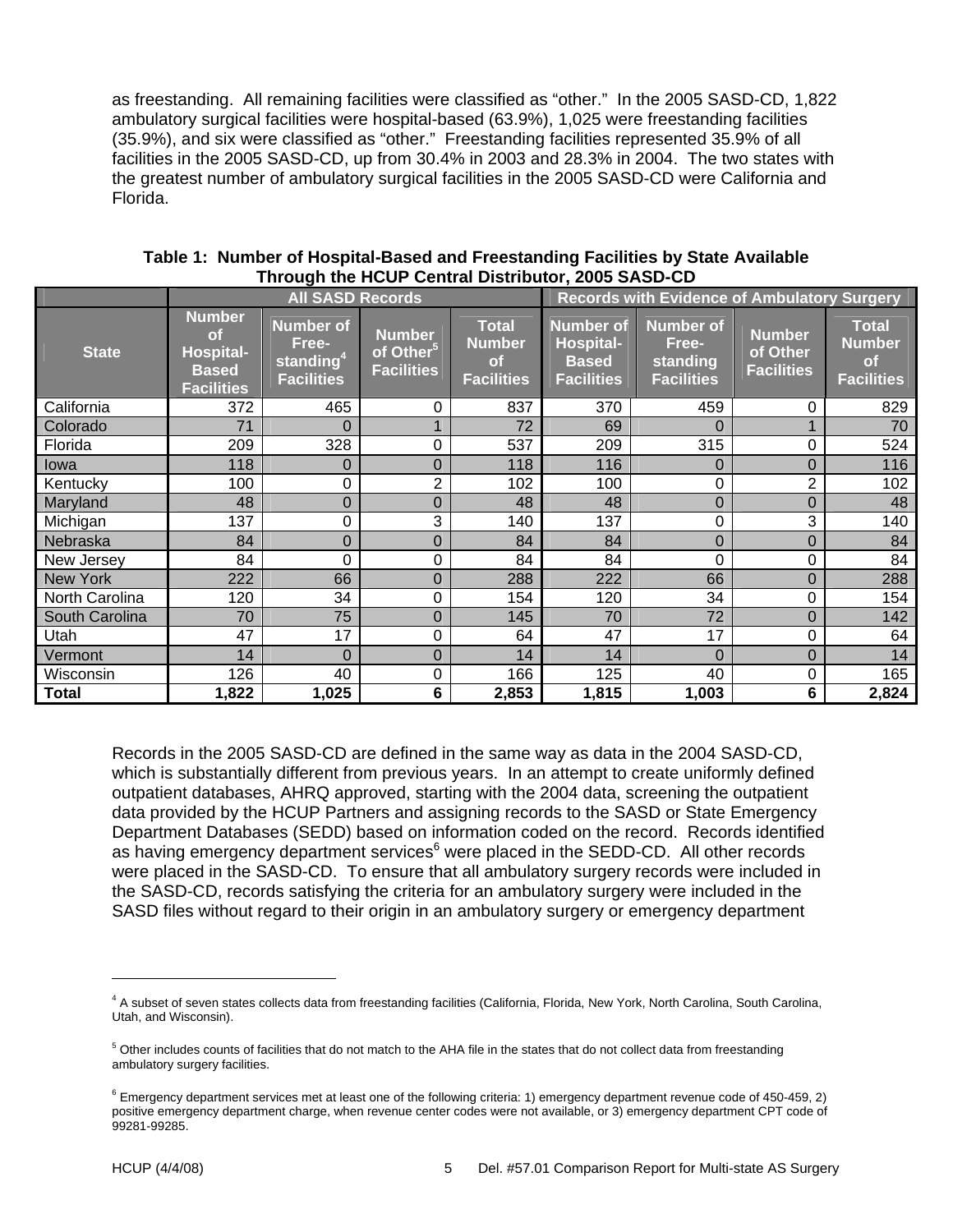file.<sup>7</sup> Those records that satisfied both ambulatory surgery and emergency department criteria were included in the SASD-CD files, as well as the SEDD-CD files. Table 2 displays the number and percent of records for each state that are included in the SASD-CD, the number and percent of records that meet the AS criteria, and the number and percent of ambulatory surgery records that meet the emergency department criteria.

A majority of records (87.5%) in the SASD-CD meet the AS criteria. Of those, 4.9% also meet the ED criteria.

| <b>State</b> | <b>Total Number</b><br>of Records in<br><b>2005 SASD</b> | <b>Number of</b><br><b>SASD Records</b><br><b>Identified with</b><br><b>AS Services</b> | <b>Percent of</b><br><b>SASD Records</b><br><b>Identified with</b><br><b>AS Services</b> | <b>Number of</b><br><b>SASD AS</b><br><b>Records</b><br>also in SEDD | <b>Percent of</b><br><b>SASD AS</b><br><b>Records</b><br>also in<br><b>SEDD</b> |
|--------------|----------------------------------------------------------|-----------------------------------------------------------------------------------------|------------------------------------------------------------------------------------------|----------------------------------------------------------------------|---------------------------------------------------------------------------------|
| California   | 2,791,153                                                | 2,360,948                                                                               | 84.60%                                                                                   | 1,737                                                                | 0.1%                                                                            |
| Colorado     | 382,475                                                  | 381,587                                                                                 | 99.8%                                                                                    | 57,141                                                               | 15.0%                                                                           |
| Florida      | 2,800,801                                                | 2,554,542                                                                               | 91.2%                                                                                    | 20,782                                                               | 0.8%                                                                            |
| lowa         | 450,273                                                  | 379,535                                                                                 | 84.3%                                                                                    | 127                                                                  | 0.0%                                                                            |
| Kentucky     | 781,899                                                  | 578,404                                                                                 | 74.0%                                                                                    | 69,421                                                               | 12.0%                                                                           |
| Maryland     | 923,291                                                  | 398,769                                                                                 | 43.2%                                                                                    | 5,256                                                                | 1.3%                                                                            |
| Michigan     | 1,684,704                                                | 1,593,031                                                                               | 94.6%                                                                                    | 182,478                                                              | 11.5%                                                                           |
| Nebraska     | 176,241                                                  | 157,645                                                                                 | 89.4%                                                                                    | 9,376                                                                | 5.9%                                                                            |
| New Jersey   | 400,515                                                  | 382,383                                                                                 | 95.5%                                                                                    | 10,369                                                               | 2.7%                                                                            |
| New York     | 1,515,623                                                | 1,502,985                                                                               | 99.2%                                                                                    | 131                                                                  | 0.0%                                                                            |
| <b>North</b> |                                                          |                                                                                         |                                                                                          |                                                                      |                                                                                 |
| Carolina     | 1,576,195                                                | 1,347,919                                                                               | 85.5%                                                                                    | 201,896                                                              | 15.0%                                                                           |
| South        |                                                          |                                                                                         |                                                                                          |                                                                      |                                                                                 |
| Carolina     | 686,855                                                  | 682,077                                                                                 | 99.3%                                                                                    | 39,801                                                               | 5.8%                                                                            |
| Utah         | 308,463                                                  | 296,659                                                                                 | 96.2%                                                                                    | 4,045                                                                | 1.4%                                                                            |
| Vermont      | 104,440                                                  | 89,513                                                                                  | 85.7%                                                                                    | 7,780                                                                | 8.7%                                                                            |
| Wisconsin    | 879,517                                                  | 816,784                                                                                 | 92.9%                                                                                    | 46,805                                                               | 5.7%                                                                            |
| Total        | 15,462,445                                               | 13,522,781                                                                              | 87.5%                                                                                    | 657,145                                                              | 4.9%                                                                            |

#### **Table 2: Counts of Record Identified with AS Services and ED Services in the 2005 SASD Available Through the HCUP Central Distributor**

#### **POTENTIAL COMPARATIVE AMBULATORY SURGERY DATABASES**

In order to describe the completeness of the 2005 SASD-CD, three potential comparative databases were identified. These databases are: 1) the Provider of Services (POS) file maintained by the Centers for Medicare and Medicaid Services (CMS), 2) the Freestanding Outpatient Surgery Center (FOSC) file maintained by Verispan, LLC and 3) the Annual Survey Database, fielded and maintained by the American Hospital Association (AHA). All three databases contain only summarized, facility-level data; none contains visit-level data.

Each database encompasses a slightly different set of facilities, as shown in Table 3. In this table, facilities are defined as *hospital-based* only if they are physically connected to main

<sup>&</sup>lt;sup>7</sup> Ambulatory surgery services met at least one of the following criteria: 1) ICD-9-CM ranges included codes 00.50-86.99 (excluded were procedure codes in the range 88.4-88.59), 2) CPT procedures codes indicating surgery (yearly updates can be downloaded from Centers for Medicare and Medicaid Services (CMS) and generally include 10121-69930, G0105, G0121, and G0260), 3) presence of at least one revenue center code in the following range 036x (operating room services), 037x (anesthesia), or 049x (ambulatory surgical care), or 4) presence of a UB92 bill type of 83 indicating outpatient services.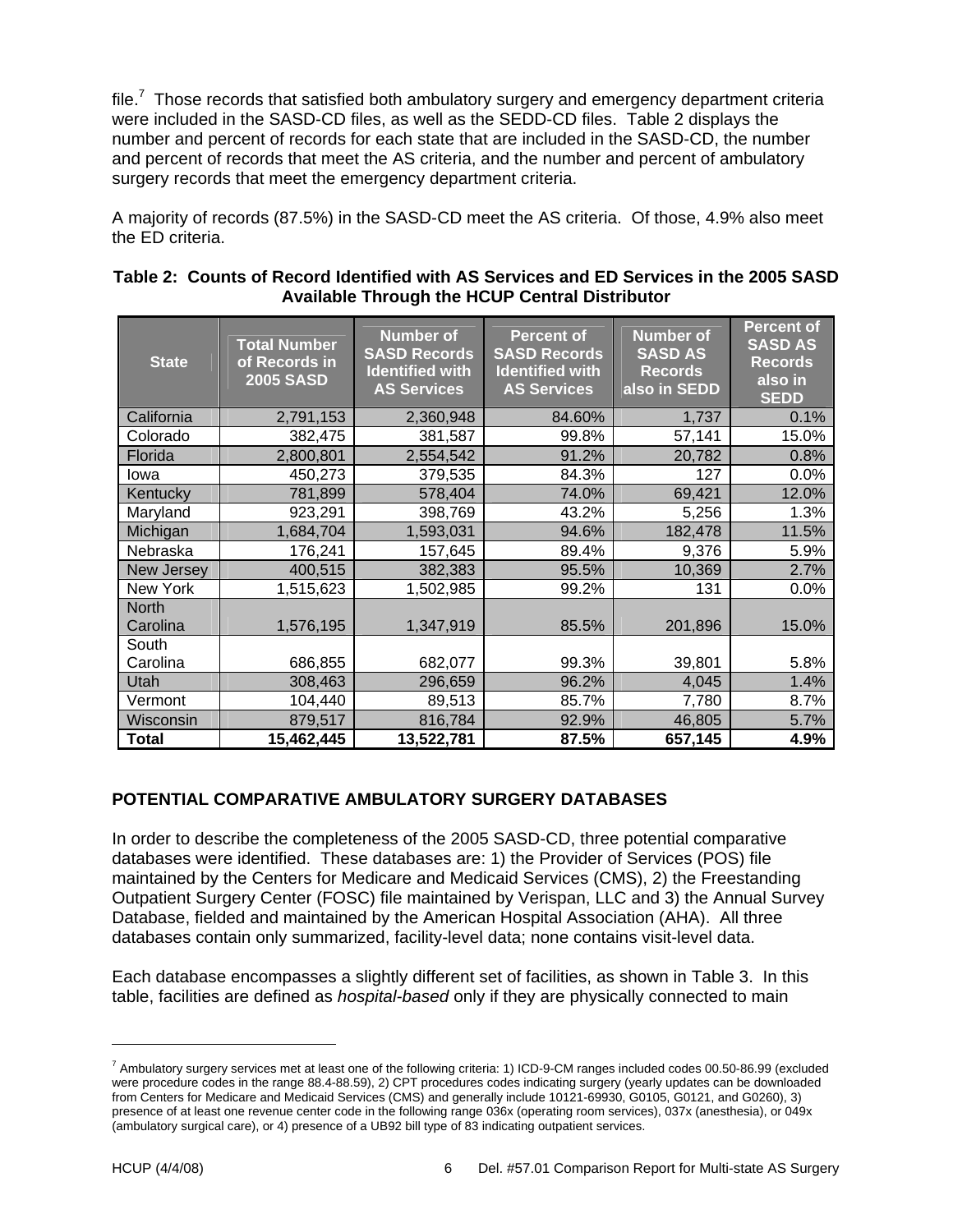hospital facilities. All other facilities are considered to be *freestanding*. Regardless of setting, facilities may be operated either by a hospital or by a third party.

#### **Table 3: Comparison of Types of Ambulatory Surgery (AS) Facilities in Each Information Source**

| <b>Type of Facility</b>                                           | $\mathsf{POS}^{8}$ | <b>FOSC</b> | <b>AHA</b> |
|-------------------------------------------------------------------|--------------------|-------------|------------|
| AS facility – hospital-based and controlled                       | Yes                | No          | Yes        |
| AS facility – hospital-based with third-party control             | Yes                | Yes         | Yes        |
| AS facility – freestanding with hospital affiliation              | Yes                | Yes         | Yes        |
| AS facility – freestanding with no hospital affiliation           | Yes                | Yes         | <b>No</b>  |
| Services originating at other sites, such as physician<br>offices | Yes                | No          | No         |

#### Provider of Services (POS) File

The CMS POS file lists facilities certified for the Medicare participation. It contains facility name, location information, and specifies the type of provider, but omits service count information. The POS is used for claim adjudication; Medicare reimbursements are made only to listed facilities. Quarterly updates are available with little or no lag time.

While the POS file lists facilities that provide outpatient surgery in all settings, the information is limited to participating Medicare facilities and does not contain counts of surgeries. Consequently, this file was not used for assessing the completeness of the SASD-CD.

#### Freestanding Outpatient Surgery Center (FOSC) Data

The FOSC profiles freestanding ambulatory surgery centers on an annual basis. Data are collected by Verispan through an annual survey of freestanding outpatient surgery centers and all data are self-reported by the facilities. Verispan attempts to survey all except the most recently opened outpatient surgery centers. In 2005, Verispan estimated that they were able to obtain responses from 85% of existing outpatient surgical centers.<sup>9</sup> This accounted for 2,256 facilities in the 15 HCUP states that provided ambulatory surgery data to the HCUP Central Distributor. Of those, 83.8% (1,891) of these facilities were "profiled" by Verispan, supplying more information than the name and address of the facility. In addition, 47.1% (1,062) of the facilities in the HCUP states supplied information to Verispan on the volume of surgeries performed at the facility in 2005.

The FOSC file does not include identifiers compatible to those on the HCUP or AHA files, so a manual comparison was employed to assign a linkable variable to the FOSC data. Because the FOSC file includes only information on freestanding facilities, and only a subset of seven states collect data from such facilities (California, Florida, New York, North Carolina, South Carolina, Utah, and Wisconsin), manual matching to AHA data was limited to these states.

<sup>&</sup>lt;sup>8</sup> Note: Coverage is limited to providers reimbursed for Medicare covered services.

 $9$  E-mail correspondence with Verispan representative on November 26, 2007.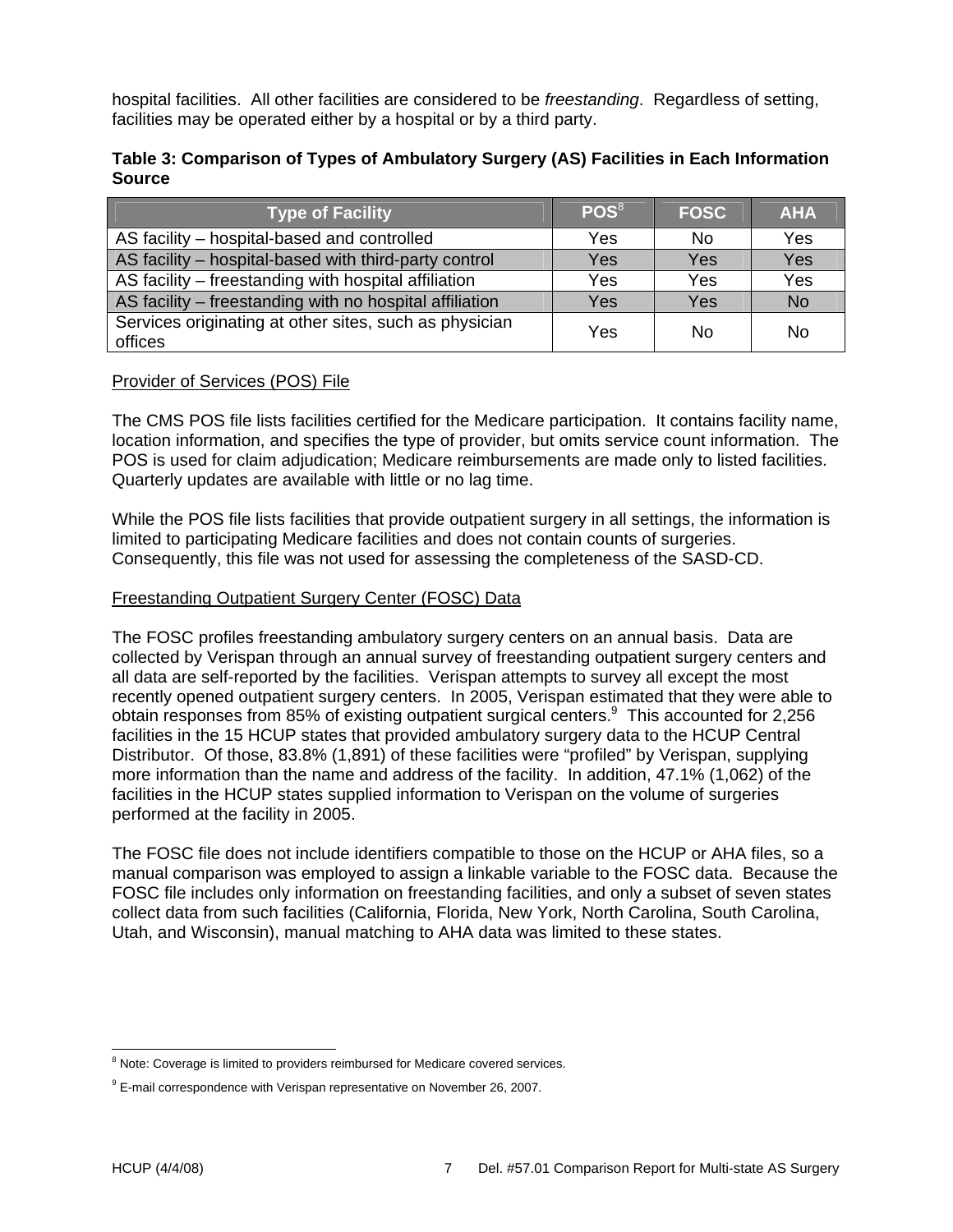#### AHA Annual Survey Database

The AHA Annual Survey Database identifies hospital-associated ambulatory surgery facilities. These survey-based data include hospital descriptors and counts of outpatient surgeries from nearly all hospital-affiliated facilities nationwide. Annual updates are generally available toward the end of the year following the survey. AHA data exclude freestanding outpatient surgery facilities lacking a hospital affiliation.

#### **COMPARISONS BETWEEN THE SASD-CD, THE AHA ANNUAL SURVEY, AND FOSC DATA**

Table 4 compares 2005 SASD-CD surgical visit<sup>10</sup> counts from the 2005 AHA and FOSC data for 15 states. These counts are limited to the subset of visits that meet the criteria for ambulatory surgery. For each state, the table presents the number of facilities and the number of surgical visits for each combination of data sources.<sup>11</sup> As an example, for California, the first row reveals that 13 facilities were present in all three data sources. For those 13 facilities combined, the SASD-CD reports 75,340 surgical visits, the AHA reports 53,873 surgical visits, and the FOSC reports 12,060 surgical visits. In the case of Colorado, the first row shows one facility was matched to all three data sources. The low frequency of facilities matched in all three data sources in California and Colorado was consistent with the frequency found in other states.

In comparing the three files, the highest number of facility matches was between the SASD-CD and the AHA file, which contains facilities that are hospital-based or hospital-affiliated. The "Totals" portion of Table 4 also demonstrates how the SASD-CD and the AHA files compare. For facilities matched between these two files (the row labeled "SASD+AHA Total" at the bottom of the table), a higher number of SASD-CD surgical visit counts (10,450,203) than AHA surgical visit counts (7,580,219) are noted. One state (New Jersey) had AHA surgical visit counts larger than the SASD counts. Three states (Florida, North Carolina, and South Carolina) had more than twice the number of SASD-CD surgical visits compared to AHA surgical visits.

Fifty-nine facilities matched between the SASD, AHA, and FOSC files. One facility matched exclusively between the AHA file and FOSC file.

Comparing the total number of surgical visits reported for the SASD-CD ("SASD Total" row) with the number of visits in both the AHA and SASD-CD ("SASD+AHA Total" row) implies that the vast majority of SASD-CD visits occurred in hospital-based or hospital-affiliated facilities. Of the 2,824 facilities with ambulatory surgery in the SASD-CD, 1,806 (64.0%) were matched to a facility in the AHA file. Of the 13,522,781 surgical visits in the SASD-CD, 10,450,203 (77.3%) were contained in the 1,806 facilities matched to the AHA file.<sup>12</sup>

It is important to recognize that the facility and discharge totals might possibly double- or even triple-count some units contained in multiple files that could not be matched for an unknown reason.

-

<sup>&</sup>lt;sup>10</sup> The term "surgical visit" is used instead of surgeries because multiple surgeries may be performed in one ambulatory surgery visit.

<sup>&</sup>lt;sup>11</sup> Matching between facilities in the SASD, AHA, and FOSC was not necessarily one-to-one. Many-to-many matching may have occurred.

 $12$  For the remaining 35 states plus Washington D.C. and Puerto Rico, the AHA survey contained 4,179 facilities and 10,688,235 surgical visits, while the FOSC database contained 1,514 facilities and 5,410,297 surgical visits.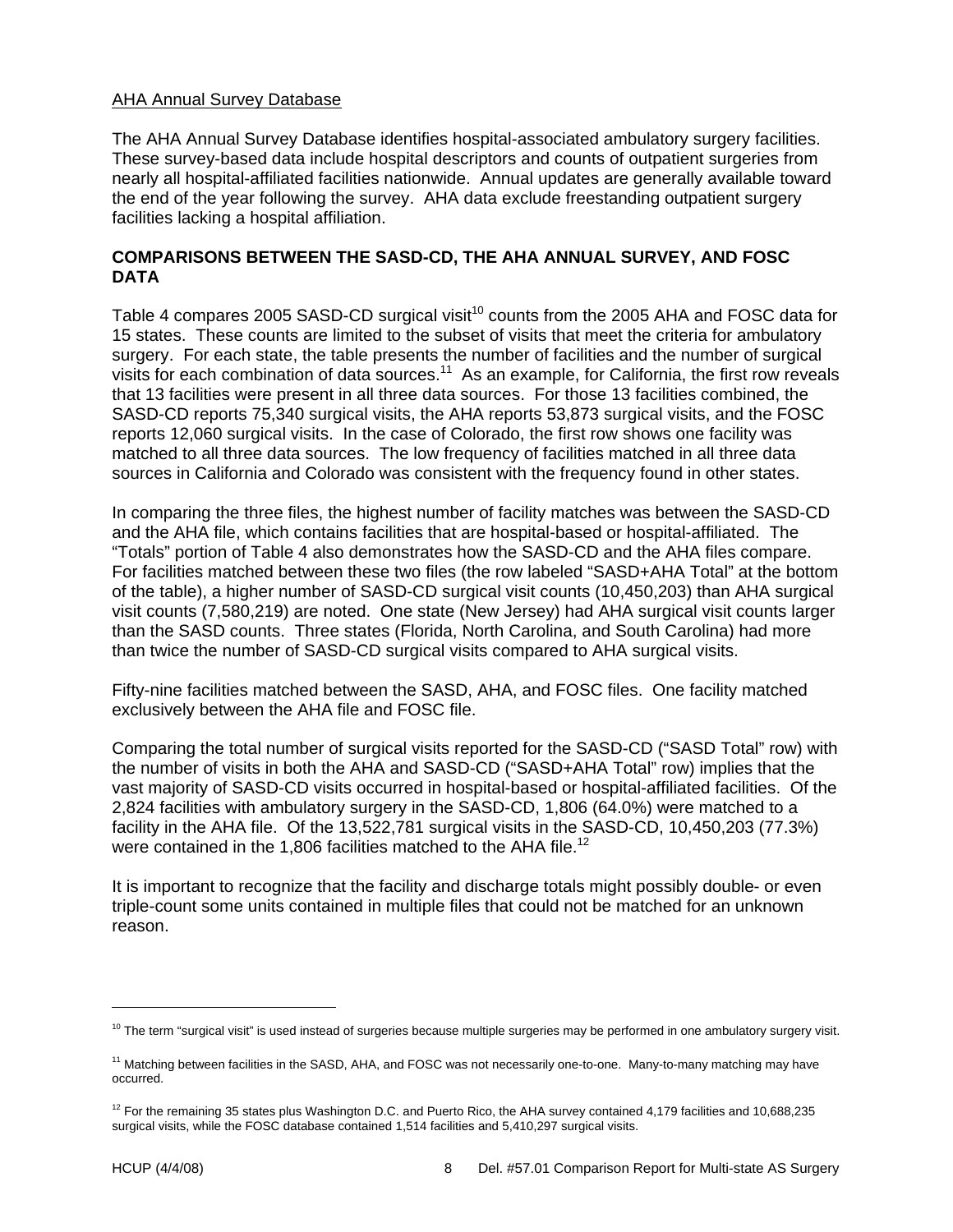In Table 3 an entry of "-" indicates that the information required to calculate this value was not available. In certain cases, the crosswalk required to compare the FOSC to other data was not prepared. Rows for FOSC and SASD or FOSC and AHA are zeroes in the table because no exclusive matches existed.

|              |                       | <b>Number of</b>  | <b>Number of</b><br><b>SASD</b> | <b>Number of</b><br><b>AHA</b> | <b>Number of</b><br><b>FOSC</b> |
|--------------|-----------------------|-------------------|---------------------------------|--------------------------------|---------------------------------|
| <b>State</b> | <b>Data Source</b>    | <b>Facilities</b> | <b>Surgeries</b>                | <b>Surgeries</b>               | <b>Surgeries</b>                |
| California   | SASD + AHA            |                   |                                 |                                |                                 |
|              | +FOSC                 | 13                | 75,340                          | 53,873                         | 12,060                          |
|              | SASD+AHA              | 352               | 1,300,003                       | 1,228,254                      | 0                               |
|              | SASD+FOSC             | 0                 | 0                               | 0                              | 0                               |
|              | AHA+FOSC              | $\Omega$          | 0                               | 0                              | 0                               |
|              | SASD only             | 464               | 985,605                         | 0                              | 0                               |
|              | AHA only              | 82                | 0                               | 47,404                         | 0                               |
|              | FOSC only             | 308               | 0                               | $\Omega$                       | 813,937                         |
|              | Total                 | 1,219             | 2,360,948                       | 1,329,531                      | 825,997                         |
| Colorado     | $SASD + AHA$<br>+FOSC | 1                 | 9,895                           | 6,244                          | 1,500                           |
|              | SASD+AHA              | 68                | 368,317                         | 186,807                        | 0                               |
|              | SASD+FOSC             | 0                 | 0                               | 0                              | 0                               |
|              | AHA+FOSC              | 0                 | 0                               | 0                              | 0                               |
|              | SASD only             | 1                 | 3,375                           | 0                              | 0                               |
|              | AHA only              | 24                | 0                               | 15,140                         | $\Omega$                        |
|              | FOSC only             | 56                | 0                               | 0                              | 217,334                         |
|              | Total                 | 150               | 381,587                         | 208,191                        | 218,834                         |
| Florida      | SASD + AHA            |                   |                                 |                                |                                 |
|              | +FOSC                 | 8                 | 69,782                          | 44,481                         | 12,000                          |
|              | SASD+AHA              | 201               | 1,211,424                       | 778,214                        | 0                               |
|              | SASD+FOSC             | 0                 | 0                               | 0                              | $\pmb{0}$                       |
|              | AHA+FOSC              | 0                 | 0                               | 0                              | 0                               |
|              | SASD only             | 315               | 1,273,336                       | 0                              | 0                               |
|              | AHA only              | 66                | $\Omega$                        | 39,650                         | 0                               |
|              | FOSC only             | 217               | $\Omega$                        | $\Omega$                       | 1,100,305                       |
|              | Total                 | 807               | 2,554,542                       | 862,345                        | 1,112,305                       |
| lowa         | $SASD + AHA$<br>+FOSC | 0                 | 0                               | 0                              |                                 |
|              |                       | 116               |                                 |                                | 0<br>$\mathbf 0$                |
|              | SASD+AHA              |                   | 379,535                         | 346,699                        |                                 |
|              | SASD+FOSC             | $\Omega$          | $\Omega$                        | 0                              | $\Omega$                        |
|              | AHA+FOSC              | $\overline{0}$    | $\pmb{0}$                       | $\pmb{0}$                      | $\pmb{0}$                       |
|              | SASD only             | 0                 | 0                               | 0                              | 0                               |
|              | AHA only              | 12                | $\pmb{0}$                       | 6,823                          | 0                               |
|              | FOSC only             | 17                | $\Omega$                        | $\Omega$                       | 78,648                          |
|              | Total                 | 145               | 379,535                         | 353,522                        | 78,648                          |

#### **Table 4: Number of Facilities and Surgical Visits by State and Data Source Available through the HCUP Central Distributor, 2005 SASD-CD Ambulatory Surgeries**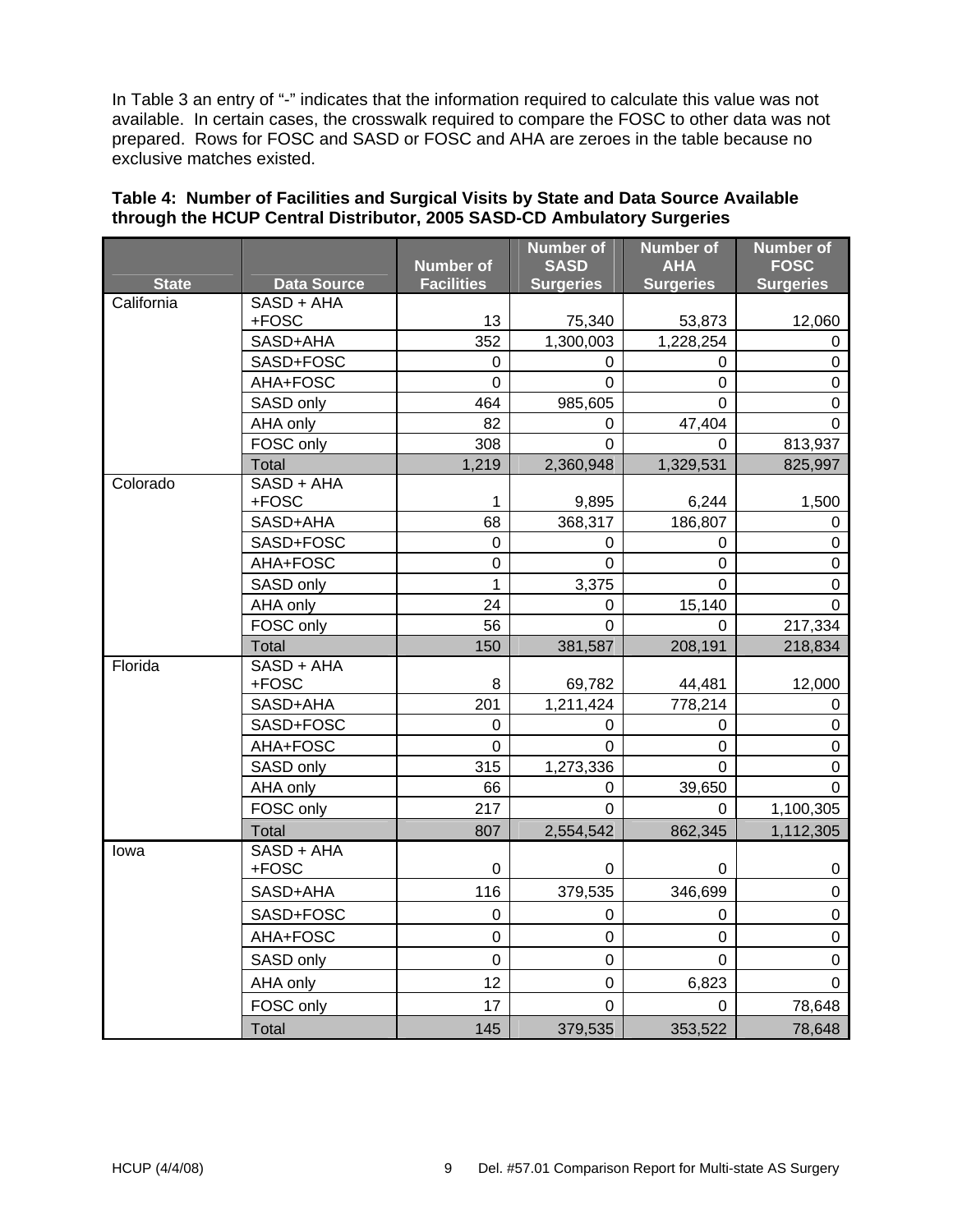|              |                     | <b>Number of</b>  | <b>Number of</b><br><b>SASD</b> | <b>Number of</b><br><b>AHA</b> | <b>Number of</b><br><b>FOSC</b> |
|--------------|---------------------|-------------------|---------------------------------|--------------------------------|---------------------------------|
| <b>State</b> | <b>Data Source</b>  | <b>Facilities</b> | <b>Surgeries</b>                | <b>Surgeries</b>               | <b>Surgeries</b>                |
| Kentucky     | SASD + AHA<br>+FOSC | $\overline{2}$    | 49,685                          | 41,809                         | 6,000                           |
|              | SASD+AHA            | 98                | 518,704                         | 334,092                        | 0                               |
|              | SASD+FOSC           | $\pmb{0}$         | 0                               | 0                              | $\pmb{0}$                       |
|              | AHA+FOSC            | 0                 | $\Omega$                        | 0                              | 0                               |
|              | SASD only           | $\overline{2}$    | 10,015                          | 0                              | 0                               |
|              | AHA only            | 33                | 0                               | 22,687                         | 0                               |
|              | FOSC only           | 22                | $\mathbf 0$                     | 0                              | 102,338                         |
|              | Total               | 157               | 578,404                         | 398,588                        | 108,338                         |
| Maryland     | SASD + AHA          |                   |                                 |                                |                                 |
|              | +FOSC               | 1                 | 3,437                           | 2,795                          | 100                             |
|              | SASD+AHA            | 47                | 395,332                         | 354,291                        | 0                               |
|              | SASD+FOSC           | $\mathbf 0$       | 0                               | 0                              | $\mathbf 0$                     |
|              | AHA+FOSC            | $\pmb{0}$         | 0                               | 0                              | 0                               |
|              | SASD only           | $\overline{0}$    | $\mathbf 0$                     | $\mathbf 0$                    | $\mathbf 0$                     |
|              | AHA only            | 26                | $\pmb{0}$                       | 11,837                         | $\mathbf 0$                     |
|              | FOSC only           | 104               | $\Omega$                        | 0                              | 293,162                         |
|              | Total               | 178               | 398,769                         | 368,923                        | 293,262                         |
| Michigan     | SASD + AHA<br>+FOSC | 12                | 210,884                         | 105,594                        | 13,563                          |
|              | SASD+AHA            | 125               | 1,336,817                       | 657,913                        | 0                               |
|              | SASD+FOSC           | 0                 | 0                               | 0                              | 0                               |
|              | AHA+FOSC            | 1                 | $\mathbf 0$                     | 6,389                          | 8,750                           |
|              | SASD only           | 3                 | 45,330                          | 0                              | 0                               |
|              | AHA only            | 52                | 0                               | 32,020                         | 0                               |
|              | FOSC only           | 47                | $\Omega$                        | 0                              | 204,352                         |
|              | Total               | 240               | 1,593,031                       | 801,916                        | 226,665                         |
| Nebraska     | $SASD + AHA$        |                   |                                 |                                |                                 |
|              | +FOSC               | $\mathbf 0$       | 0                               | 0                              | 0                               |
|              | SASD+AHA            | 84                | 157,645                         | 132,598                        | 0                               |
|              | SASD+FOSC           | 0                 | 0                               | 0                              | 0                               |
|              | AHA+FOSC            | $\mathbf 0$       | 0                               | 0                              | 0                               |
|              | SASD only           | $\pmb{0}$         | $\pmb{0}$                       | $\Omega$                       | 0                               |
|              | AHA only            | 13                | $\mathbf 0$                     | 12,736                         | $\Omega$                        |
|              | FOSC only           | 16                | $\mathbf 0$                     | 0                              | 36,648                          |
|              | Total<br>SASD + AHA | 113               | 157,645                         | 145,334                        | 36,648                          |
| New Jersey   | +FOSC               | 0                 | 0                               | 0                              | 0                               |
|              | SASD+AHA            | 82                | 381,559                         | 416,263                        | 0                               |
|              | SASD+FOSC           | $\mathsf 0$       | 0                               | 0                              | 0                               |
|              | AHA+FOSC            | $\pmb{0}$         | 0                               | 0                              | 0                               |
|              | SASD only           | $\overline{2}$    | 824                             | 0                              | 0                               |
|              | AHA only            | 31                | 0                               | 7,076                          | 0                               |
|              | FOSC only           | 91                | $\Omega$                        | 0                              | 360,460                         |
|              | Total               | 206               | 382,383                         | 423,339                        | 360,460                         |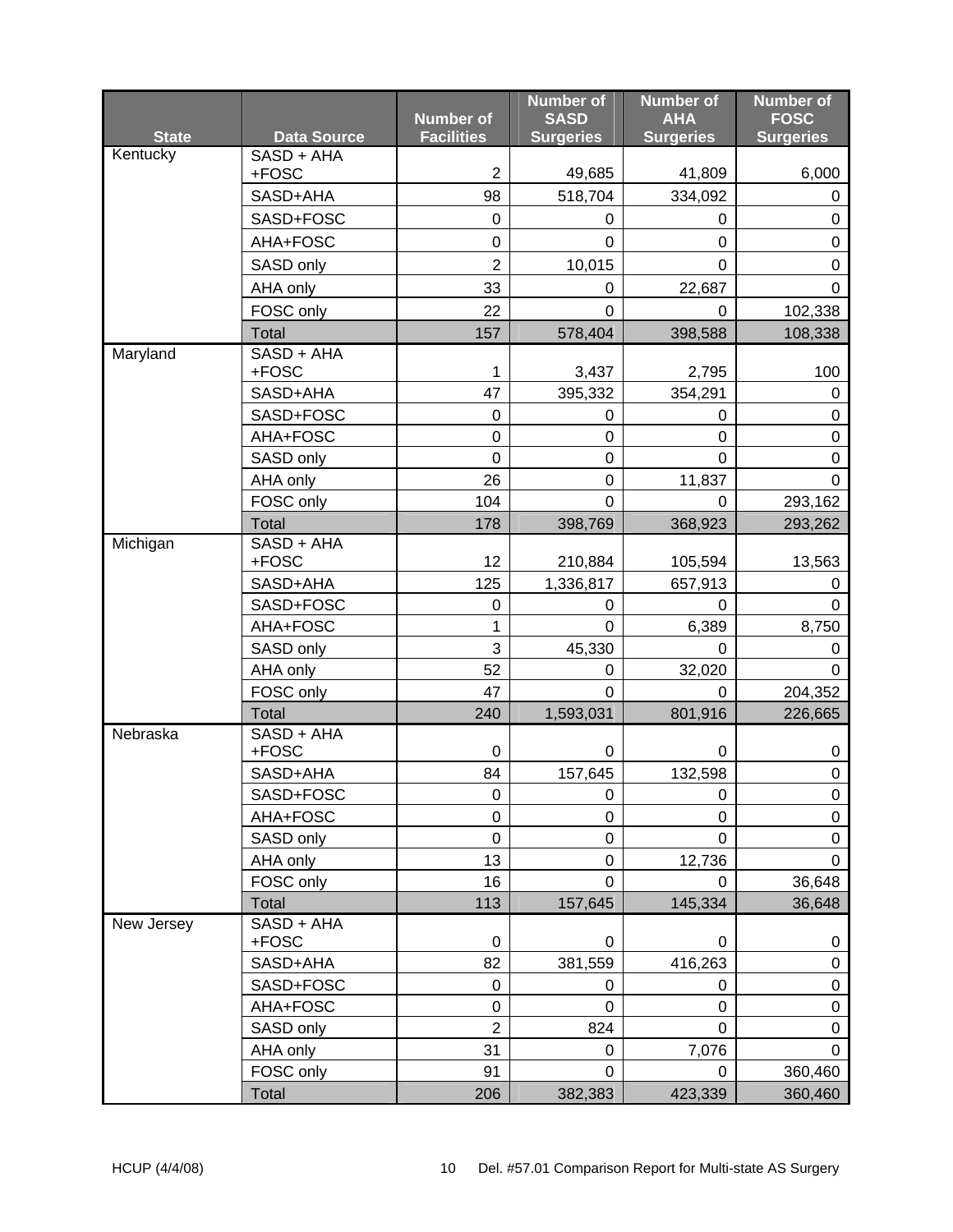|                |                       | <b>Number of</b>  | <b>Number of</b><br><b>SASD</b> | <b>Number of</b><br><b>AHA</b> | <b>Number of</b><br><b>FOSC</b> |
|----------------|-----------------------|-------------------|---------------------------------|--------------------------------|---------------------------------|
| <b>State</b>   | <b>Data Source</b>    | <b>Facilities</b> | <b>Surgeries</b>                | <b>Surgeries</b>               | <b>Surgeries</b>                |
| New York       | $SASD + AHA$          |                   |                                 |                                |                                 |
|                | +FOSC                 | 1<br>221          | 25,984                          | 14,150                         | 0<br>$\boldsymbol{0}$           |
|                | SASD+AHA              |                   | 1,253,478                       | 1,237,477                      | 0                               |
|                | SASD+FOSC<br>AHA+FOSC | 0<br>0            | 0<br>$\Omega$                   | 0<br>0                         | 0                               |
|                |                       | 66                |                                 |                                |                                 |
|                | SASD only             | 60                | 223,523<br>0                    | 0<br>34,889                    | 0<br>$\Omega$                   |
|                | AHA only<br>FOSC only | 48                | 0                               | 0                              | 187,703                         |
|                | Total                 | 396               | 1,502,985                       | 1,286,516                      | 187,703                         |
| North Carolina | SASD + AHA            |                   |                                 |                                |                                 |
|                | +FOSC                 | 6                 | 109,143                         | 45,704                         | 14,288                          |
|                | SASD+AHA              | 114               | 1,091,985                       | 534,130                        | 0                               |
|                | SASD+FOSC             | 0                 | 0                               | 0                              | 0                               |
|                | AHA+FOSC              | $\mathbf 0$       | $\Omega$                        | 0                              | 0                               |
|                | SASD only             | 34                | 146,791                         | $\Omega$                       | 0                               |
|                | AHA only              | 37                | 0                               | 29,243                         | 0                               |
|                | FOSC only             | 41                | 0                               | 0                              | 188,189                         |
|                | Total                 | 232               | 1,347,919                       | 609,077                        | 202,477                         |
| South Carolina | SASD + AHA            |                   |                                 |                                |                                 |
|                | +FOSC                 | 1                 | 33,826                          | 13,395                         | 0                               |
|                | SASD+AHA              | 67                | 479,002                         | 271,442                        | 0                               |
|                | SASD+FOSC             | 0<br>$\mathbf 0$  | 0                               | 0                              | 0                               |
|                | AHA+FOSC              |                   | $\mathbf 0$                     | $\pmb{0}$                      | $\boldsymbol{0}$                |
|                | SASD only             | 74                | 169,249                         | $\Omega$                       | 0<br>$\Omega$                   |
|                | AHA only              | 31                | 0<br>0                          | 19,705                         |                                 |
|                | FOSC only<br>Total    | 36                |                                 | 0                              | 156,690                         |
| Utah           | SASD + AHA            | 209               | 682,077                         | 304,542                        | 156,690                         |
|                | +FOSC                 | 8                 | 60,661                          | 62,673                         | 0                               |
|                | SASD+AHA              | 39                | 177,972                         | 106,317                        | 0                               |
|                | SASD+FOSC             | $\pmb{0}$         | 0                               | $\mathbf 0$                    | $\mathbf 0$                     |
|                | AHA+FOSC              | 0                 | $\Omega$                        | $\mathbf 0$                    | 0                               |
|                | SASD only             | 17                | 58,026                          | $\Omega$                       | 0                               |
|                | AHA only              | 12                | 0                               | 6,549                          | $\mathbf 0$                     |
|                | FOSC only             | 18                | 0                               | 0                              | 45,921                          |
|                | Total                 | 94                | 296,659                         | 175,539                        | 45,921                          |
| Vermont        | SASD + AHA            |                   |                                 |                                |                                 |
|                | +FOSC                 | 0                 | $\mathbf 0$                     | 0                              | 0                               |
|                | SASD+AHA              | 14                | 89,513                          | 57,091                         | $\boldsymbol{0}$                |
|                | SASD+FOSC             | 0                 | 0                               | 0                              | 0                               |
|                | AHA+FOSC              | 0                 | 0                               | $\overline{0}$                 | 0                               |
|                | SASD only             | $\pmb{0}$         | 0                               | 0                              | 0                               |
|                | AHA only              | 3                 | 0                               | 1,420                          | 0                               |
|                | FOSC only             | 3                 | 0                               | $\Omega$                       | 3,700                           |
|                | Total                 | 20                | 89,513                          | 58,511                         | 3,700                           |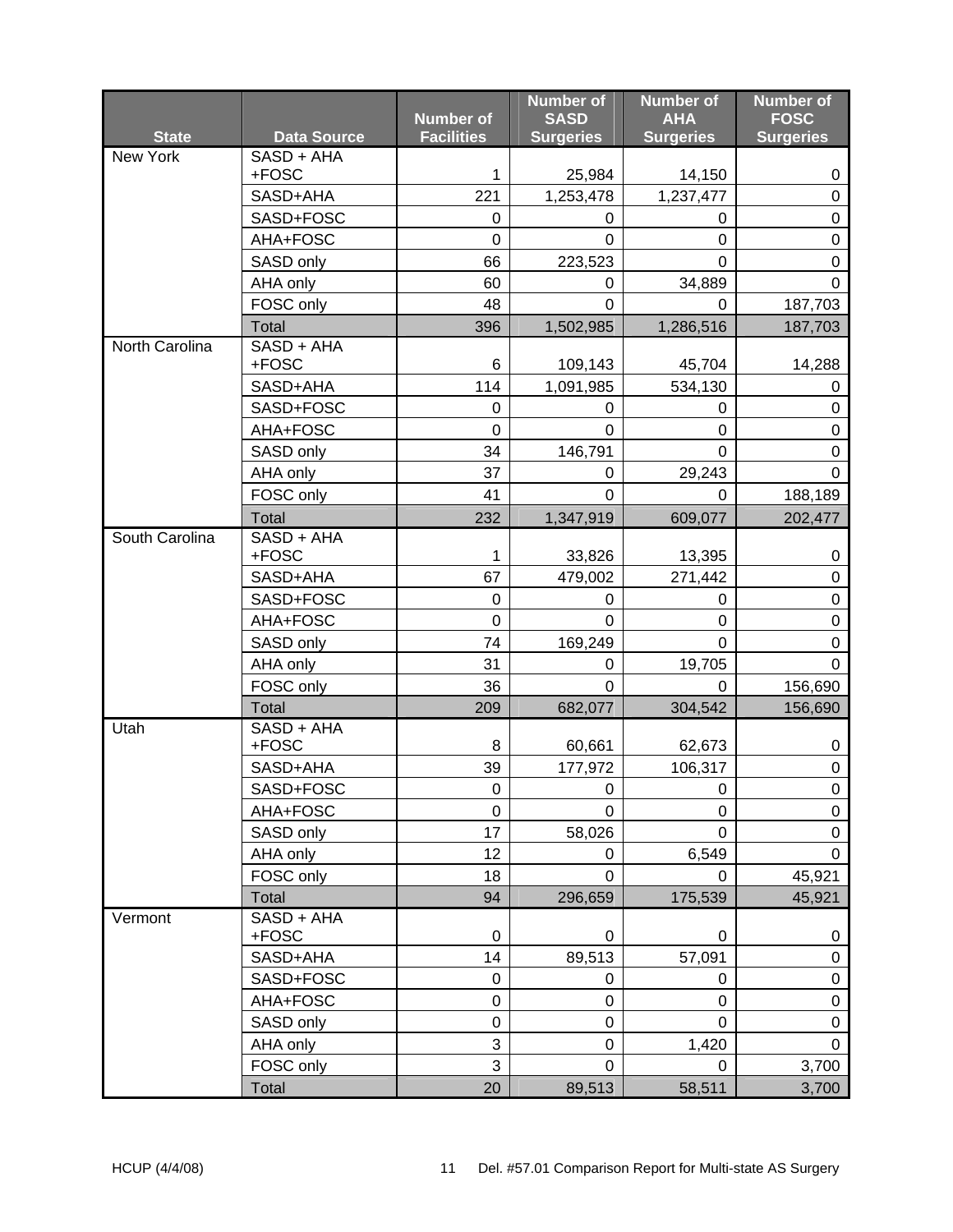|               |                       | <b>Number of</b>  | <b>Number of</b><br><b>SASD</b> | <b>Number of</b><br><b>AHA</b> | <b>Number of</b><br><b>FOSC</b> |
|---------------|-----------------------|-------------------|---------------------------------|--------------------------------|---------------------------------|
| <b>State</b>  | <b>Data Source</b>    | <b>Facilities</b> | <b>Surgeries</b>                | <b>Surgeries</b>               | <b>Surgeries</b>                |
| Wisconsin     | SASD + AHA            |                   |                                 |                                |                                 |
|               | +FOSC                 | 6                 | 56,492                          | 40,904                         | 0                               |
|               | SASD+AHA              | 119               | 603,788                         | 507,009                        | 0                               |
|               | SASD+FOSC             | $\Omega$          | 0                               | 0                              | 0                               |
|               | AHA+FOSC              | $\Omega$          | $\Omega$                        | 0                              | 0                               |
|               | SASD only             | 40                | 156,504                         | $\Omega$                       | 0                               |
|               | AHA only              | 26                | 0                               | 12,310                         | $\Omega$                        |
|               | FOSC only             | 23                | $\Omega$                        | 0                              | 93,724                          |
|               | Total                 | 214               | 816,784                         | 560,223                        | 93,724                          |
| <b>Totals</b> | SASD + AHA            |                   |                                 |                                |                                 |
|               | +FOSC                 | 59                | 705,129                         | 431,622                        | 59,511                          |
|               | <b>SASD+AHA</b>       | 1,747             | 9,745,074                       | 7,148,597                      | O                               |
|               | <b>SASD+FOSC</b>      | $\bf{0}$          | 0                               | $\bf{0}$                       | 0                               |
|               | <b>AHA+FOSC</b>       |                   | $\Omega$                        | 6,389                          | 8,750                           |
|               | <b>SASD+AHA Total</b> | 1,806             | 10,450,203                      | 7,580,219                      | 59,511                          |
|               | <b>SASD only</b>      | 1,018             | 3,072,578                       | $\bf{0}$                       | 0                               |
|               | <b>SASD Total</b>     | 2,824             | 13,522,781                      | 7,580,219                      | 59,511                          |
|               | <b>AHA only</b>       | 508               | O                               | 299,489                        | n                               |
|               | <b>FOSC only</b>      | 1,047             | $\bf{0}$                        | $\bf{0}$                       | 3,883,111                       |
|               | <b>Total</b>          | 4,380             | 13,522,781                      | 7,886,086                      | 3,951,372                       |

#### **TYPES OF SURGERIES CAPTURED BY THE SASD**

Table 5 offers insight into the nature of the visit data captured in the 2005 SASD-CD. This table presents the number of surgeries classified by 16 major body systems. This classification was accomplished using AHRQ's Clinical Classification Software (CCS). There are two versions of the software, one for ICD-9-CM procedure codes and another for CPT procedure codes. The ICD-9-CM CCS program aggregates procedure codes into 231 mutually exclusive procedure categories. The CPT CCS program aggregates procedure codes into the same 231 categories plus 13 additional, CPT-specific categories. For this report, these categories were grouped into 16 major body systems. Table 5 provides the number of surgeries by these two coding systems. For both coding systems, all listed procedures are examined. Missing values are ignored.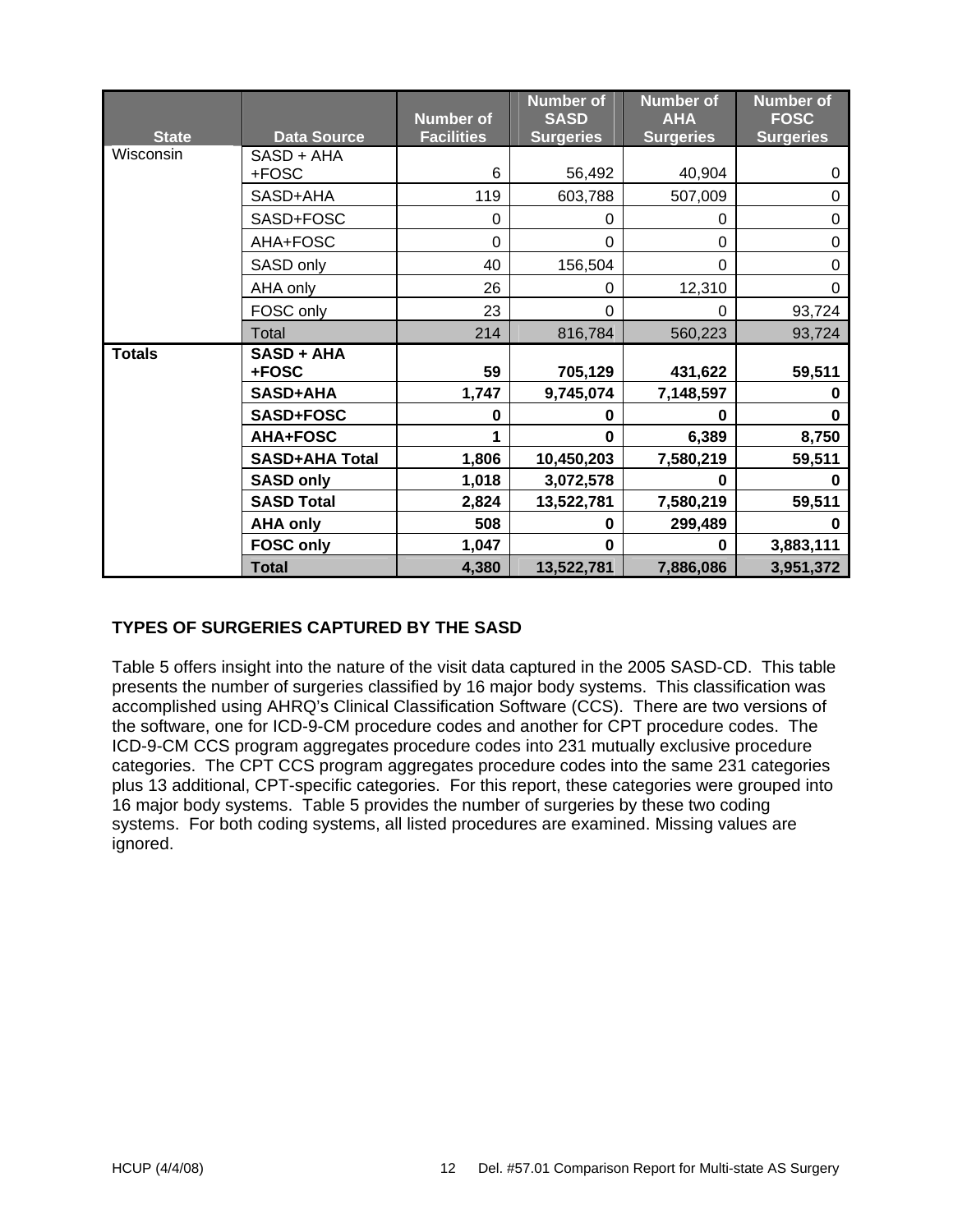**Table 5: Number of ICD-9-CM and CPT Surgeries by CCS Procedure Category Available through the HCUP Central Distributor, 2005 SASD-CD Ambulaotry Surgeries** 

|                               | <b>ICD-9-CM CCS</b> |                | <b>CPT CCS</b>   |                |  |
|-------------------------------|---------------------|----------------|------------------|----------------|--|
|                               | <b>Number of</b>    |                | <b>Number of</b> |                |  |
|                               | <b>Procedure</b>    |                | <b>Procedure</b> |                |  |
| <b>Description</b>            | <b>Codes</b>        | <b>Percent</b> | <b>Codes</b>     | <b>Percent</b> |  |
| Digestive System              | 3,608,156           | 23.47          | 4,419,243        | 16.58          |  |
| Musculoskeletal System        | 1,794,803           | 11.68          | 2,075,166        | 7.79           |  |
| Miscellaneous Diagnostics and |                     |                |                  |                |  |
| Therapeutic                   | 1,783,545           | 11.60          | 8,492,096        | 31.87          |  |
| <b>Integumentary System</b>   | 1,608,733           | 10.47          | 1,823,010        | 6.84           |  |
| Eye                           | 1,393,652           | 9.07           | 1,453,852        | 5.46           |  |
| Nervous System                | 1,089,073           | 7.09           | 1,497,548        | 5.62           |  |
| Cardiovascular System         | 1,023,551           | 6.66           | 1,030,129        | 3.87           |  |
| Nose, Mouth, and Pharynx      | 793,679             | 5.16           | 700,734          | 2.63           |  |
| <b>Female Genital System</b>  | 740,189             | 4.82           | 657,985          | 2.47           |  |
| <b>Urinary System</b>         | 527,109             | 3.43           | 500,629          | 1.88           |  |
| Ear                           | 330,793             | 2.15           | 271,267          | 1.02           |  |
| <b>Respiratory System</b>     | 175,272             | 1.14           | 224,378          | 0.84           |  |
| Male Genital System           | 165,516             | 1.08           | 188,356          | 0.71           |  |
| Obstetrical                   | 128,205             | 0.83           | 94,779           | 0.36           |  |
| Heme and Lymphatic System     | 104,581             | 0.68           | 87,888           | 0.33           |  |
| <b>Endocrine System</b>       | 40,424              | 0.26           | 27,380           | 0.10           |  |
| <b>HCPCS</b>                  | 0                   | 0              | 3,065,323        | 11.50          |  |
| Invalid or Inconsistent       | 63,898              | 0.42           | 39,715           | 0.15           |  |
| <b>Total</b>                  | 15,371,179          | 100            | 26,649,478       | 100            |  |

\* Note: Healthcare Common Procedure Coding System (HCPCS) National Level II codes are often used with CPT codes to enhance their scope. They are not used to categorize procedures in this table because no mapping to CCS exists at the present time.

As shown in Table 5, the rank orderings of the surgery categories are similar, with two notable exceptions. One exception, *Miscellaneous Diagnostics and Therapeutic* procedures, represents 11.6% of the ICD-9-CM procedures compared to approximately 31.9% of the CPT procedures. This result probably reflects the greater emphasis placed on these types of procedures in the CPT system. The second exception, the *HCPCS* category, includes codes focusing on supplies, materials, injections, and services. Although some overlap exists between HCPCS and CPT codes, it is likely that a preponderance of this category represents information not captured by the CPT or ICD-9-CM codes.

Table 5 demonstrates that ambulatory surgery care is strongly concentrated in treatments for only a few body systems. Digestive system-related surgeries account for about 23.5% of the ICD-9-CM based procedures and 16.6% of the CPT based procedures. The top three body systems, not including the *Miscellaneous Diagnostic and Therapeutic* group, account for 45.6% of procedures and the top five (digestive, musculoskeletal, integumentary, eye, and nervous systems) for 61.8% of procedures.

Appendix A contains a large table presenting CCS statistics derived from the ICD-9-CM and CPT procedures for all the HCUP SASD-CD states by body system. In this table, the range of CCS categories included in each column is shown under each column heading. Two additional categories not related to body systems are also presented as columns: *HCPCS* codes, which are only encountered in conjunction with CPT codes, and *Invalid or Inconsistent*. This latter category includes only those surgical visit records with no valid codes and one or more invalid or inconsistent codes. The rows of this table, organized by state, capture the number of times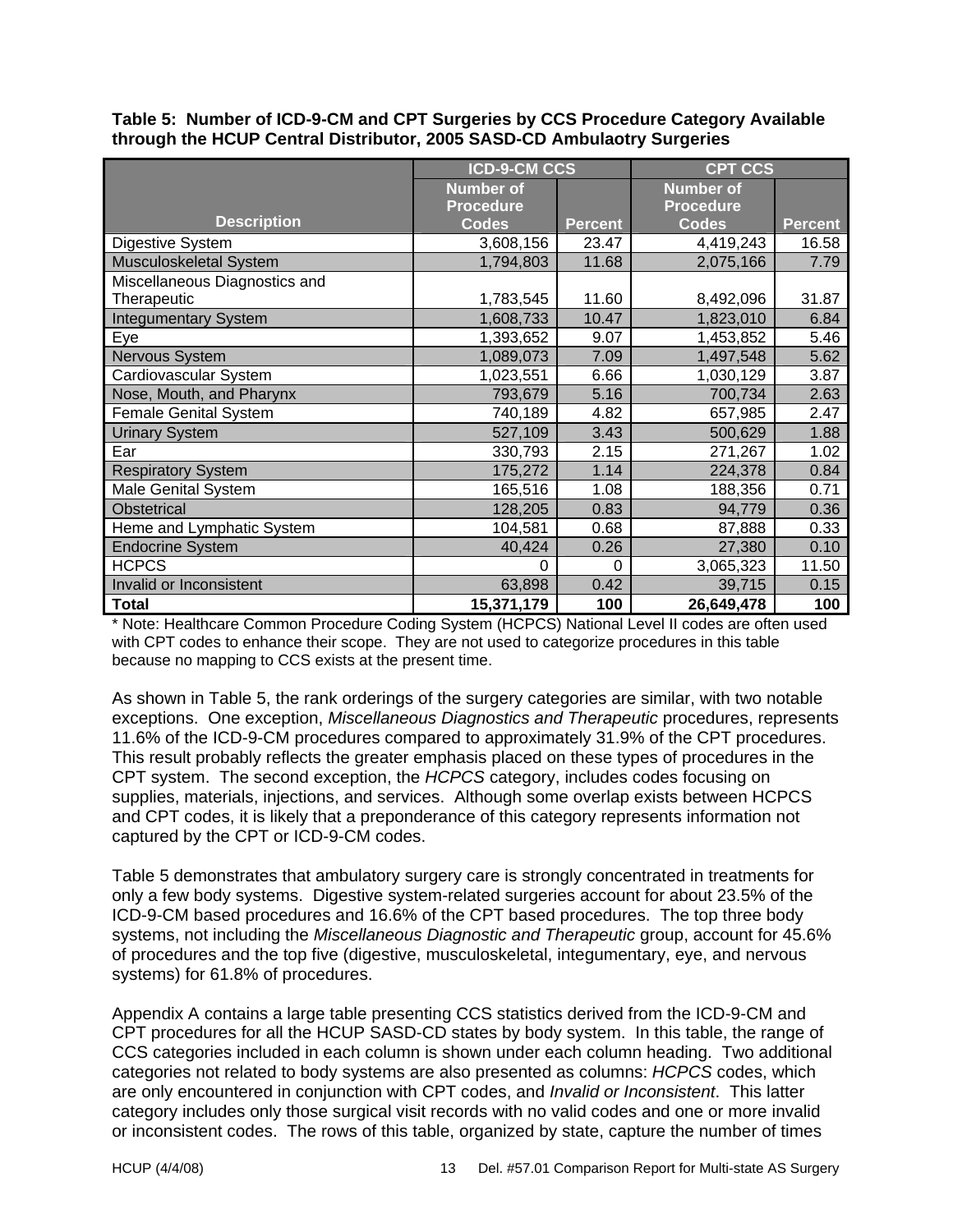each body system CCS code appears on a surgical visit record. Because a single record can have more than one procedure, it is important to note that more than one body system code can appear on a single record. The percentages represent the proportion of surgeries from a specific state that included one or more body system codes in a category in relation to the total number of records for that state. Because there may be more than one procedure code per surgical visit record, the sum of the percentages for each state does not add to one.

Appendix A reflects the diversity in the use of both ICD-9-CM and CPT coding by state in the SASD-CD. Some states, such as Kentucky, New Jersey, and South Carolina, use only ICD-9- CM coding in their SASD-CD data. Conversely, California, Iowa and Maryland use only CPT coding. Hence, some states in Appendix A will not have observations for a particular coding system. The remaining nine states, which use both coding systems, have body system values for each coding system. Appendix B contains additional details on the states that use both coding systems.

States that use ICD-9-CM codes on more than half their records, such as Wisconsin, generally have a greater number of observations for ICD-9-CM than CPT codes for a particular body system.<sup>13</sup> For the digestive system (CCS 68-99), for example, Wisconsin has 316,167 procedure codes using the ICD-9-CM coding system compared to 120,806 codes using the CPT coding system. Other states, such as Nebraska, have more CPT codes than ICD-9-CM codes for a particular body system category: 83.1% of Nebraska records use only the CPT coding system. Nebraska has more CPT codes than ICD-9-CM codes for all 16 body system categories.

The influence of the reporting practices and capabilities of the states may be seen by comparing the percentages reported between coding systems for a single category. For example, in North Carolina where the ICD-9-CM and CPT systems each have 12 fields on a record, the percentage of records with digestive codes are nearly equal (28.9% ICD-9-CM vs. 28.5% CPT). In contrast, in Florida where there are five ICD-9-CM field and 10 CPT fields, the percentage of records with digestive codes differs greatly between the two systems (23.4% ICD-9-CM versus 35.6% CPT).

Appendix A shows how the use of these coding systems varies by state. In addition, the high percentage of HCPCS codes in some states, for example New York, means that using both ICD-9-CM and CPT codes may not completely characterize care provided in these states. Analysts should be aware of the utilization of different procedure coding systems during their analyses of SASD-CD data.

#### **COMPARISONS BETWEEN ICD-9-CM CODES AND CPT CODES**

Appendix B provides additional information for analysts who are interested in working with SASD-CD data. Comparisons are made between the ICD-9-CM and CPT codes, including direct, record-level comparisons for states that use both systems. The states that use each coding system are identified, and the number of SASD-CD surgical visit records using each system are presented. Similarities and differences between the ICD-9-CM and CPT coding systems are illustrated by comparing CCS categories for both coding systems. The level of agreement between the two systems based on data from states that use both coding systems is also evaluated.

 $\overline{a}$ 

<sup>&</sup>lt;sup>13</sup> See Table 2 in Appendix B for a report on the percent of records with each type of coding system.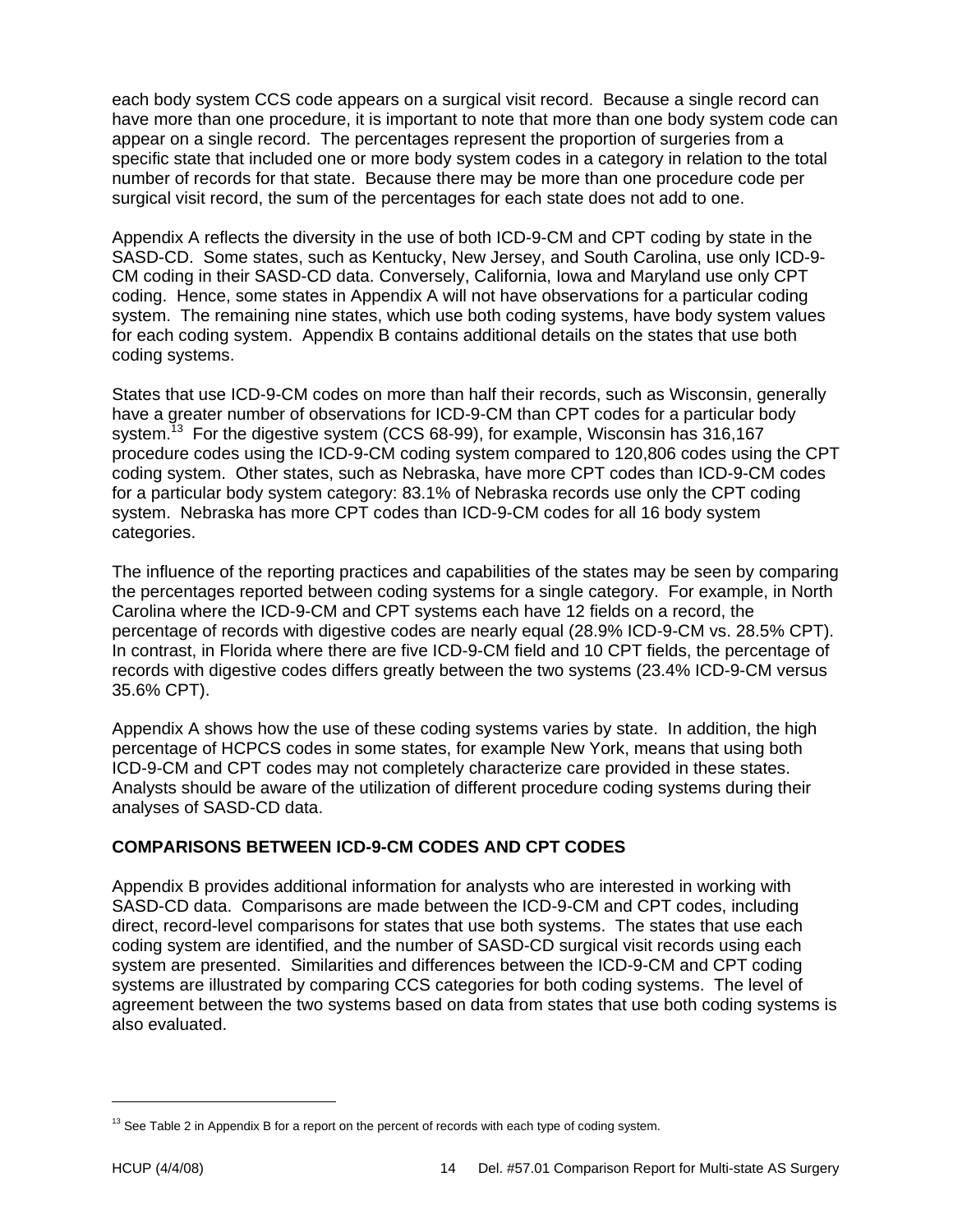The number of codes reported depends on the file type from which they were obtained. The lowest average number of codes on a surgical visit record was reported using ICD-9-CM. More CPT codes were used, with the average number being higher for the states where these codes were included in the line item charge detail files. These consist of files with surgical visit records providing detailed information about individual charges. For these states, there is no upper limit on the number of codes per surgical visit record.

To obtain a complete view of the procedures performed during a visit, it is generally necessary to refer to both the ICD-9-CM and CPT codes. In some states, including New York and North Carolina, almost every surgical visit record with ICD-9-CM codes also provides CPT codes. For the remainder of the states providing codes in both systems, the coding frequencies are mixed: some surgical visit records contain only ICD-9-CM codes, some surgical visit records contain only CPT codes, and some records contain both types of codes.

When ICD-9-CM and CPT codes are both present on a surgical visit record, they often provide different information. The frequency with which the information provided in the two systems translates to the same set of CCS categories varies widely, ranging from 4.3% to 79.5%, depending on the state.

For surgical visit records with only a single ICD-9-CM and CPT code, the CCS categories matched more than 75% of the time for six of nine states, but fell to 69.1% in the state with the lowest match rate. Seven of the top 10 CCS categories were the same for both systems and there was a high degree of agreement between the CCS categories derived from both systems. The CPT CCS matched the ICD-9-CM CCS more than 90% of the time in seven of 10 categories, and the ICD-9-CM CSS matched the CPT CCS over 90% of the time in six of 10 categories.

#### **CONCLUSION**

The types of facilities covered by the 2005 SASD-CD vary substantially across states. By matching SASD-CD facilities with those reported in the AHA and FOSC survey data, it was possible to classify most of the SASD-CD facilities as either hospital-based or freestanding. The SASD-CD from some states appear to be limited mainly to hospital-based facilities, while the SASD-CD from other states also includes a substantial number of freestanding facilities.

The SASD-CD has several advantages over the AHA and FOSC databases. The SASD-CD uses discharge-level data and does not rely on surveys like the AHA and FOSC. In addition, the SASD-CD contains information from both hospital-based and freestanding facilities; the AHA survey only includes hospital-based facilities and the FOSC only freestanding entities. This difference enables the SASD-CD to include more facilities and surgeries than the other two databases.

In terms of the types of surgeries recorded in the SASD-CD files, the greatest proportions of ambulatory surgeries are related to the digestive, musculoskeletal, and integumentary systems.

Overall, the pattern of use by body system appears relatively consistent among states. However, for states like Nebraska, which have low amounts of overlap between ICD-9-CM and CPT coding, reporting of use is split between the two systems. Especially in these cases, information from both coding systems must be utilized to obtain a complete picture of the procedures performed.

The disparity in utilization displayed for the category *Miscellaneous Diagnostic and Therapeutic* procedures (Table A-1) that might be expected given that the different emphasis of this category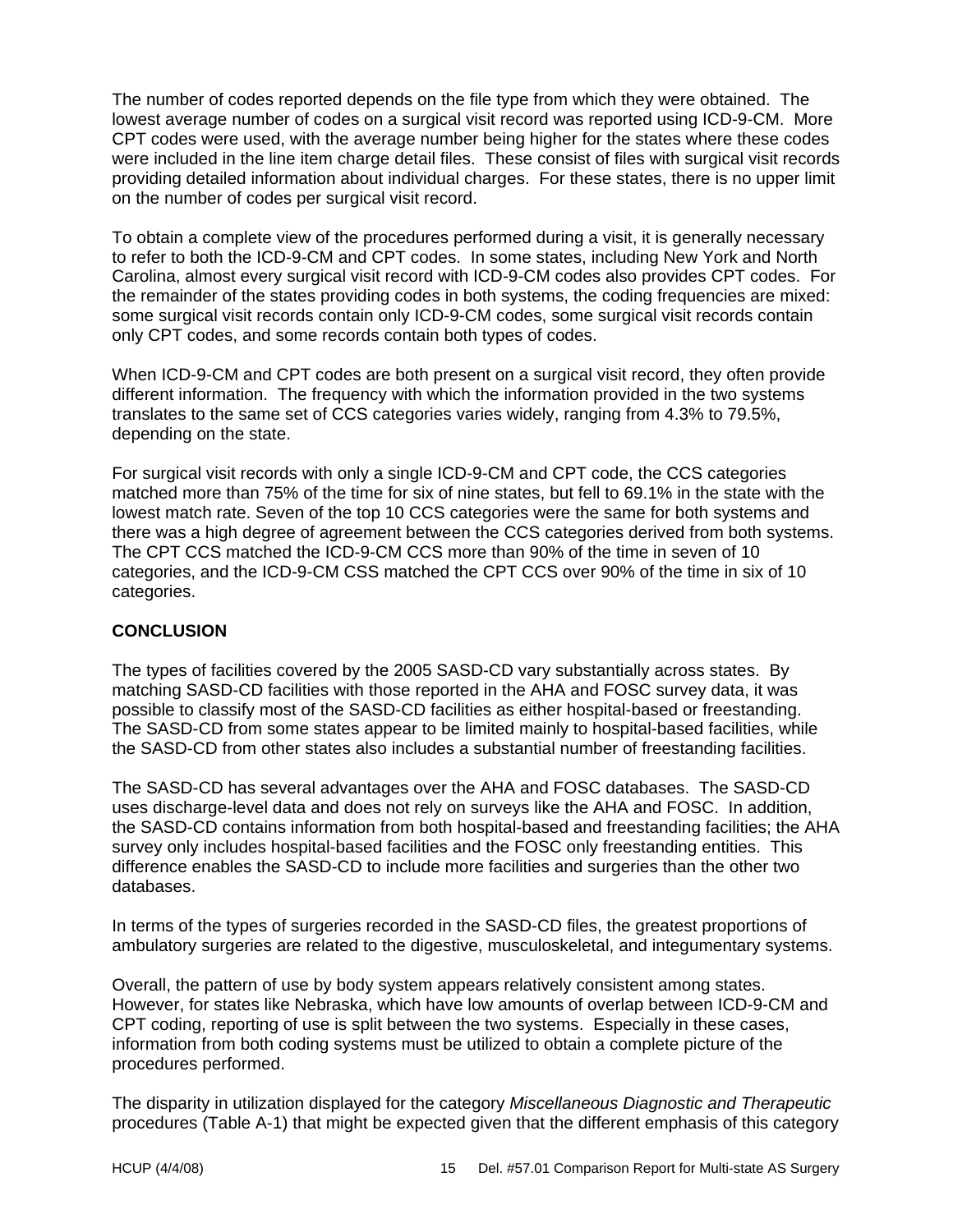of procedures by the coding systems was evident in the data. The percentage of codes reported using ICD-9-CM was in the 0.03% to 34.9% range, while CPT codes ranged from 0.77% to 71.3%. Even for those states with substantial coding in both systems, like Florida, *Miscellaneous Diagnostic and Therapeutic* was coded 7.7% of the time using ICD-9-CM codes and 29.8% of the time with CPT codes.

Using the CCS as a means to compare and combine information from the ICD-9-CM and CPT codes proved to be a fruitful approach. Using it as a grouper allowed consistent comparisons without encountering the problems associated with attempting to translate directly between incompatible coding systems.

This report demonstrated that although a substantial amount of information is duplicated between the two coding systems, there is still an appreciable amount of information that is unique to one or the other set of codes. This is especially important for the *Miscellaneous Diagnostic and Therapeutic* category.

In conclusion, the 2005 SASD-CD is a rich source of ambulatory surgery data, providing information on 13,522,781 ambulatory surgery encounters in 2,824 facilities in 15 states. These files can be useful to a broad range of researchers and policy analysts, especially for statespecific analyses.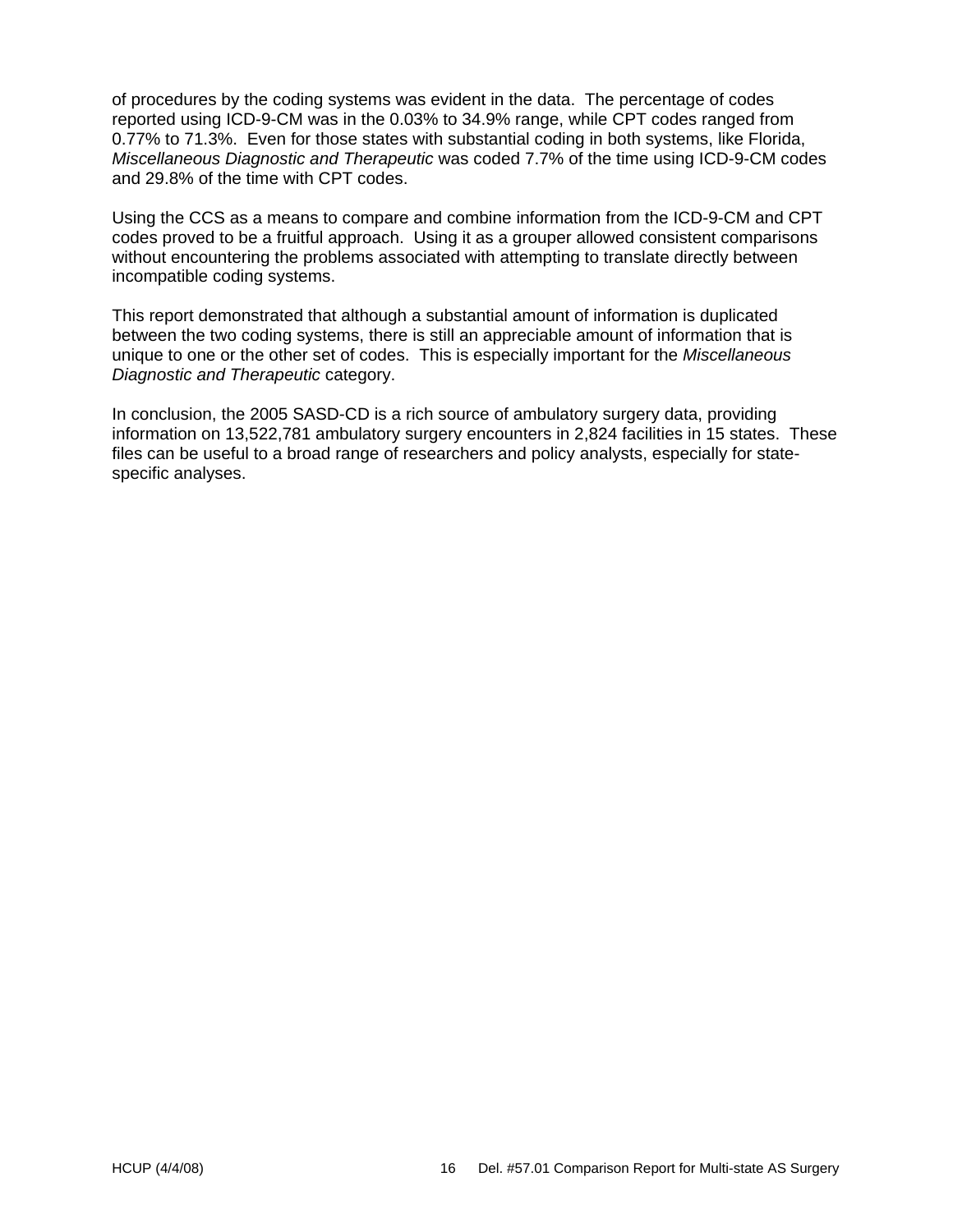## **APPENDIX A**

## **Comparison of ICD-9-CM and CPT Procedure Code Use by Body System in Select States**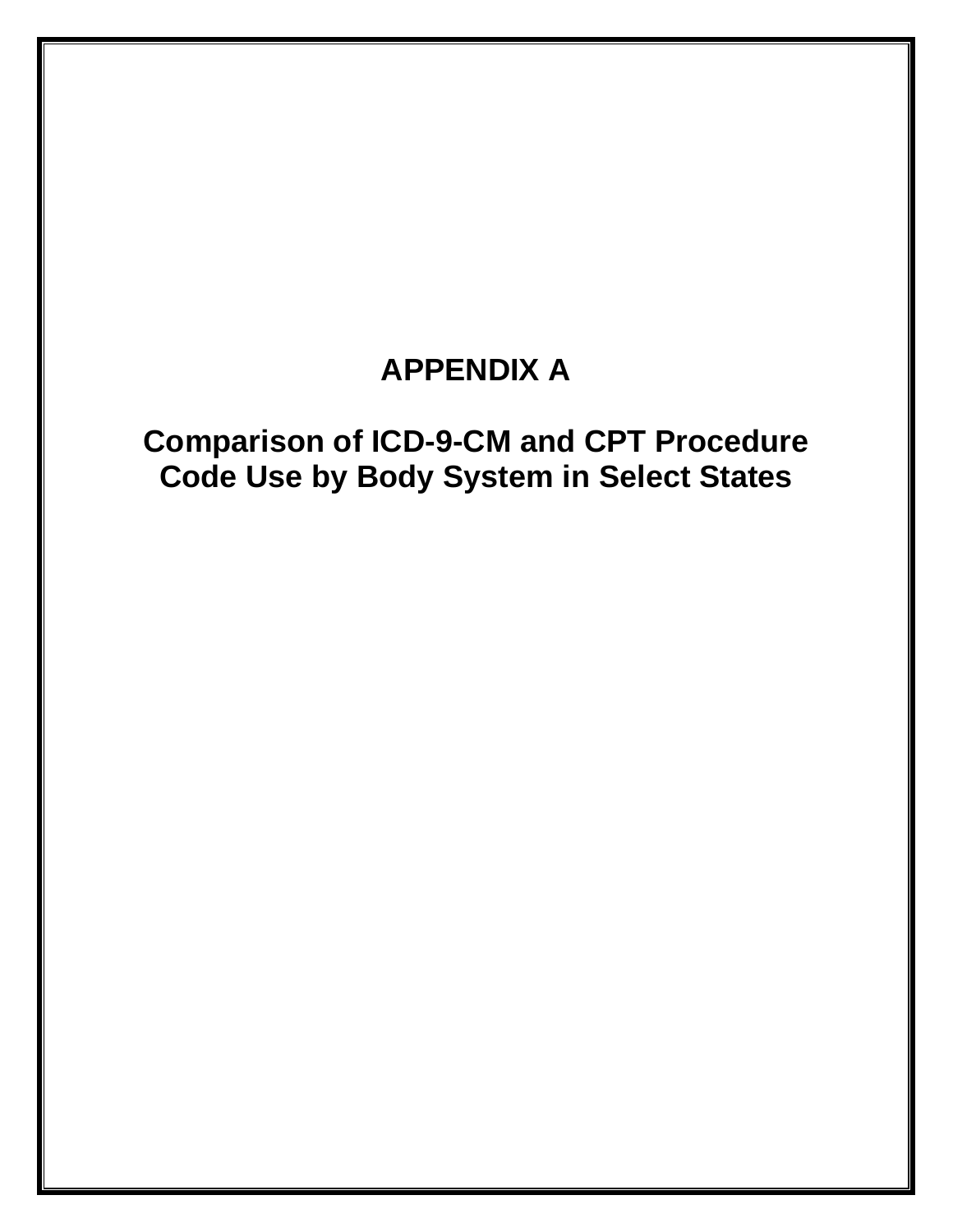#### **APPENDIX A: COMPARISON OF ICD-9-CM AND CPT PROCEDURE CODE USE BY BODY SYSTEM IN SELECT STATES**

| Table A-1: Number of Procedure Codes by State and Body System, ICD-9-CM CCS and  |
|----------------------------------------------------------------------------------|
| CPT CCS Classification Available through the HCUP Central Distributor, 2005 SASD |
| <b>Ambulatory Surgeries</b>                                                      |

|                |                               | <b>Nervous System</b><br>$(1-9)$ |            | <b>Endocrine System</b><br>$(10-12)$ |            |
|----------------|-------------------------------|----------------------------------|------------|--------------------------------------|------------|
| <b>State</b>   | <b>Measure</b>                | ICD-9-CM                         | <b>CPT</b> | ICD-9-CM                             | <b>CPT</b> |
| California     | Number of Codes               | N/A                              | 272,808    | N/A                                  | 750        |
|                | <b>Percent of State Total</b> | N/A                              | 11.56      | N/A                                  | 0.03       |
| Colorado       | Number of Codes               | 33,907                           | 30,249     | 2,348                                | 1,161      |
|                | <b>Percent of State Total</b> | 8.89                             | 7.93       | 0.62                                 | 0.30       |
| Florida        | Number of Codes               | 96,491                           | 265,471    | 10,632                               | 8,462      |
|                | <b>Percent of State Total</b> | 3.78                             | 10.39      | 0.42                                 | 0.33       |
| lowa           | Number of Codes               | N/A                              | 33,673     | N/A                                  | 1,305      |
|                | <b>Percent of State Total</b> | N/A                              | 8.87       | N/A                                  | 0.34       |
| Kentucky       | Number of Codes               | 50,129                           | N/A        | 3,021                                | N/A        |
|                | <b>Percent of State Total</b> | 8.67                             | N/A        | 0.52                                 | N/A        |
| Maryland       | Number of Codes               | N/A                              | 35,138     | N/A                                  | 1,159      |
|                | <b>Percent of State Total</b> | N/A                              | 8.81       | N/A                                  | 0.29       |
| Michigan       | Number of Codes               | 92,299                           | 73,111     | 4,407                                | 2,568      |
|                | <b>Percent of State Total</b> | 5.79                             | 4.59       | 0.28                                 | 0.16       |
| Nebraska       | Number of Codes               | 2,437                            | 17,886     | 128                                  | 820        |
|                | <b>Percent of State Total</b> | 1.55                             | 11.35      | 0.08                                 | 0.52       |
| New Jersey     | Number of Codes               | 23,424                           | N/A        | 1,054                                | N/A        |
|                | <b>Percent of State Total</b> | 6.13                             | N/A        | 0.28                                 | N/A        |
| New York       | Number of Codes               | 101,104                          | 93,154     | 4,523                                | 3,537      |
|                | <b>Percent of State Total</b> | 6.73                             | 6.20       | 0.30                                 | 0.24       |
| North Carolina | Number of Codes               | 9,118                            | 108,195    | 5,892                                | 3,484      |
|                | <b>Percent of State Total</b> | 0.68                             | 8.03       | 0.44                                 | 0.26       |
| South Carolina | Number of Codes               | 60,557                           | N/A        | 1,832                                | N/A        |
|                | <b>Percent of State Total</b> | 8.88                             | N/A        | 0.27                                 | N/A        |
| Utah           | Number of Codes               | 22,638                           | 28,503     | 1,341                                | 1,246      |
|                | <b>Percent of State Total</b> | 7.63                             | 9.61       | 0.45                                 | 0.42       |
| Vermont        | Number of Codes               | 10,550                           | 9,568      | 284                                  | 195        |
|                | <b>Percent of State Total</b> | 11.79                            | 10.69      | 0.32                                 | 0.22       |
| Wisconsin      | Number of Codes               | 91,368                           | 44,273     | 2,499                                | 585        |
|                | <b>Percent of State Total</b> | 11.19                            | 5.42       | 0.31                                 | 0.07       |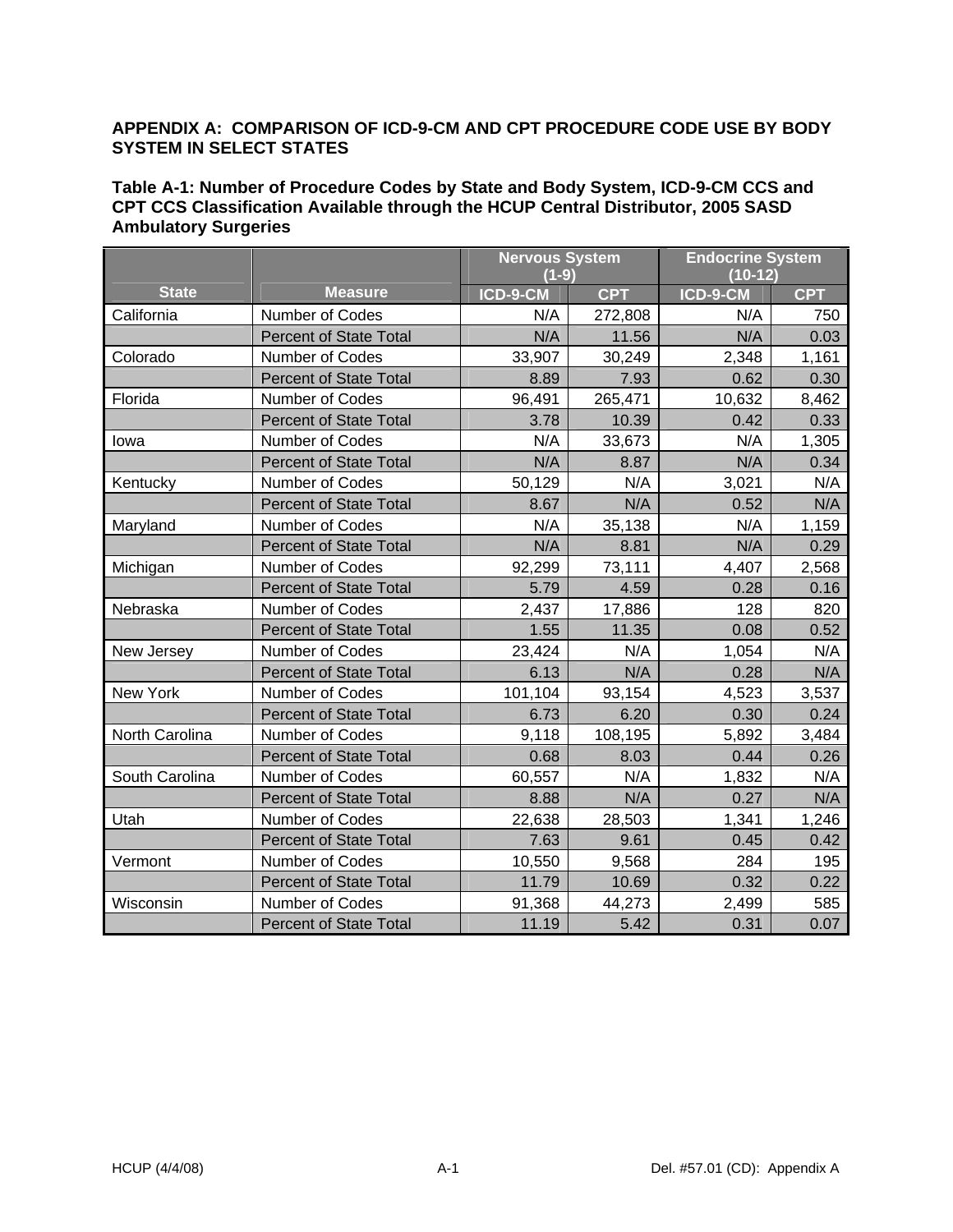|                |                               | <b>Eye</b> |            | Ear       |            |
|----------------|-------------------------------|------------|------------|-----------|------------|
|                |                               | $(13-21)$  |            | $(22-26)$ |            |
| <b>State</b>   | <b>Measure</b>                | ICD-9-CM   | <b>CPT</b> | ICD-9-CM  | <b>CPT</b> |
| California     | Number of Codes               | N/A        | 327,477    | N/A       | 39,176     |
|                | <b>Percent of State Total</b> | N/A        | 13.87      | N/A       | 1.66       |
| Colorado       | Number of Codes               | 22,879     | 15,518     | 6,152     | 4,338      |
|                | <b>Percent of State Total</b> | 6.00       | 4.07       | 1.61      | 1.14       |
| Florida        | Number of Codes               | 192,698    | 372,557    | 4,914     | 37,791     |
|                | <b>Percent of State Total</b> | 7.54       | 14.58      | 0.19      | 1.48       |
| lowa           | Number of Codes               | N/A        | 35,740     | N/A       | 11,207     |
|                | <b>Percent of State Total</b> | N/A        | 9.42       | N/A       | 2.95       |
| Kentucky       | <b>Number of Codes</b>        | 35,677     | N/A        | 5,927     | N/A        |
|                | <b>Percent of State Total</b> | 6.17       | N/A        | 1.02      | N/A        |
| Maryland       | <b>Number of Codes</b>        | N/A        | 25,833     | N/A       | 6,093      |
|                | <b>Percent of State Total</b> | N/A        | 6.48       | N/A       | 1.53       |
| Michigan       | Number of Codes               | 103,782    | 79,359     | 2,910     | 23,323     |
|                | <b>Percent of State Total</b> | 6.51       | 4.98       | 0.18      | 1.46       |
| Nebraska       | <b>Number of Codes</b>        | 1,256      | 8,373      | 460       | 6,047      |
|                | <b>Percent of State Total</b> | 0.80       | 5.31       | 0.29      | 3.84       |
| New Jersey     | Number of Codes               | 25,125     | N/A        | 9,889     | N/A        |
|                | <b>Percent of State Total</b> | 6.57       | N/A        | 2.59      | N/A        |
| New York       | Number of Codes               | 198,338    | 190,054    | 1,191     | 26,793     |
|                | <b>Percent of State Total</b> | 13.20      | 12.65      | 0.08      | 1.78       |
| North Carolina | Number of Codes               | 116,845    | 104,929    | 1,918     | 29,092     |
|                | <b>Percent of State Total</b> | 8.67       | 7.78       | 0.14      | 2.16       |
| South Carolina | Number of Codes               | 64,593     | N/A        | 14,117    | N/A        |
|                | <b>Percent of State Total</b> | 9.47       | N/A        | 2.07      | N/A        |
| Utah           | Number of Codes               | 20,332     | 27,425     | 10,025    | 10,727     |
|                | <b>Percent of State Total</b> | 6.85       | 9.24       | 3.38      | 3.62       |
| Vermont        | Number of Codes               | 6,334      | 4,841      | 1,787     | 1,308      |
|                | <b>Percent of State Total</b> | 7.08       | 5.41       | 2.00      | 1.46       |
| Wisconsin      | Number of Codes               | 77,183     | 36,102     | 17,961    | 7,358      |
|                | <b>Percent of State Total</b> | 9.45       | 4.42       | 2.20      | 0.90       |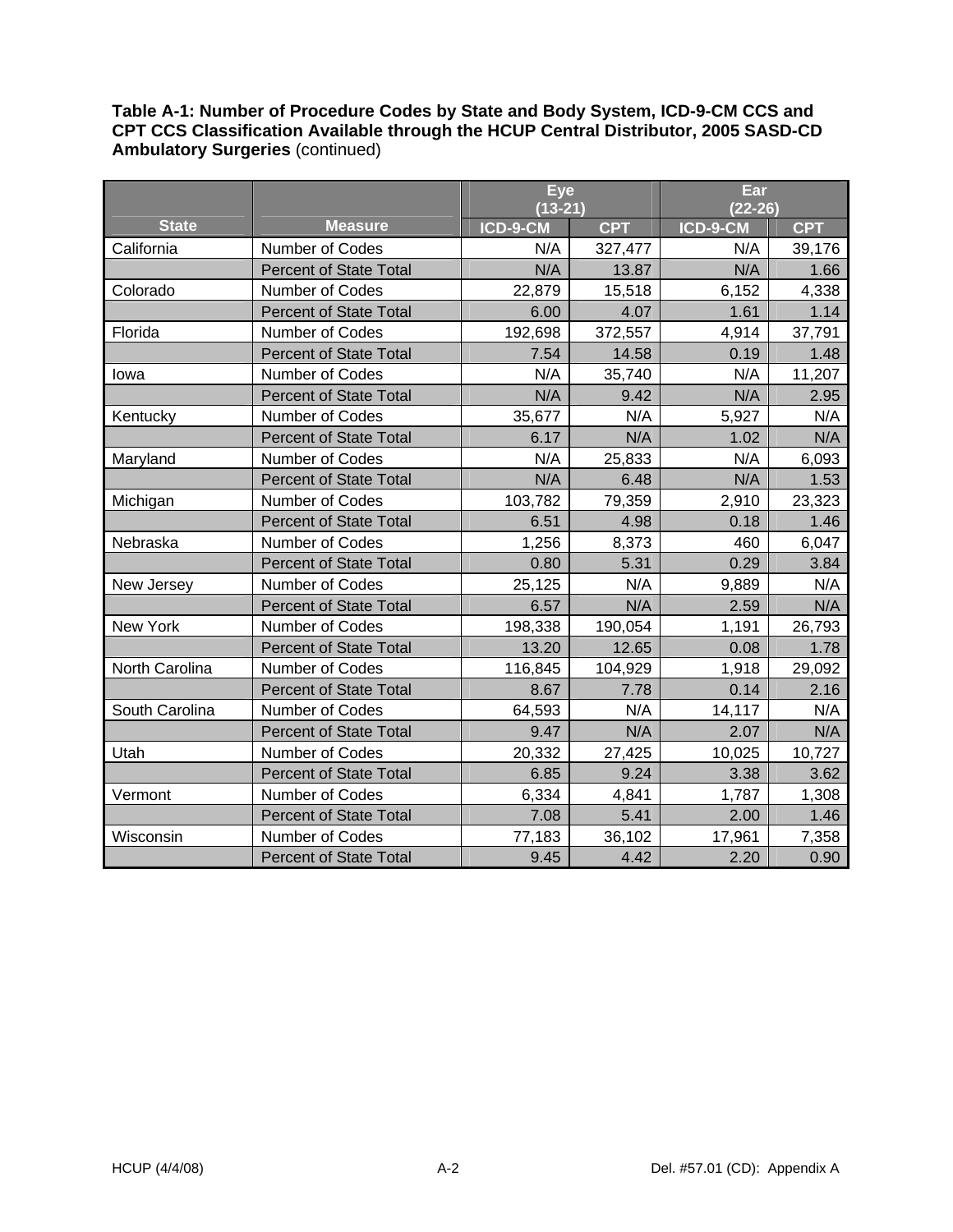|                |                               | Nose, Mouth, and Pharynx |            | <b>Respiratory System</b> |            |
|----------------|-------------------------------|--------------------------|------------|---------------------------|------------|
|                |                               | $(27-33)$                |            | $(34 - 42)$               |            |
| <b>State</b>   | <b>Measure</b>                | ICD-9-CM                 | <b>CPT</b> | ICD-9-CM                  | <b>CPT</b> |
| California     | <b>Number of Codes</b>        | N/A                      | 84,579     | N/A                       | 26,963     |
|                | <b>Percent of State Total</b> | N/A                      | 3.58       | N/A                       | 1.14       |
| Colorado       | Number of Codes               | 24,941                   | 14,371     | 6,786                     | 4,368      |
|                | <b>Percent of State Total</b> | 6.54                     | 3.77       | 1.78                      | 1.14       |
| Florida        | Number of Codes               | 73,391                   | 75,917     | 35,074                    | 39,455     |
|                | <b>Percent of State Total</b> | 2.87                     | 2.97       | 1.37                      | 1.54       |
| lowa           | Number of Codes               | N/A                      | 19,705     | N/A                       | 16,554     |
|                | <b>Percent of State Total</b> | N/A                      | 5.19       | N/A                       | 4.36       |
| Kentucky       | Number of Codes               | 27,627                   | N/A        | 9,231                     | N/A        |
|                | <b>Percent of State Total</b> | 4.78                     | N/A        | 1.60                      | N/A        |
| Maryland       | Number of Codes               | N/A                      | 17,624     | N/A                       | 17,780     |
|                | <b>Percent of State Total</b> | N/A                      | 4.42       | N/A                       | 4.46       |
| Michigan       | Number of Codes               | 76,178                   | 49,856     | 25,498                    | 25,748     |
|                | <b>Percent of State Total</b> | 4.78                     | 3.13       | 1.60                      | 1.62       |
| Nebraska       | Number of Codes               | 1,320                    | 10,270     | 279                       | 4,465      |
|                | <b>Percent of State Total</b> | 0.84                     | 6.51       | 0.18                      | 2.83       |
| New Jersey     | Number of Codes               | 24,780                   | N/A        | 4,630                     | N/A        |
|                | <b>Percent of State Total</b> | 6.48                     | N/A        | 1.21                      | N/A        |
| New York       | Number of Codes               | 78,818                   | 66,974     | 17,947                    | 20,918     |
|                | <b>Percent of State Total</b> | 5.24                     | 4.46       | 1.19                      | 1.39       |
| North Carolina | Number of Codes               | 72,071                   | 61,562     | 18,494                    | 16,740     |
|                | <b>Percent of State Total</b> | 5.35                     | 4.57       | 1.37                      | 1.24       |
| South Carolina | Number of Codes               | 33,587                   | N/A        | 11,674                    | N/A        |
|                | <b>Percent of State Total</b> | 4.92                     | N/A        | 1.71                      | N/A        |
| Utah           | <b>Number of Codes</b>        | 21,605                   | 22,661     | 2,519                     | 2,472      |
|                | <b>Percent of State Total</b> | 7.28                     | 7.64       | 0.85                      | 0.83       |
| Vermont        | Number of Codes               | 3,573                    | 2,715      | 1,059                     | 1,040      |
|                | <b>Percent of State Total</b> | 3.99                     | 3.03       | 1.18                      | 1.16       |
| Wisconsin      | Number of Codes               | 36,557                   | 14,204     | 9,603                     | 3,695      |
|                | <b>Percent of State Total</b> | 4.48                     | 1.74       | 1.18                      | 0.45       |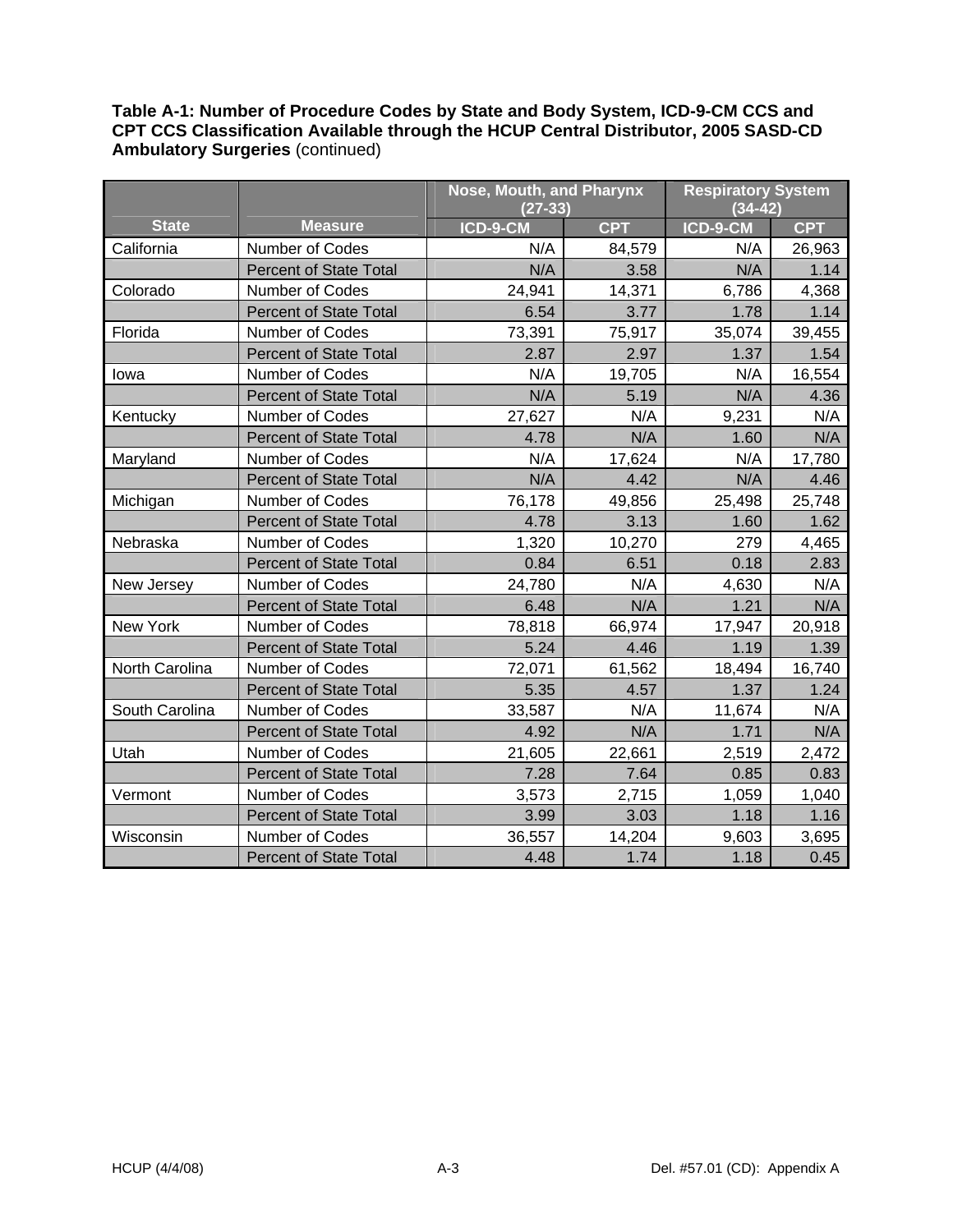|                |                               | <b>Cardiovascular System</b> |            | <b>Heme and Lymphatic System</b> |            |
|----------------|-------------------------------|------------------------------|------------|----------------------------------|------------|
|                |                               | $(43 - 63)$                  |            | $(64 - 67)$                      |            |
| <b>State</b>   | <b>Measure</b>                | ICD-9-CM                     | <b>CPT</b> | ICD-9-CM                         | <b>CPT</b> |
| California     | Number of Codes               | N/A                          | 26,660     | N/A                              | 16,945     |
|                | <b>Percent of State Total</b> | N/A                          | 1.13       | N/A                              | 0.72       |
| Colorado       | Number of Codes               | 19,634                       | 6,581      | 4,419                            | 2,943      |
|                | <b>Percent of State Total</b> | 5.15                         | 1.72       | 1.16                             | 0.77       |
| Florida        | Number of Codes               | 85,100                       | 91,719     | 19,843                           | 17,794     |
|                | <b>Percent of State Total</b> | 3.33                         | 3.59       | 0.78                             | 0.70       |
| lowa           | Number of Codes               | N/A                          | 9,253      | N/A                              | 2,551      |
|                | <b>Percent of State Total</b> | N/A                          | 2.44       | N/A                              | 0.67       |
| Kentucky       | Number of Codes               | 33,741                       | N/A        | 4,466                            | N/A        |
|                | <b>Percent of State Total</b> | 5.83                         | N/A        | 0.77                             | N/A        |
| Maryland       | <b>Number of Codes</b>        | N/A                          | 12,878     | N/A                              | 5,673      |
|                | <b>Percent of State Total</b> | N/A                          | 3.23       | N/A                              | 1.42       |
| Michigan       | <b>Number of Codes</b>        | 99,833                       | 58,202     | 13,797                           | 10,101     |
|                | <b>Percent of State Total</b> | 6.27                         | 3.65       | 0.87                             | 0.63       |
| Nebraska       | Number of Codes               | 1,274                        | 3,860      | 231                              | 1,216      |
|                | <b>Percent of State Total</b> | 0.81                         | 2.45       | 0.15                             | 0.77       |
| New Jersey     | Number of Codes               | 19,490                       | N/A        | 5,358                            | N/A        |
|                | <b>Percent of State Total</b> | 5.10                         | N/A        | 1.40                             | N/A        |
| New York       | Number of Codes               | 81,542                       | 92,041     | 16,676                           | 12,059     |
|                | <b>Percent of State Total</b> | 5.43                         | 6.12       | 1.11                             | 0.80       |
| North Carolina | Number of Codes               | 63,563                       | 62,748     | 11,359                           | 8,101      |
|                | <b>Percent of State Total</b> | 4.72                         | 4.66       | 0.84                             | 0.60       |
| South Carolina | Number of Codes               | 47,762                       | N/A        | 3,374                            | N/A        |
|                | <b>Percent of State Total</b> | 7.00                         | N/A        | 0.49                             | N/A        |
| Utah           | Number of Codes               | 11,469                       | 9,611      | 2,551                            | 2,320      |
|                | <b>Percent of State Total</b> | 3.87                         | 3.24       | 0.86                             | 0.78       |
| Vermont        | Number of Codes               | 2,605                        | 2,263      | 650                              | 486        |
|                | <b>Percent of State Total</b> | 2.91                         | 2.53       | 0.73                             | 0.54       |
| Wisconsin      | Number of Codes               | 37,206                       | 10,066     | 6,449                            | 2,030      |
|                | <b>Percent of State Total</b> | 4.56                         | 1.23       | 0.79                             | 0.25       |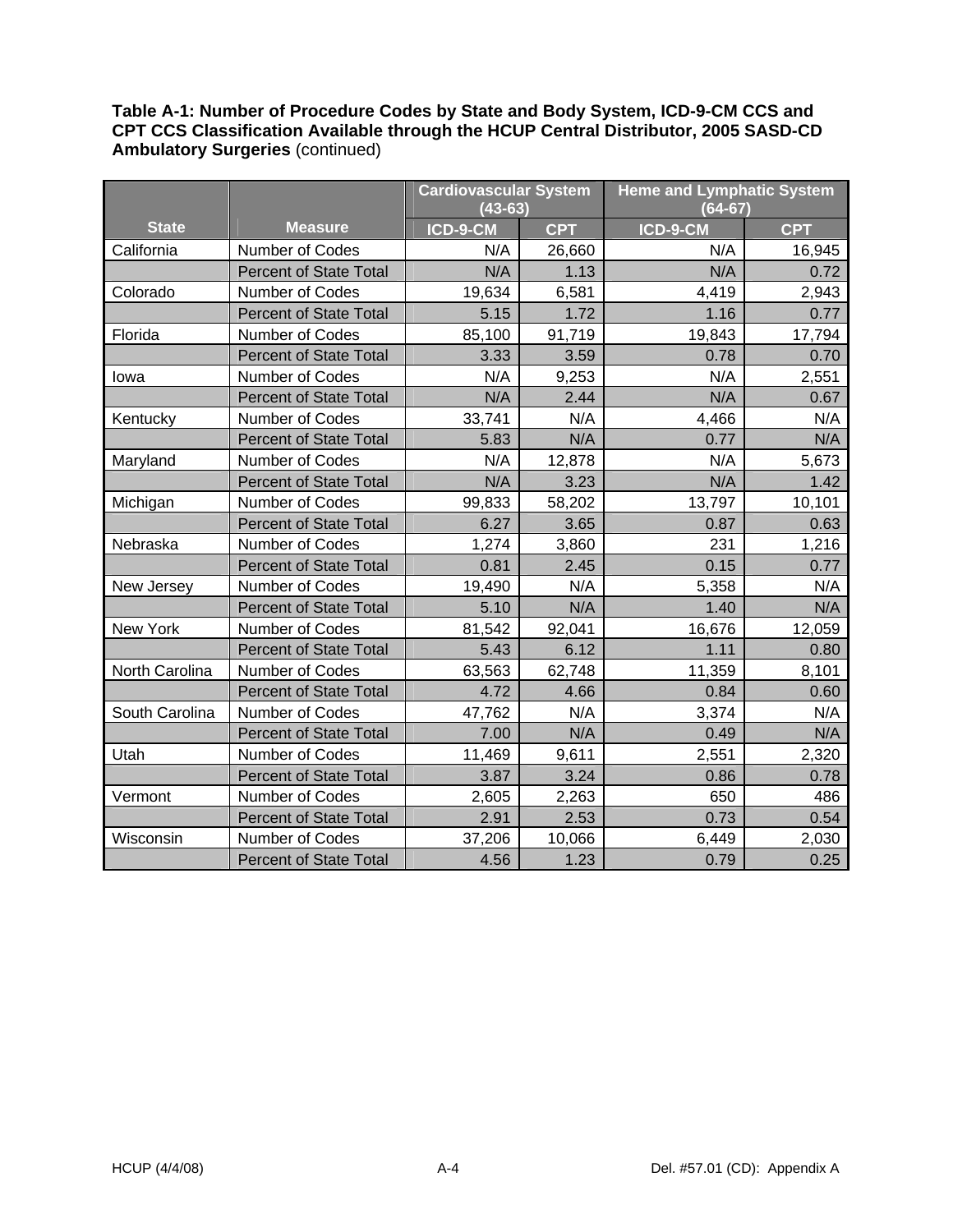|                |                               | <b>Digestive System</b> |            | <b>Urinary System</b> |            |
|----------------|-------------------------------|-------------------------|------------|-----------------------|------------|
|                |                               | $(68-99)$               |            | $(100-112)$           |            |
| <b>State</b>   | <b>Measure</b>                | ICD-9-CM                | <b>CPT</b> | ICD-9-CM              | <b>CPT</b> |
| California     | Number of Codes               | N/A                     | 900,873    | N/A                   | 58,717     |
|                | <b>Percent of State Total</b> | N/A                     | 38.16      | N/A                   | 2.49       |
| Colorado       | Number of Codes               | 86,596                  | 73,938     | 12,952                | 10,477     |
|                | <b>Percent of State Total</b> | 22.69                   | 19.38      | 3.39                  | 2.75       |
| Florida        | Number of Codes               | 598,940                 | 909,398    | 85,663                | 1,083      |
|                | <b>Percent of State Total</b> | 23.45                   | 35.60      | 3.35                  | 0.04       |
| lowa           | Number of Codes               | N/A                     | 118,491    | N/A                   | 12,679     |
|                | <b>Percent of State Total</b> | N/A                     | 31.22      | N/A                   | 3.34       |
| Kentucky       | Number of Codes               | 189,216                 | N/A        | 21,592                | N/A        |
|                | <b>Percent of State Total</b> | 32.71                   | N/A        | 3.73                  | N/A        |
| Maryland       | Number of Codes               | N/A                     | 107,220    | N/A                   | 22,549     |
|                | <b>Percent of State Total</b> | N/A                     | 26.89      | N/A                   | 5.65       |
| Michigan       | Number of Codes               | 463,547                 | 386,387    | 72,001                | 53,537     |
|                | <b>Percent of State Total</b> | 29.10                   | 24.25      | 4.52                  | 3.36       |
| Nebraska       | <b>Number of Codes</b>        | 8,095                   | 50,549     | 597                   | 6,925      |
|                | <b>Percent of State Total</b> | 5.13                    | 32.07      | 0.38                  | 4.39       |
| New Jersey     | Number of Codes               | 93,207                  | N/A        | 23,413                | N/A        |
|                | <b>Percent of State Total</b> | 24.38                   | N/A        | 6.12                  | N/A        |
| New York       | Number of Codes               | 457,581                 | 427,362    | 63,532                | 57,529     |
|                | <b>Percent of State Total</b> | 30.44                   | 28.43      | 4.23                  | 3.83       |
| North Carolina | Number of Codes               | 388,889                 | 383,570    | 47,917                | 45,722     |
|                | <b>Percent of State Total</b> | 28.85                   | 28.46      | 3.55                  | 3.39       |
| South Carolina | Number of Codes               | 222,583                 | N/A        | 27,803                | N/A        |
|                | <b>Percent of State Total</b> | 32.63                   | N/A        | 4.08                  | N/A        |
| Utah           | Number of Codes               | 97,926                  | 109,996    | 6,099                 | 6,618      |
|                | <b>Percent of State Total</b> | 33.01                   | 37.08      | 2.06                  | 2.23       |
| Vermont        | Number of Codes               | 33,055                  | 27,948     | 2,797                 | 2,369      |
|                | <b>Percent of State Total</b> | 36.93                   | 31.22      | 3.12                  | 2.65       |
| Wisconsin      | Number of Codes               | 316,167                 | 120,806    | 30,207                | 11,016     |
|                | <b>Percent of State Total</b> | 38.71                   | 14.79      | 3.70                  | 1.35       |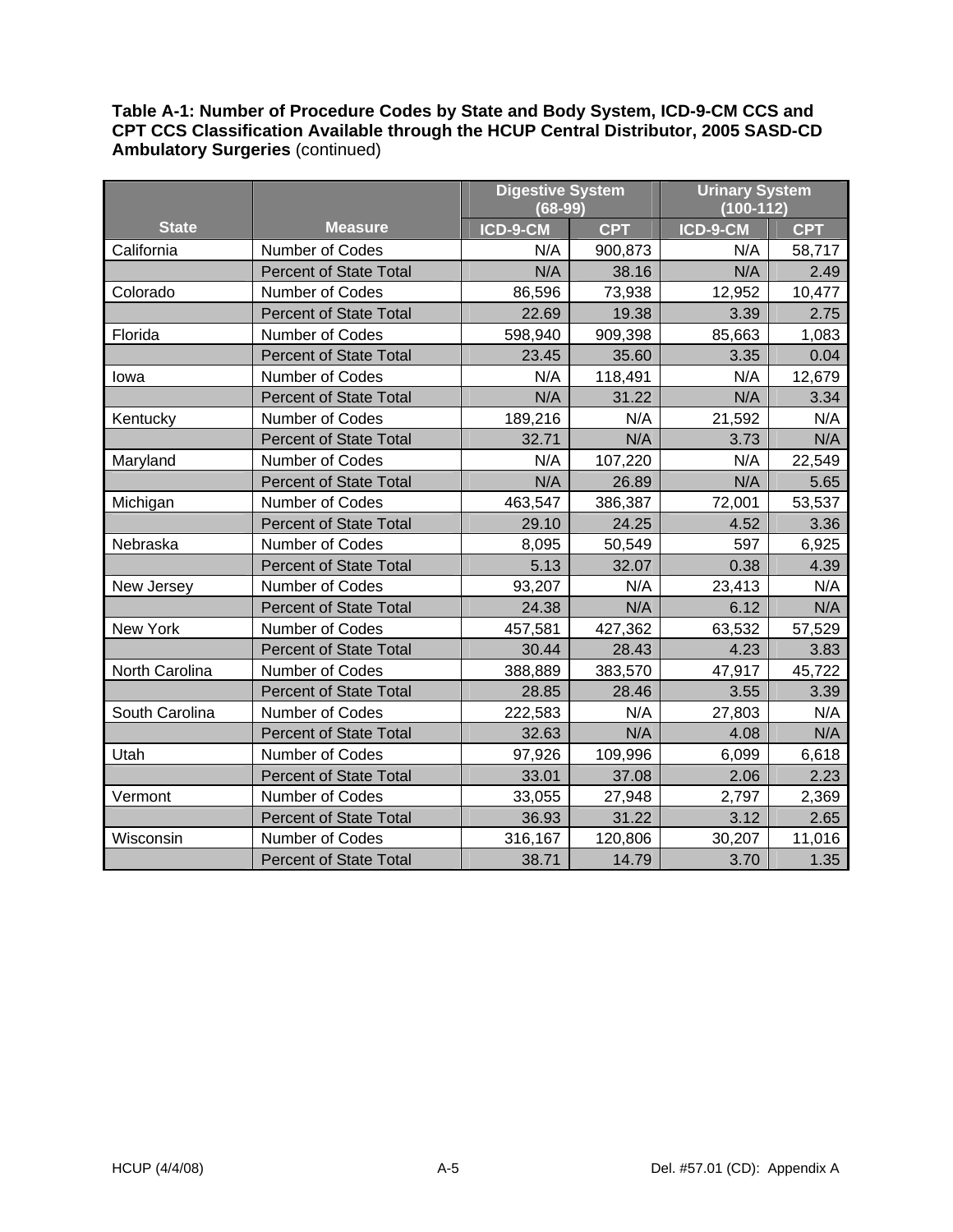|                |                               | <b>Male Genital System</b> |            | <b>Female Genital System</b> |            |
|----------------|-------------------------------|----------------------------|------------|------------------------------|------------|
|                |                               | $(113 - 118)$              |            | (119-121, 123-132)           |            |
| <b>State</b>   | <b>Measure</b>                | ICD-9-CM                   | <b>CPT</b> | ICD-9-CM                     | <b>CPT</b> |
| California     | Number of Codes               | N/A                        | 38,060     | N/A                          | 114,153    |
|                | <b>Percent of State Total</b> | N/A                        | 1.61       | N/A                          | 4.84       |
| Colorado       | <b>Number of Codes</b>        | 4,992                      | 3,979      | 15,787                       | 13,266     |
|                | <b>Percent of State Total</b> | 1.31                       | 1.04       | 4.14                         | 3.48       |
| Florida        | Number of Codes               | 35,569                     | 44,691     | 85,710                       | 98,163     |
|                | <b>Percent of State Total</b> | 1.39                       | 1.75       | 3.36                         | 3.84       |
| lowa           | Number of Codes               | N/A                        | 3,656      | N/A                          | 15,056     |
|                | <b>Percent of State Total</b> | N/A                        | 0.96       | N/A                          | 3.97       |
| Kentucky       | Number of Codes               | 6,711                      | N/A        | 28,511                       | N/A        |
|                | <b>Percent of State Total</b> | 1.16                       | N/A        | 4.93                         | N/A        |
| Maryland       | Number of Codes               | N/A                        | 8,383      | N/A                          | 34,424     |
|                | <b>Percent of State Total</b> | N/A                        | 2.10       | N/A                          | 8.63       |
| Michigan       | Number of Codes               | 20,603                     | 17,627     | 79,039                       | 66,141     |
|                | <b>Percent of State Total</b> | 1.29                       | 1.11       | 4.96                         | 4.15       |
| Nebraska       | Number of Codes               | 214                        | 1,795      | 1,085                        | 5,656      |
|                | <b>Percent of State Total</b> | 0.14                       | 1.14       | 0.69                         | 3.59       |
| New Jersey     | Number of Codes               | 10,157                     | N/A        | 45,036                       | N/A        |
|                | <b>Percent of State Total</b> | 2.66                       | N/A        | 11.78                        | N/A        |
| New York       | Number of Codes               | 30,832                     | 30,089     | 24,921                       | 114,741    |
|                | <b>Percent of State Total</b> | 2.05                       | 2.00       | 1.66                         | 7.63       |
| North Carolina | Number of Codes               | 13,997                     | 12,668     | 59,101                       | 54,535     |
|                | <b>Percent of State Total</b> | 1.04                       | 0.94       | 4.38                         | 4.05       |
| South Carolina | Number of Codes               | 8,643                      | N/A        | 27,179                       | N/A        |
|                | <b>Percent of State Total</b> | 1.27                       | N/A        | 3.98                         | N/A        |
| Utah           | <b>Number of Codes</b>        | 3,452                      | 3,819      | 11,114                       | 9,739      |
|                | <b>Percent of State Total</b> | 1.16                       | 1.29       | 3.75                         | 3.28       |
| Vermont        | Number of Codes               | 1,094                      | 894        | 3,785                        | 3,055      |
|                | <b>Percent of State Total</b> | 1.22                       | 1.00       | 4.23                         | 3.41       |
| Wisconsin      | Number of Codes               | 10,934                     | 3,996      | 30,854                       | 12,400     |
|                | <b>Percent of State Total</b> | 1.34                       | 0.49       | 3.78                         | 1.52       |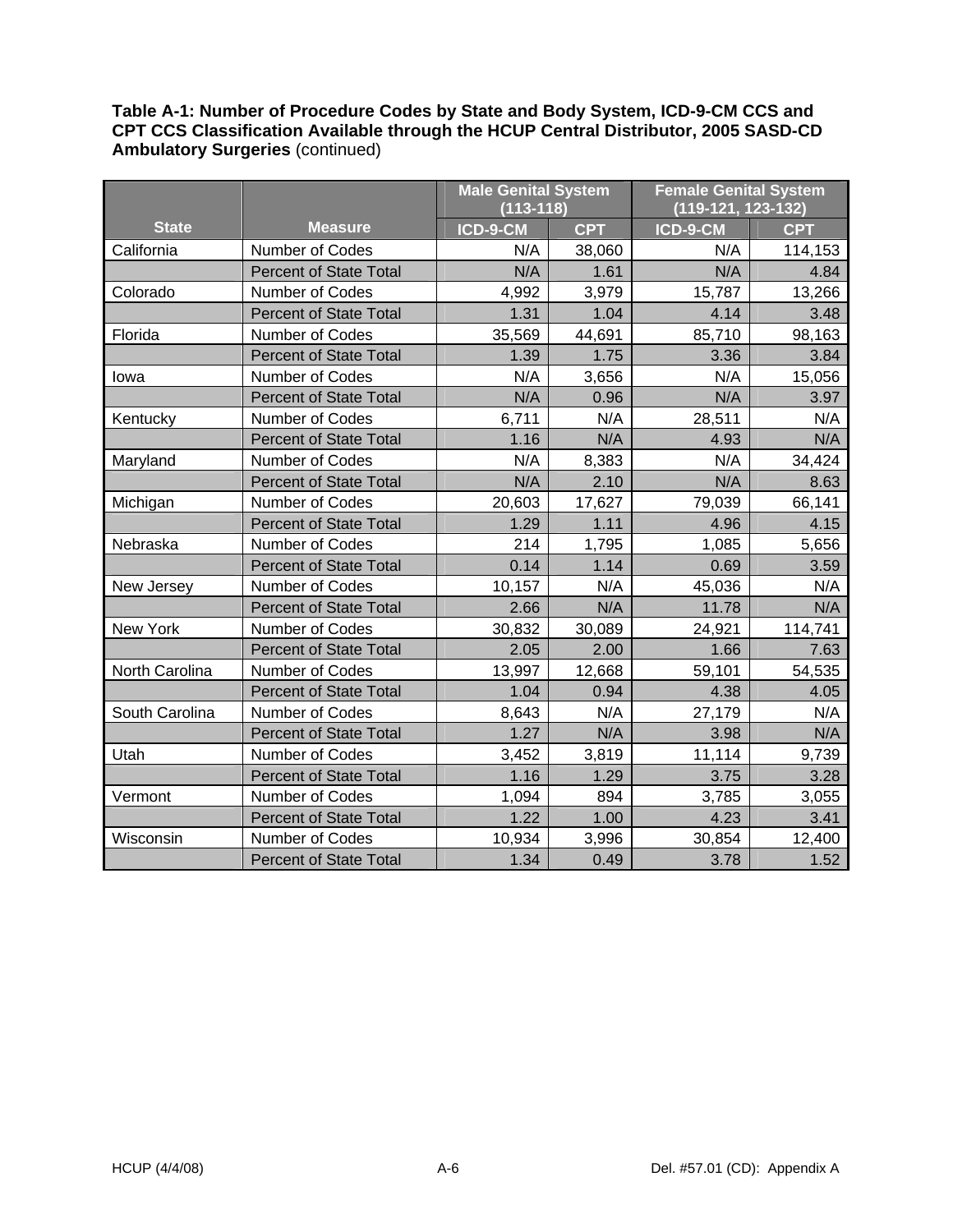|                |                               | <b>Obstetrical</b><br>(122, 133-141) |                | <b>Musculoskeletal System</b><br>$(142 - 164)$ |            |
|----------------|-------------------------------|--------------------------------------|----------------|------------------------------------------------|------------|
| <b>State</b>   | <b>Measure</b>                | ICD-9-CM                             | <b>CPT</b>     | ICD-9-CM                                       | <b>CPT</b> |
| California     | <b>Number of Codes</b>        | N/A                                  | 1,548          | N/A                                            | 352,908    |
|                | <b>Percent of State Total</b> | N/A                                  | 0.07           | N/A                                            | 14.95      |
| Colorado       | Number of Codes               | 5,550                                | 4,458          | 51,472                                         | 42,890     |
|                | <b>Percent of State Total</b> | 1.45                                 | 1.17           | 13.49                                          | 11.24      |
| Florida        | Number of Codes               | 23,331                               | 24,117         | 215,904                                        | 241,738    |
|                | <b>Percent of State Total</b> | 0.91                                 | 0.94           | 8.45                                           | 9.46       |
| lowa           | Number of Codes               | N/A                                  | 1,004          | N/A                                            | 40,930     |
|                | <b>Percent of State Total</b> | N/A                                  | 0.26           | N/A                                            | 10.78      |
| Kentucky       | Number of Codes               | 13,432                               | N/A            | 58,567                                         | N/A        |
|                | <b>Percent of State Total</b> | 2.32                                 | N/A            | 10.13                                          | N/A        |
| Maryland       | Number of Codes               | N/A                                  | 1,262          | N/A                                            | 53,757     |
|                | <b>Percent of State Total</b> | N/A                                  | 0.32           | N/A                                            | 13.48      |
| Michigan       | Number of Codes               | 49,642                               | 29,546         | 195,442                                        | 156,325    |
|                | <b>Percent of State Total</b> | 3.12                                 | 1.85           | 12.27                                          | 9.81       |
| Nebraska       | Number of Codes               | 98                                   | 295            | 3,413                                          | 16,611     |
|                | <b>Percent of State Total</b> | 0.06                                 | 0.19           | 2.16                                           | 10.54      |
| New Jersey     | Number of Codes               | 761                                  | N/A            | 58,999                                         | N/A        |
|                | <b>Percent of State Total</b> | 0.20                                 | N/A            | 15.43                                          | N/A        |
| New York       | Number of Codes               | 1,864                                | 3,143          | 207,868                                        | 196,947    |
|                | <b>Percent of State Total</b> | 0.12                                 | 0.21           | 13.83                                          | 13.10      |
| North Carolina | Number of Codes               | 23,037                               | 22,430         | 152,034                                        | 221,560    |
|                | <b>Percent of State Total</b> | 1.71                                 | 1.66           | 11.28                                          | 16.44      |
| South Carolina | Number of Codes               | 1,706                                | N/A            | 82,925                                         | N/A        |
|                | <b>Percent of State Total</b> | 0.25                                 | N/A            | 12.16                                          | N/A        |
| Utah           | Number of Codes               | 256                                  | $\overline{0}$ | 44,135                                         | 51,714     |
|                | <b>Percent of State Total</b> | 0.09                                 | 0.00           | 14.88                                          | 17.43      |
| Vermont        | Number of Codes               | 2,805                                | 2,106          | 11,980                                         | 9,772      |
|                | <b>Percent of State Total</b> | 3.13                                 | 2.35           | 13.38                                          | 10.92      |
| Wisconsin      | Number of Codes               | 750                                  | 216            | 109,153                                        | 40,304     |
|                | <b>Percent of State Total</b> | 0.09                                 | 0.03           | 13.36                                          | 4.93       |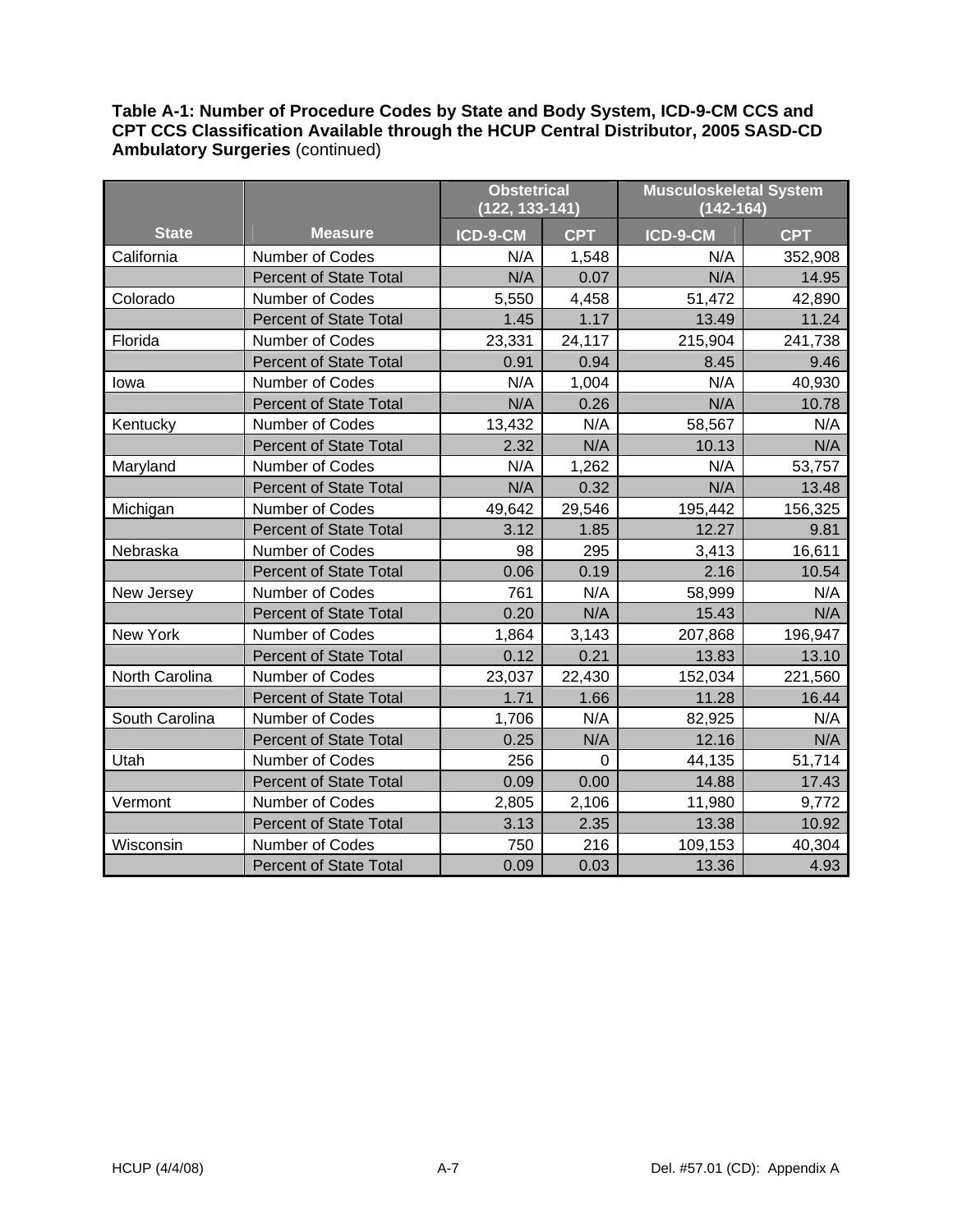|                |                               |                             |            | <b>Miscellaneous Diagnostics</b> |            |
|----------------|-------------------------------|-----------------------------|------------|----------------------------------|------------|
|                |                               | <b>Integumentary System</b> |            | and Therapeutic                  |            |
|                |                               | $(165 - 175)$               |            | $(176-231)$                      |            |
| <b>State</b>   | <b>Measure</b>                | ICD-9-CM                    | <b>CPT</b> | $ICD-9-CM$                       | <b>CPT</b> |
| California     | Number of Codes               | N/A                         | 165,233    | N/A                              | 311,327    |
|                | Percent of State Total        | N/A                         | 7.00       | N/A                              | 13.19      |
| Colorado       | Number of Codes               | 100,928                     | 83,314     | 37,830                           | 32,233     |
|                | <b>Percent of State Total</b> | 26.45                       | 21.83      | 9.91                             | 8.45       |
| Florida        | Number of Codes               | 223,759                     | 260,947    | 196,510                          | 759,896    |
|                | <b>Percent of State Total</b> | 8.76                        | 10.22      | 7.69                             | 29.75      |
| lowa           | Number of Codes               | N/A                         | 34,015     | N/A                              | 255,722    |
|                | <b>Percent of State Total</b> | N/A                         | 8.96       | N/A                              | 67.38      |
| Kentucky       | Number of Codes               | 93,610                      | N/A        | 91,990                           | N/A        |
|                | <b>Percent of State Total</b> | 16.18                       | N/A        | 15.90                            | N/A        |
| Maryland       | Number of Codes               | N/A                         | 53,191     | N/A                              | 284,302    |
|                | <b>Percent of State Total</b> | N/A                         | 13.34      | N/A                              | 71.29      |
| Michigan       | Number of Codes               | 307,666                     | 266,229    | 178,676                          | 248,598    |
|                | <b>Percent of State Total</b> | 19.31                       | 16.71      | 11.22                            | 15.61      |
| Nebraska       | Number of Codes               | 6,178                       | 18,981     | 3,736                            | 111,702    |
|                | <b>Percent of State Total</b> | 3.92                        | 12.04      | 2.37                             | 70.86      |
| New Jersey     | Number of Codes               | 42,750                      | N/A        | 38,681                           | N/A        |
|                | <b>Percent of State Total</b> | 11.18                       | N/A        | 10.12                            | N/A        |
| New York       | Number of Codes               | 129,831                     | 122,118    | 150,685                          | 785,516    |
|                | <b>Percent of State Total</b> | 8.64                        | 8.13       | 10.03                            | 52.26      |
| North Carolina | Number of Codes               | 204,243                     | 236,452    | 241,340                          | 186,065    |
|                | <b>Percent of State Total</b> | 15.15                       | 17.54      | 17.90                            | 13.80      |
| South Carolina | Number of Codes               | 96,718                      | N/A        | 237,792                          | N/A        |
|                | <b>Percent of State Total</b> | 14.18                       | N/A        | 34.86                            | N/A        |
| Utah           | Number of Codes               | 6,417                       | 4,739      | 102                              | 2,273      |
|                | <b>Percent of State Total</b> | 2.16                        | 1.60       | 0.03                             | 0.77       |
| Vermont        | Number of Codes               | 9,467                       | 8,552      | 17,256                           | 54,832     |
|                | <b>Percent of State Total</b> | 10.58                       | 9.55       | 19.28                            | 61.26      |
| Wisconsin      | Number of Codes               | 67,820                      | 33,469     | 64,886                           | 31,335     |
|                | <b>Percent of State Total</b> | 8.30                        | 4.10       | 7.94                             | 3.84       |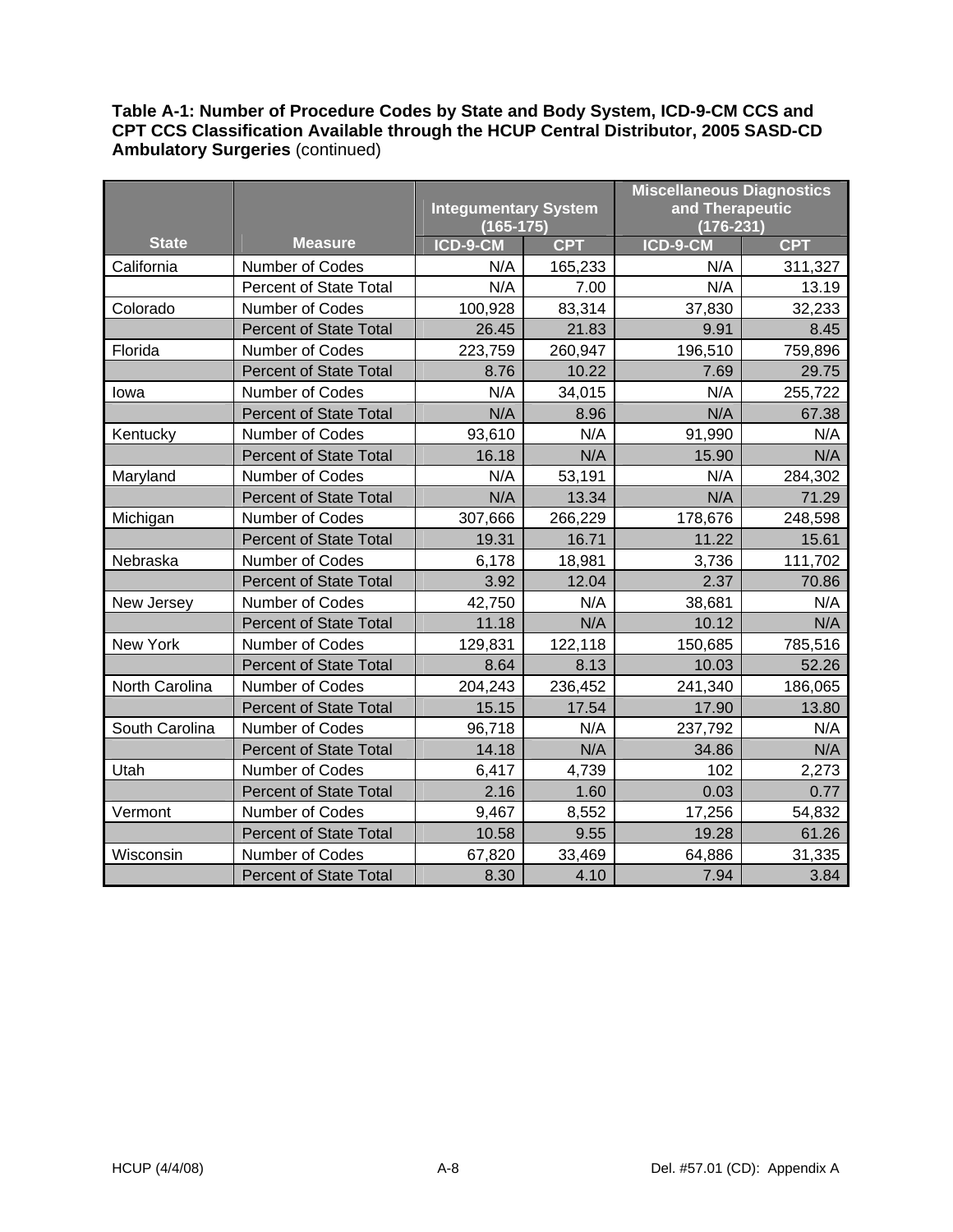|                |                               | <b>HCPCS</b> |            | <b>Invalid or Inconsistent</b> |            |
|----------------|-------------------------------|--------------|------------|--------------------------------|------------|
| <b>State</b>   | <b>Measure</b>                | ICD-9-CM     | <b>CPT</b> | ICD-9-CM                       | <b>CPT</b> |
| California     | <b>Number of Codes</b>        | N/A          | 29,794     | N/A                            | $\Omega$   |
|                | <b>Percent of State Total</b> | N/A          | 1.26       | N/A                            | 0.00       |
| Colorado       | Number of Codes               | $\mathbf 0$  | 19,190     | $\overline{2}$                 | 17         |
|                | <b>Percent of State Total</b> | 0.00         | 5.03       | 0.00                           | 0.00       |
| Florida        | <b>Number of Codes</b>        | $\Omega$     | 192,773    | 54                             |            |
|                | <b>Percent of State Total</b> | 0.00         | 7.55       | 0.00                           | 0.00       |
| lowa           | <b>Number of Codes</b>        | N/A          | 113,658    | N/A                            | 28         |
|                | <b>Percent of State Total</b> | N/A          | 29.95      | N/A                            | 0.01       |
| Kentucky       | Number of Codes               | $\mathbf 0$  | N/A        | 163                            | N/A        |
|                | <b>Percent of State Total</b> | 0.00         | N/A        | 0.03                           | N/A        |
| Maryland       | <b>Number of Codes</b>        | N/A          | 104,454    | N/A                            | 12         |
|                | <b>Percent of State Total</b> | N/A          | 26.19      | N/A                            | 0.00       |
| Michigan       | Number of Codes               | 0            | 115,908    | 8                              | 5          |
|                | <b>Percent of State Total</b> | 0.00         | 7.28       | 0.00                           | 0.00       |
| Nebraska       | <b>Number of Codes</b>        | 0            | 51,779     | 308                            | $\Omega$   |
|                | <b>Percent of State Total</b> | 0.00         | 32.85      | 0.20                           | 0.00       |
| New Jersey     | Number of Codes               | $\Omega$     | N/A        | $\overline{0}$                 | N/A        |
|                | <b>Percent of State Total</b> | 0.00         | N/A        | 0.00                           | N/A        |
| New York       | <b>Number of Codes</b>        | $\Omega$     | 591,943    | $\overline{2}$                 | 14         |
|                | <b>Percent of State Total</b> | 0.00         | 39.38      | 0.00                           | 0.00       |
| North Carolina | Number of Codes               | $\Omega$     | 25,615     | $\Omega$                       | 2,151      |
|                | <b>Percent of State Total</b> | 0.00         | 1.90       | 0.00                           | 0.16       |
| South Carolina | Number of Codes               | $\Omega$     | N/A        | 0                              | N/A        |
|                | <b>Percent of State Total</b> | 0.00         | N/A        | 0.00                           | N/A        |
| Utah           | Number of Codes               | 0            | 3,042      | 67                             | 1.         |
|                | <b>Percent of State Total</b> | 0.00         | 1.03       | 0.02                           | 0.00       |
| Vermont        | Number of Codes               | 0            | 31,020     | $\overline{0}$                 | 3          |
|                | <b>Percent of State Total</b> | 0.00         | 34.65      | 0.00                           | 0.00       |
| Wisconsin      | Number of Codes               | $\Omega$     | 12,696     | $\Omega$                       | 0          |
|                | <b>Percent of State Total</b> | 0.00         | 1.55       | 0.00                           | 0.00       |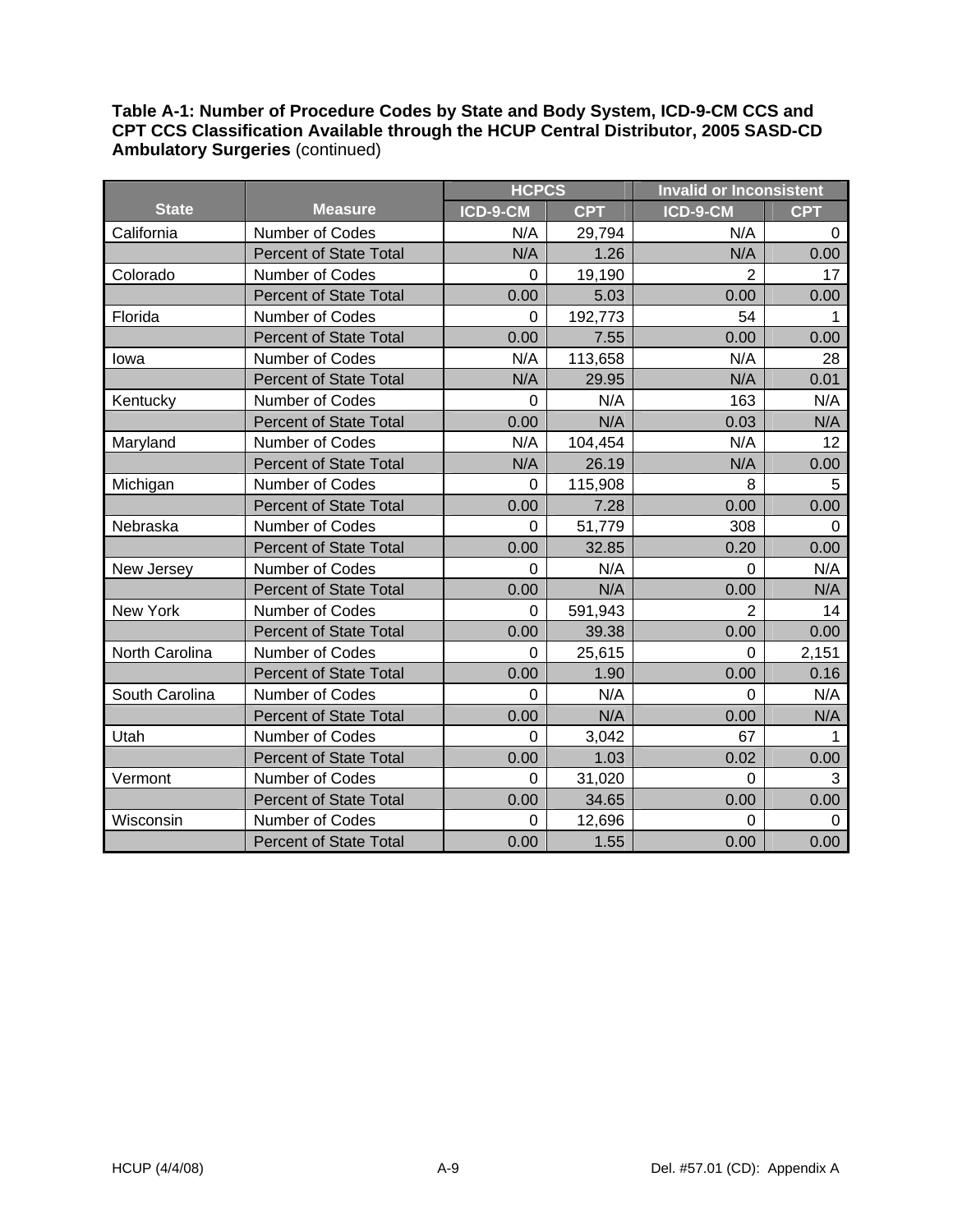### **APPENDIX B**

## **Comparison of ICD-9-CM and CPT Procedure Code Use in Select States**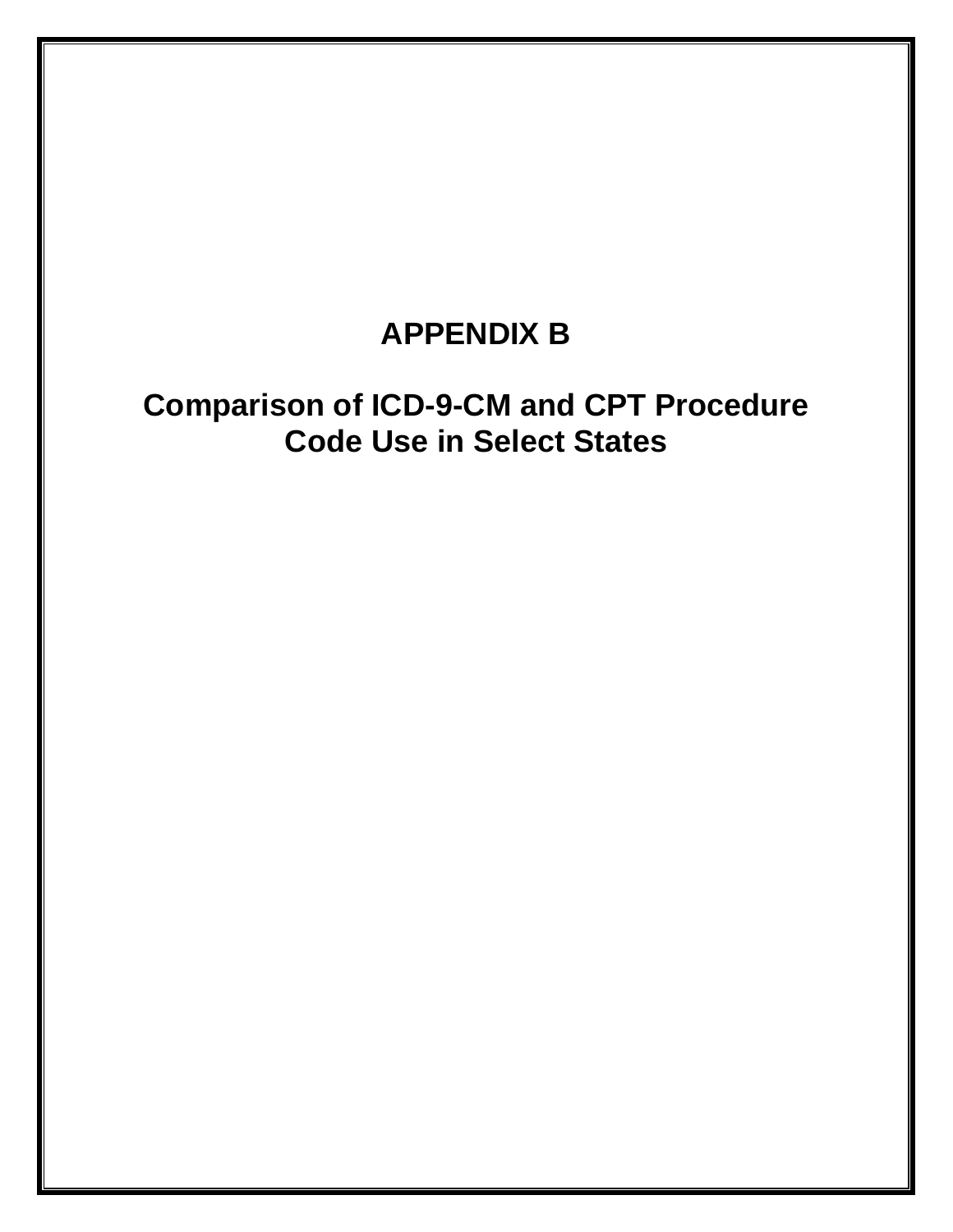#### **APPENDIX B: COMPARISON OF ICD-9-CM AND CPT PROCEDURE CODE USE IN SELECT STATES**

The main body of this report concentrates on comparisons between the SASD-CD and other data sources that collect information on the number of facilities and on the number of surgical visit records in each state. This appendix is concerned with comparisons between ICD-9-CM procedure codes and CPT procedure codes among states that employ both coding systems.

The International Classification of Diseases, 9th Revision, Clinical Modification (ICD-9-CM) codes were originally developed as a modification of the World Health Organization (WHO) ICD system for statistical and epidemiological research. Eventually they became a means to calculate diagnosis related groups (DRGs) for inpatient prospective payment systems. The ICD-9-CM procedure codes are used to classify surgical procedures and some diagnostic procedures in the inpatient setting. The procedures are organized by body system (e.g., nervous, endocrine, respiratory, digestive, obstetrical procedures, musculoskeletal, etc.). Procedures are coded using approximately 3,500 codes comprised of two main digits followed by a decimal and one or two additional digits.

Current Procedural Terminology (CPT), developed by the American Medical Association (AMA), is a collection of terms and codes to describe medical, surgical, and diagnostic services and procedures performed by physicians in the outpatient setting. Because they were created for physician billing purposes, the CPT codes are significantly more detailed than the ICD-9-CM codes. In addition to a surgery section which parallels the ICD-9-CM procedure codes, the CPT codes are also used for evaluation and management, anesthesia, radiology, lab and pathology, and medicine. CPT codes comprise a major portion of the Health Care Procedure Coding System (HCPCS). Procedures are coded using approximately 8,000 codes comprised of five digits, to which two-digit modifiers may be added to explain unusual circumstances. CPT or HCPCS codes are becoming the standard for outpatient data because they are required for ambulatory patient classification systems, such as the Ambulatory Payment Classification (APC) and the Ambulatory Patient Grouper (APG).

The nine states that use both coding systems are Colorado, Florida, Michigan, Nebraska, New York, North Carolina, Utah, Vermont, and Wisconsin. For users of the SASD-CD, understanding which coding system a state uses is important because there are subtle differences between the two systems.

Table B-1 lists the states that use each coding system. There are two types of records that contain CPT codes: the "core" files and the "charge detail" files. The core file supplies a fixed number of CPT code variables on a single record for each surgical visit. In contrast, the charge detail file may include a CPT code for each individual charge. A single surgical visit is represented by as many records as necessary to supply all of the charge information. As shown in Table B-1, most states that supply CPT codes supply them in a core file along with diagnostic and demographic information. Only two states, Iowa and New York, supply CPT codes solely through the charge detail file.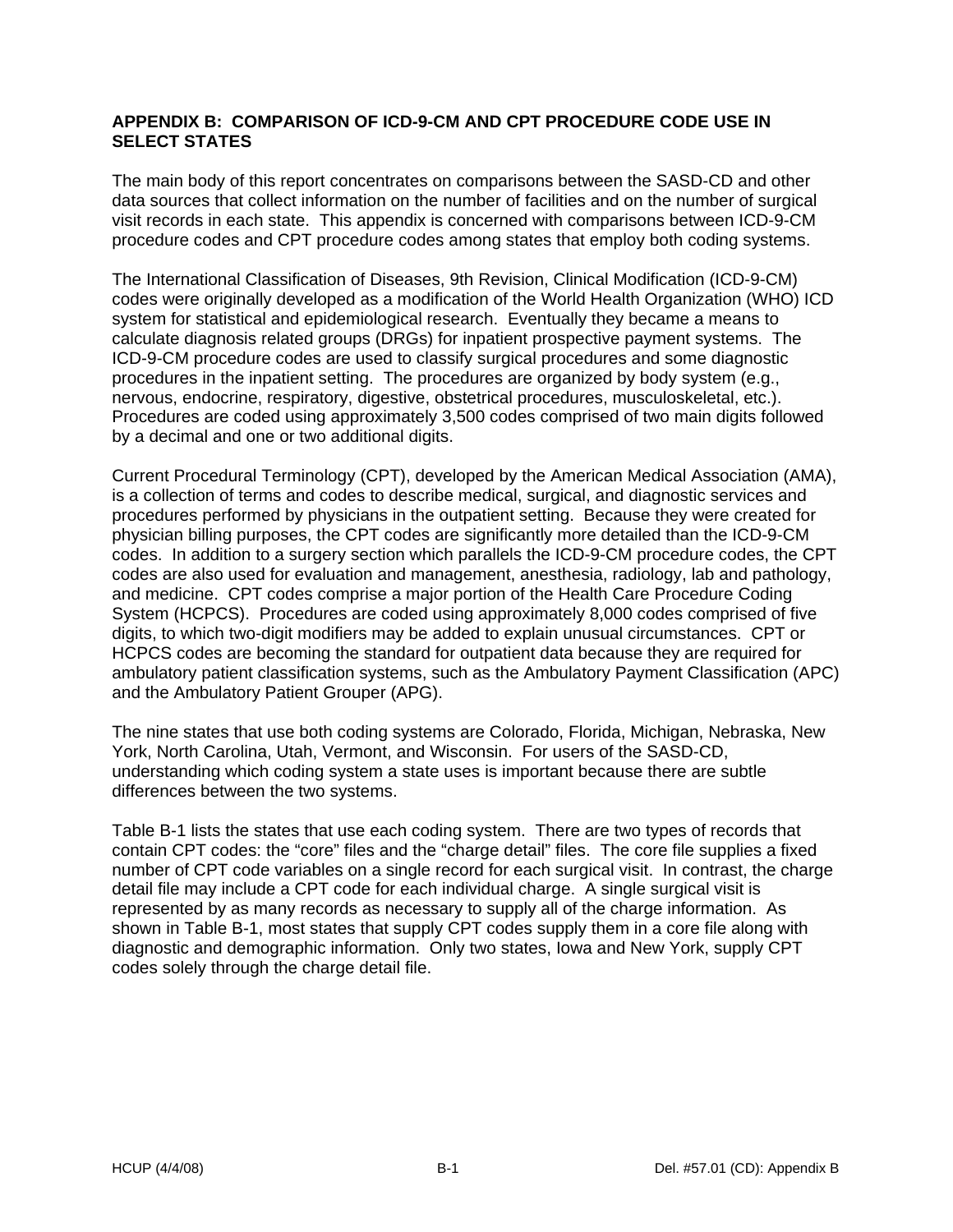| <b>State</b>          | ICD-9-CM<br><b>Procedures</b> | <b>Core File CPT</b><br><b>Variables</b> | <b>Charge Detail File</b><br><b>CPT Records</b> |
|-----------------------|-------------------------------|------------------------------------------|-------------------------------------------------|
| California            | N/A                           | X                                        | N/A                                             |
| Colorado              | х                             | X                                        | N/A                                             |
| Florida               | X                             | X                                        | N/A                                             |
| Iowa                  | N/A                           | N/A                                      | X                                               |
| Kentucky              | X                             | N/A                                      | N/A                                             |
| Maryland              | N/A                           | Х                                        | х                                               |
| Michigan              | X                             | X                                        | N/A                                             |
| Nebraska              | X                             | X                                        | х                                               |
| New Jersey            | X                             | N/A                                      | N/A                                             |
| New York              | Χ                             | N/A                                      | X                                               |
| <b>North Carolina</b> | Χ                             | X                                        | N/A                                             |
| South Carolina        | Χ                             | N/A                                      | N/A                                             |
| Utah                  | Χ                             | X                                        | N/A                                             |
| Vermont               | Χ                             | Χ                                        | N/A                                             |
| Wisconsin             | X                             | X                                        | N/A                                             |

**Table B-1: Use of ICD-9-CM and the CPT Procedure Codes Available through the HCUP Central Distributor, by State** 

For states that use both coding systems, the average number of ICD-9-CM codes is 1.6, compared to 2.1 CPT codes in the core file and 4.4 CPT codes in the charge detail file. Thus, there tend to be more CPT codes than ICD-9-CM codes, especially if the CPT codes are derived from the charge detail file.

Among the nine states that employ both coding systems, Table B-2 shows the percentage of records that have: 1) both CPT codes and ICD-9-CM codes, 2) only ICD-9-CM codes, and 3) only CPT codes. For example, in Colorado, 81.3% of the records employ both systems and 18.7% employ only the ICD-9-CM system.

#### **Table B-2: Percent of Surgical Visit Records by Coding System, ICD-9-CM and CPT Available through the HCUP Central Distributor, by State, 2005 SASD, Among All Surgery Visits**

|                 | <b>Number of Surgical</b> | <b>Percent with both ICD-</b> | <b>Percent ICD-9-</b> | <b>Percent CPT</b> |
|-----------------|---------------------------|-------------------------------|-----------------------|--------------------|
| <b>State</b>    | <b>Visit Records</b>      | 9-CM and CPT                  | <b>CM Only</b>        | Only               |
| Colorado        | 381,587                   | 81.3                          | 18.7                  | 0.0                |
| Florida         | 2,554,542                 | 73.1                          | 0.0                   | 26.9               |
| Michigan        | 1,593,031                 | 83.1                          | 16.9                  | 0.0                |
| <b>North</b>    |                           |                               |                       |                    |
| Carolina        | 1,347,919                 | 99.8                          | 0.2                   | 0.0                |
| Nebraska        | 157,645                   | 16.4                          | 0.5                   | 83.1               |
| <b>New York</b> | 1,502,985                 | 98.3                          | 1.3                   | 0.4                |
| Utah            | 296,659                   | 80.1                          | 4.6                   | 15.4               |
| Vermont         | 89,513                    | 96.4                          | 3.4                   | 0.2                |
| Wisconsin       | 816,784                   | 42.0                          | 58.0                  | 0.0                |

From this point forward, the comparisons between the ICD-9-CM and CPT coding systems are performed by comparing CCS categories. This approach is used because it is not possible to directly compare, or even unambiguously map codes, between the ICD-9-CM and CPT coding systems. The CCS categories serve as a bridge because the categories have the same meaning regardless of the coding system.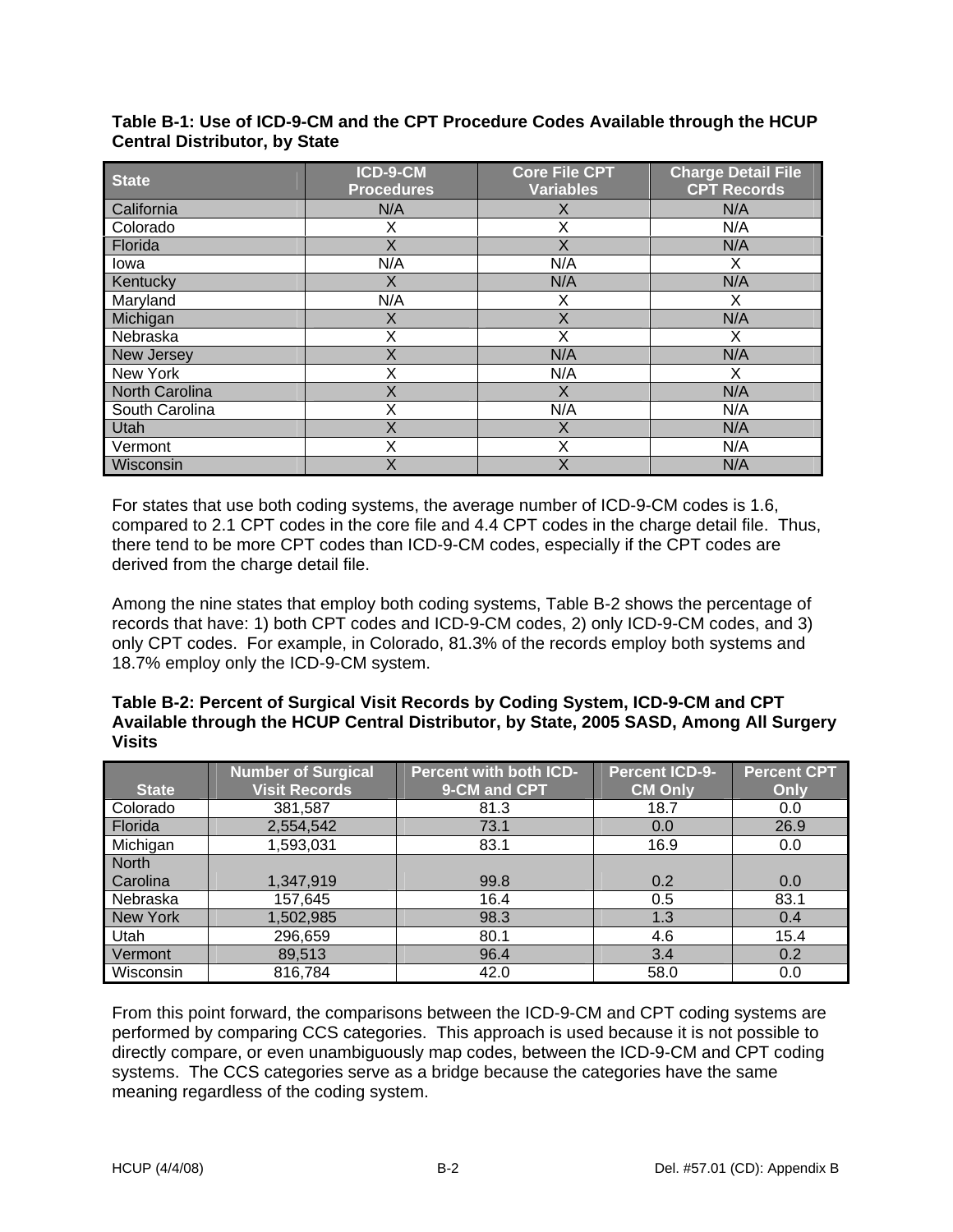Table B-3 shows the percentage of CCS categories that match between the two systems among surgical visits that code procedures using both coding systems (dual coding). As an example, in Colorado 58.7% of the ICD-9-CM CCS categories had matching CPT CCS categories on dually coded records. Conversely, 71.4% of the CPT CCS categories had matching ICD-9-CM CCS categories on dually coded records. The numerator (number of matches) is the same for both coding systems. However, there are fewer CPT codes than ICD-9-CM codes. Therefore, the denominator (number of CPT CCS categories) is smaller, causing a higher match rate for CPT CCS categories compared with ICD-9-CM CCS categories. This effect is particularly evident for Vermont, where each surgical visit record accommodates 25 CPT codes, but only 13 ICD-9-CM codes.

These percentages indicate the extent to which the procedure information overlaps between the two coding systems. For example, Michigan and North Carolina collect dual-coded data from their hospitals and show similar match rates between the two systems. Other states mandate the submission of only CPT codes; consequently, there is often not a matching ICD-9-CM code for each CPT code.

| <b>State</b>   | <b>Percent of ICD-9-CM</b><br><b>CCS Matched</b> | <b>Percent of CPT CCS</b><br><b>Matched</b> |
|----------------|--------------------------------------------------|---------------------------------------------|
| Colorado       | 58.7                                             | 71.4                                        |
| Florida        | 74.2                                             | 38.7                                        |
| Michigan       | 59.1                                             | 63.4                                        |
| North Carolina | 69.6                                             | 68.7                                        |
| Nebraska       | 53.2                                             | 4.3                                         |
| New York       | 69.4                                             | 40.6                                        |
| Utah           | 74.9                                             | 70.1                                        |
| Vermont        | 60.3                                             | 37.4                                        |
| Wisconsin      | 31.9                                             | 79.5                                        |

| Table B-3: Percent of Records with Matching CCS Categories Among All Surgical Visit     |
|-----------------------------------------------------------------------------------------|
| Records with Dual Coding Available through the HCUP Central Distributor, by State, 2005 |
| <b>SASD-CD Ambulatory Surgeries</b>                                                     |

To reiterate, among surgical visit records that contain both types of codes, the number of codes differs between the two systems, especially when the CPT codes are derived from the charge detail file. Because no standards exist for the ordering of outpatient procedure codes*,* from this point forward, all of the comparisons between the ICD-9-CM system and the CPT system are based on the subset of surgical visits that contain exactly one CPT procedure code and one ICD-9-CM procedure code. This subset of surgical visit records was selected to eliminate as much ambiguity as possible when comparing the consistency of procedure coding between the two systems. Although this simplification is necessary to allow direct comparisons of codes, the conclusions reached may not apply to observations where multiple ICD-9-CM and CPT codes appear on a surgical visit record.

Table B-4 gives the rates of CCS matches among only those surgical visit records that have a single ICD-9-CM code and a single CPT code. The CCS categories match when the ICD-9-CM CCS category matches the CPT CCS category for that record.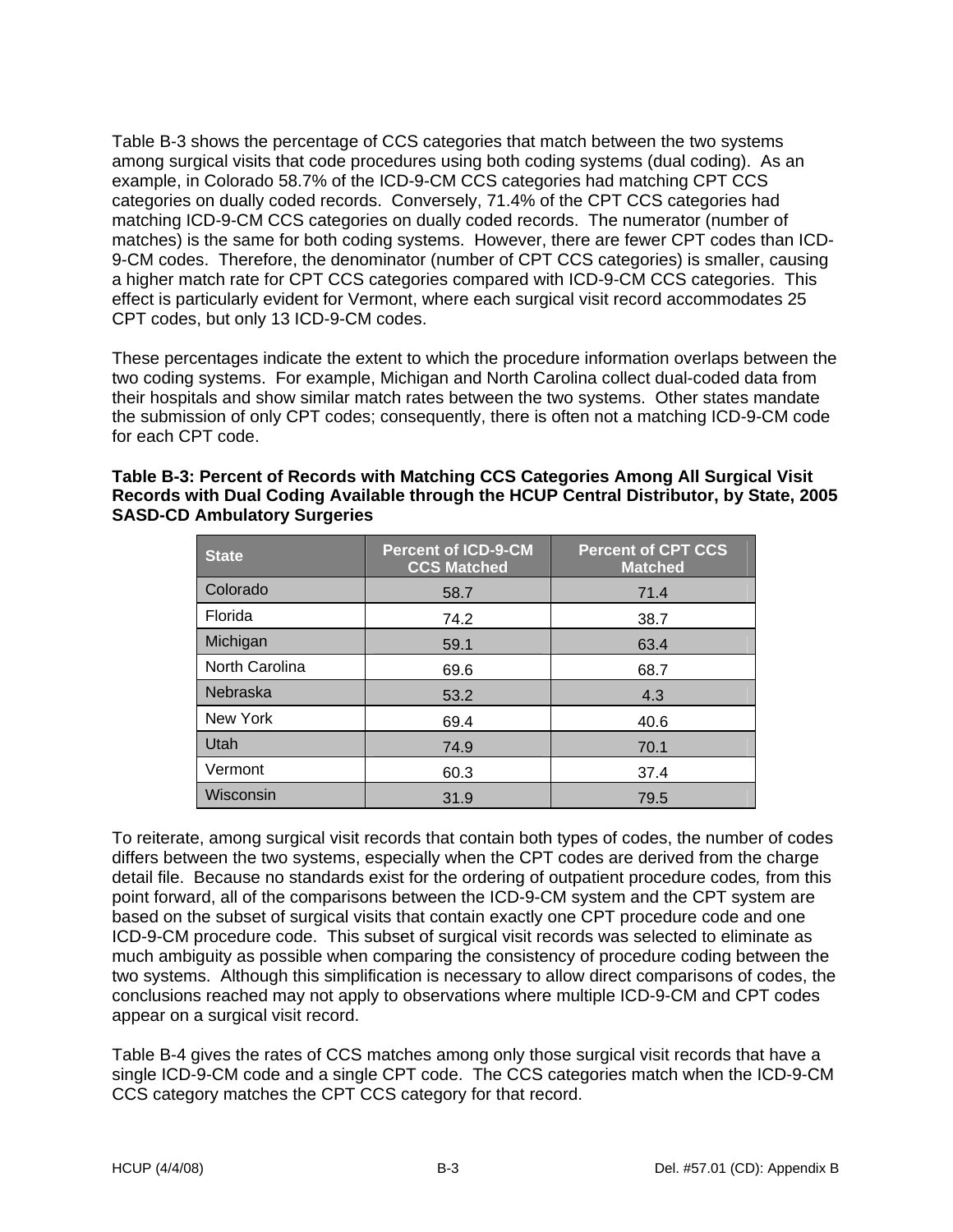Of the nine states in Table B-4, six states have match rates in excess of 75%: Colorado, Florida, Michigan, New York, Utah, and Wisconsin.

**Table B-4: Percent of Surgical Visit Records with Matching CCS Categories from Among Surgical Visit Records with a Single Procedure Code of Each Type Available through the HCUP Central Distributor, 2005 SASD-CD Ambulatory Surgeries** 

| <b>State</b>          | <b>Number of Records with</b><br>a Single Procedure Code<br>of Each Type | <b>Percent Records with</b><br><b>Matching CCS ICD-9-CM</b><br>and CCS CPT |
|-----------------------|--------------------------------------------------------------------------|----------------------------------------------------------------------------|
| Colorado              | 171,137                                                                  | 81.2                                                                       |
| Florida               | 739,928                                                                  | 83.3                                                                       |
| Michigan              | 674,985                                                                  | 79.3                                                                       |
| Nebraska              | 3,079                                                                    | 69.1                                                                       |
| <b>North Carolina</b> | 817,215                                                                  | 69.1                                                                       |
| New York              | 355,856                                                                  | 83.8                                                                       |
| Utah                  | 133,691                                                                  | 83.0                                                                       |
| Vermont               | 12,969                                                                   | 71.9                                                                       |
| Wisconsin             | 223.871                                                                  | 81.2                                                                       |

The nature of the disagreements between the ICD-9-CM codes and the CPT codes on singleprocedure surgical visit records, were investigated further by comparing the CPT CCS categories that were paired with the 10 most frequent ICD-9-CM CCS categories.

For each of the top 10 ICD-9-CM CCS groups, Table B-5 presents the top 10 CPT CCS groups that are paired with it. For example, the most common ICD-9-CM CCS group was CCS 76: *Colonoscopy and biopsy*. The same CPT CCS group, CCS 76, was paired with it 94.1% of the time. Several of the other paired CPT CCS groups were *Other bowel diagnostic procedures* (3.1%), *Proctoscopy and anorectal biopsy* (2.2%), *Pathology* (less than 1%), *Other therapeutic procedures* (less than 1%), and *Upper gastrointestinal endoscopy, biopsy* (less than 1%).

Of the 10 most frequent ICD-9-CM CCS groups, seven were paired with the matching CPT CCS category over 90% of the time. This implies that despite the difficulty of directly translating between the two procedure coding systems, there is a strong agreement between the two systems based on the broader CCS classes.

The largest discrepancies occurred for ICD-9-CM CCS categories 95 and 214. Category 95: *Other non-O.R. lower GI therapeutic procedures,* was paired with CPT CCS category 76: *Colonoscopy and biopsy* 94.6% of the time and the matching CCS category less than one percent of the time. The ICD-9-CM CCS category 214: *Traction, splints, and other wound care*, was paired with the matching CPT CCS category only 0.24% of the time and was paired with the CPT CCS category 144: *Treatment, facial fracture or dislocation* 97.6% of the time. Also, the ICD-9-CM CCS category 174: *Other non-O.R. therapeutic procedures on skin and breast* was paired with the matching CPT CCS category 53.3% of the time.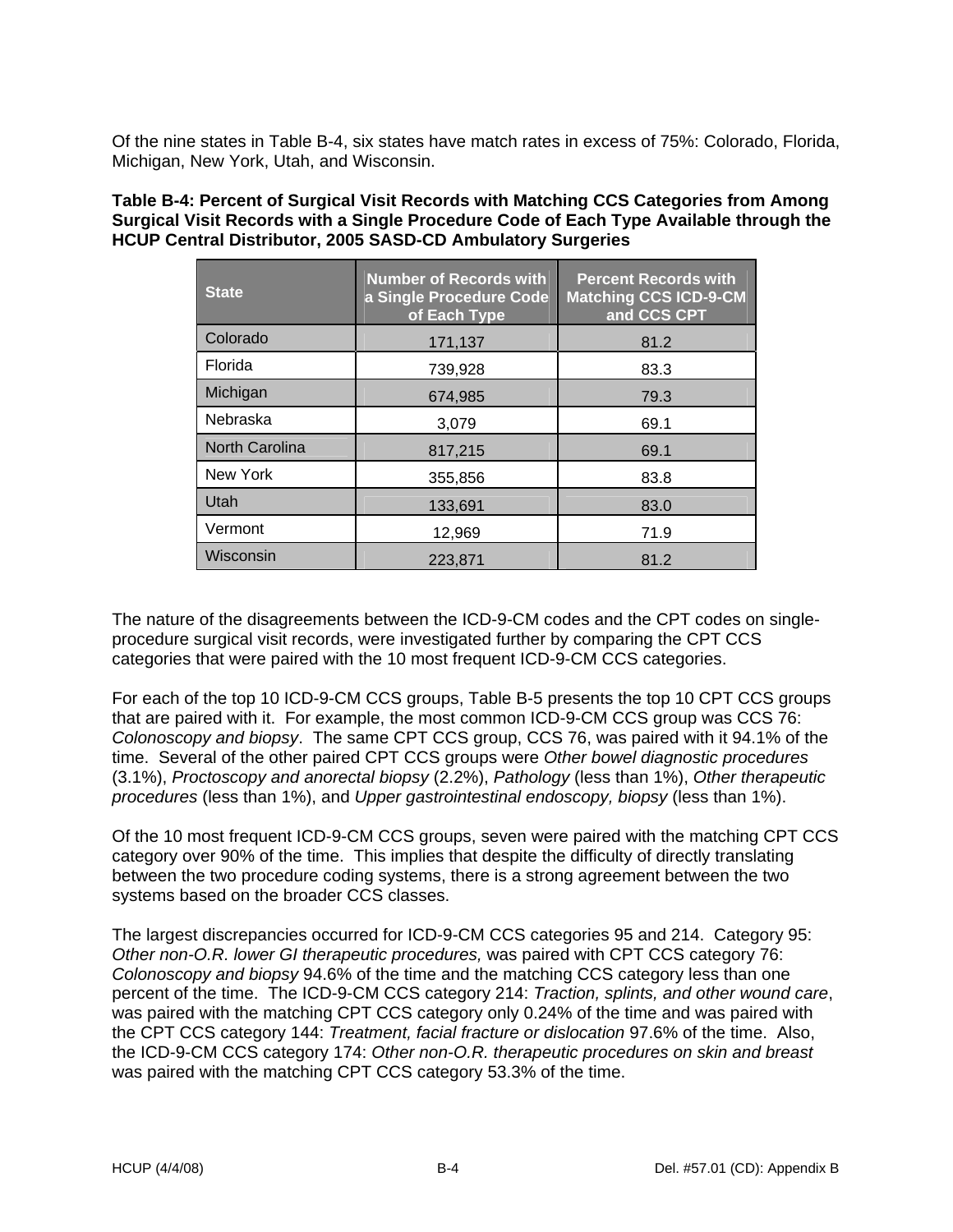#### **Table B-5: Pairing Between ICD-9-CM CCS and CPT CCS Categories for Top 10 ICD-9-CM Categories, Surgical Visit Records with a Single ICD-9-CM Code and a Single CPT Code Available through the HCUP Central Distributor, 2005 SASD-CD Ambulatory Surgeries**

| <b>ICD-9-CM CCS</b> |         |                            |                                 |                                         | <b>CPT-CCS</b>             |                                                                        |         |  |  |  |
|---------------------|---------|----------------------------|---------------------------------|-----------------------------------------|----------------------------|------------------------------------------------------------------------|---------|--|--|--|
| <b>Rank</b>         | N.      | <b>CCS</b><br><b>Group</b> | <b>Description</b>              | Rank<br><b>of</b><br><b>CPT</b><br>Code | <b>CCS</b><br><b>Group</b> | <b>Description</b>                                                     | Percent |  |  |  |
|                     | 558,797 | 76                         | 76: Colonoscopy                 | $\mathbf{1}$                            | 76                         | 76: Colonoscopy and biopsy                                             | 94.11   |  |  |  |
|                     |         |                            | and biopsy                      | $\overline{2}$                          | 92                         | 92: Other bowel diagnostic procedures                                  | 3.12    |  |  |  |
|                     |         |                            |                                 | 3                                       | 77                         | 77: Proctoscopy and anorectal biopsy                                   | 2.18    |  |  |  |
|                     |         |                            |                                 | 4                                       | 234                        | 234: Pathology                                                         | 0.18    |  |  |  |
|                     |         |                            |                                 | 5                                       | 231                        | 231: Other therapeutic procedures                                      | 0.16    |  |  |  |
|                     |         |                            |                                 | 6                                       | 70                         | 70: Upper gastrointestinal endoscopy, biopsy                           | 0.15    |  |  |  |
|                     |         |                            |                                 | $\overline{7}$                          | 227                        | 227: Other diagnostic procedures (interview, evaluation, consultation) | 0.05    |  |  |  |
|                     |         |                            |                                 | 8                                       | 233                        | 233: Laboratory - Chemistry and Hematology                             | 0.01    |  |  |  |
|                     |         |                            |                                 | 9                                       | 96                         | 96: Other O.R. lower GI therapeutic procedures                         | 0.00    |  |  |  |
|                     |         |                            |                                 | 10                                      | 41                         | 41: Other non-O.R. therapeutic procedures on respiratory system        | 0.00    |  |  |  |
| $2^{\circ}$         | 232,613 | 70                         | 70: Upper                       | $\mathbf{1}$                            | 70                         | 70: Upper gastrointestinal endoscopy, biopsy                           | 99.22   |  |  |  |
|                     |         |                            | gastrointestinal<br>endoscopy,  | $\overline{c}$                          | 234                        | 234: Pathology                                                         | 0.24    |  |  |  |
|                     |         |                            | biopsy                          | 3                                       | 69                         | 69: Esophageal dilatation                                              | 0.20    |  |  |  |
|                     |         |                            |                                 | 4                                       | 76                         | 76: Colonoscopy and biopsy                                             | 0.08    |  |  |  |
|                     |         |                            |                                 | 5                                       | 231                        | 231: Other therapeutic procedures                                      | 0.06    |  |  |  |
|                     |         |                            |                                 | 6                                       | 229                        | 229: Nonoperative removal of foreign body                              | 0.04    |  |  |  |
|                     |         |                            |                                 | $\overline{7}$                          | 94                         | 94: Other O.R. upper GI therapeutic procedures                         | 0.03    |  |  |  |
|                     |         |                            |                                 | 8                                       | 71                         | 71: Gastrostomy, temporary and permanent                               | 0.03    |  |  |  |
|                     |         |                            |                                 | 9                                       | 96                         | 96: Other O.R. lower GI therapeutic procedures                         | 0.02    |  |  |  |
|                     |         |                            |                                 | 10                                      | 93                         | 93: Other non-O.R. upper GI therapeutic procedures                     | 0.01    |  |  |  |
| 3                   | 205,406 | 95                         | 95: Other non-<br>O.R. lower GI | $\mathbf{1}$                            | 76                         | 76: Colonoscopy and biopsy                                             | 94.56   |  |  |  |
|                     |         |                            | therapeutic                     | $\overline{\mathbf{c}}$                 | 77                         | 77: Proctoscopy and anorectal biopsy                                   | 4.15    |  |  |  |
|                     |         |                            | procedures                      | 3                                       | 96                         | 96: Other O.R. lower GI therapeutic procedures                         | 0.42    |  |  |  |
|                     |         |                            |                                 | 4                                       | 234                        | 234: Pathology                                                         | 0.36    |  |  |  |
|                     |         |                            |                                 | 5                                       | 231                        | 231: Other therapeutic procedures                                      | 0.19    |  |  |  |
|                     |         |                            |                                 | 6                                       | 70                         | 70: Upper gastrointestinal endoscopy, biopsy                           | 0.16    |  |  |  |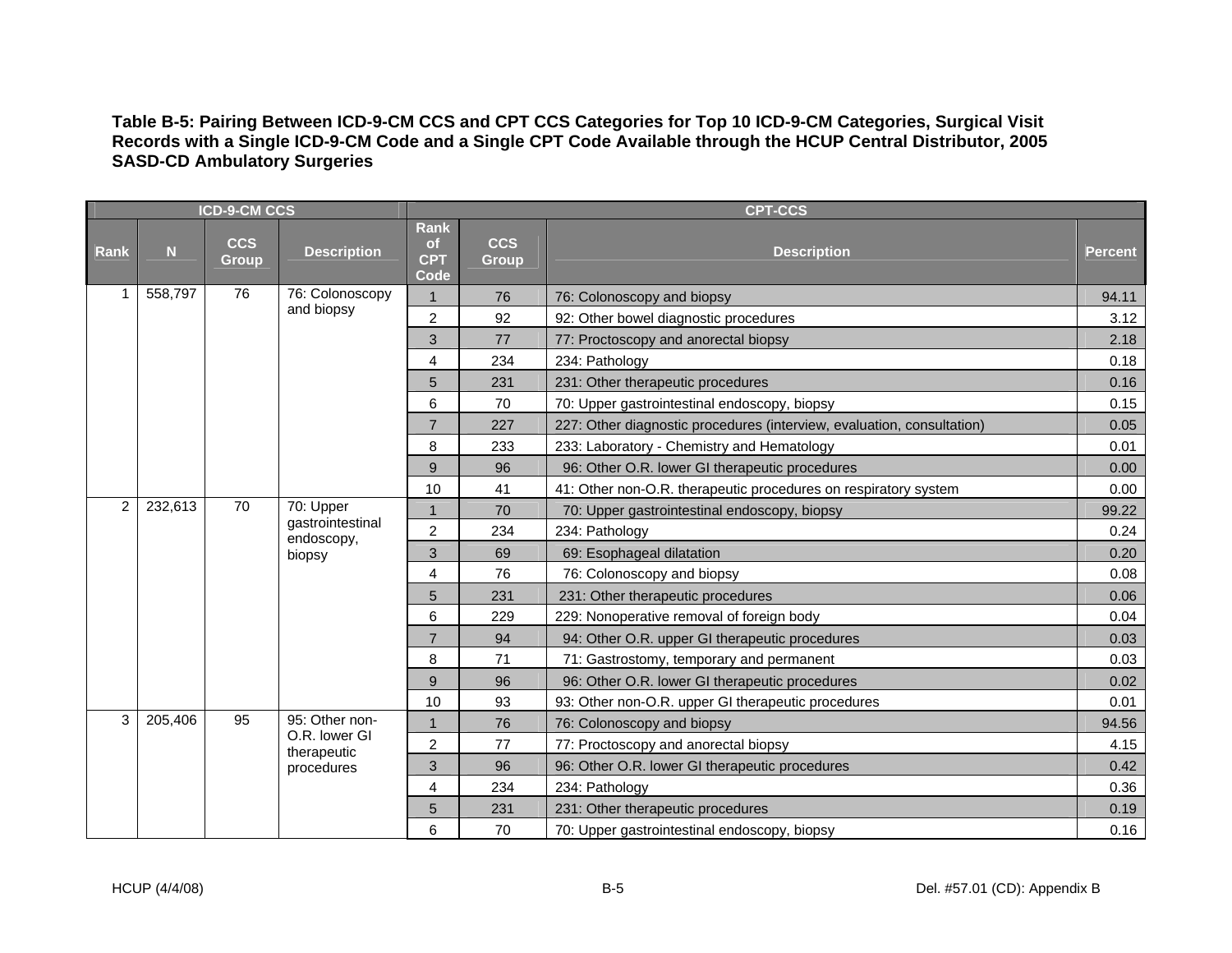| <b>ICD-9-CM CCS</b> |         |                            |                                      |                                         | <b>CPT-CCS</b>             |                                                                               |                |  |  |  |
|---------------------|---------|----------------------------|--------------------------------------|-----------------------------------------|----------------------------|-------------------------------------------------------------------------------|----------------|--|--|--|
| <b>Rank</b>         | N       | <b>CCS</b><br><b>Group</b> | <b>Description</b>                   | Rank<br><b>of</b><br><b>CPT</b><br>Code | <b>CCS</b><br><b>Group</b> | <b>Description</b>                                                            | <b>Percent</b> |  |  |  |
|                     |         |                            |                                      | $\overline{7}$                          | 95                         | 95: Other non-O.R. lower GI therapeutic procedures                            | 0.07           |  |  |  |
|                     |         |                            |                                      | 8                                       | 170                        | 170: Excision of skin lesion                                                  | 0.03           |  |  |  |
|                     |         |                            |                                      | 9                                       | 215                        | 215: Other physical therapy and rehabilitation                                | 0.01           |  |  |  |
|                     |         |                            |                                      | 10                                      | 93                         | 93: Other non-O.R. upper GI therapeutic procedures                            | 0.01           |  |  |  |
| 4                   | 190,847 | 15                         | 15: Lens and                         | 1                                       | 15                         | 15: Lens and cataract procedures                                              | 99.75          |  |  |  |
|                     |         |                            | cataract<br>procedures               | 2                                       | 20                         | 20: Other intraocular therapeutic procedures                                  | 0.23           |  |  |  |
|                     |         |                            |                                      | $\mathfrak{B}$                          | 227                        | 27: Other diagnostic procedures (interview, evaluation, consultation)         | 0.01           |  |  |  |
|                     |         |                            |                                      | 4                                       | 14                         | 14: Glaucoma procedures                                                       | 0.00           |  |  |  |
|                     |         |                            |                                      | 5                                       | 19                         | 19: Other therapeutic procedures on eyelids, conjunctiva, cornea              | 0.00           |  |  |  |
|                     |         |                            |                                      | 6                                       | 5                          | 5: Insertion of catheter or spinal stimulator and injection into spinal canal | 0.00           |  |  |  |
|                     |         |                            |                                      | $\overline{7}$                          | 142                        | 142: Partial excision bone                                                    | 0.00           |  |  |  |
|                     |         |                            |                                      | 8                                       | 17                         | 17: Destruction of lesion of retina and choroid                               | 0.00           |  |  |  |
|                     |         |                            |                                      | 9                                       | 21                         | 21: Other extraocular muscle and orbit therapeutic procedures                 | 0.00           |  |  |  |
|                     |         |                            |                                      | 10                                      | 33                         | 33: Other O.R. therapeutic procedures on nose, mouth and pharynx              | 0.00           |  |  |  |
| 5                   | 170,795 | 171                        | 171: Suture of                       | 1                                       | 171                        | 171: Suture of skin and subcutaneous tissue                                   | 99.34          |  |  |  |
|                     |         |                            | skin and<br>subcutaneous             | $\overline{c}$                          | 227                        | 227: Other diagnostic procedures (interview, evaluation, consultation)        | 0.47           |  |  |  |
|                     |         |                            | tissue                               | 3                                       | 19                         | 19: Other therapeutic procedures on eyelids, conjunctiva, cornea              | 0.07           |  |  |  |
|                     |         |                            |                                      | $\overline{4}$                          | 175                        | 175: Other O.R. therapeutic procedures on skin and breast                     | 0.07           |  |  |  |
|                     |         |                            |                                      | $5\phantom{.0}$                         | 231                        | 231: Other therapeutic procedures                                             | 0.02           |  |  |  |
|                     |         |                            |                                      | 6                                       | 214                        | 214: Traction, splints, and other wound care                                  | 0.02           |  |  |  |
|                     |         |                            |                                      | $\overline{7}$                          | 168                        | 168: Incision and drainage, skin and subcutaneous tissue                      | 0.00           |  |  |  |
|                     |         |                            |                                      | 8                                       | 169                        | 169: Debridement of wound, infection or burn                                  | 0.00           |  |  |  |
|                     |         |                            |                                      | 9                                       | 170                        | 170: Excision of skin lesion                                                  | 0.00           |  |  |  |
|                     |         |                            |                                      | 10                                      | 172                        | 172: Skin graft                                                               | 0.00           |  |  |  |
| 6                   | 78,915  | 5                          | 5: Insertion of                      | $\mathbf{1}$                            | 5                          | 5: Insertion of catheter or spinal stimulator and injection into spinal canal | 96.77          |  |  |  |
|                     |         |                            | catheter or spinal<br>stimulator and | $\overline{2}$                          | $\mathbf{1}$               | 1: Incision and excision of CNS                                               | 2.42           |  |  |  |
|                     |         |                            | injection into                       | 3                                       | 226                        | 226: Other diagnostic radiology and related techniques                        | 0.45           |  |  |  |
|                     |         |                            | spinal canal                         | 4                                       | 9                          | 9: Other O.R. therapeutic nervous system procedures                           | 0.10           |  |  |  |
|                     |         |                            |                                      | 5                                       | 8                          | 8: Other non-O.R. or closed therapeutic nervous system procedures             | 0.08           |  |  |  |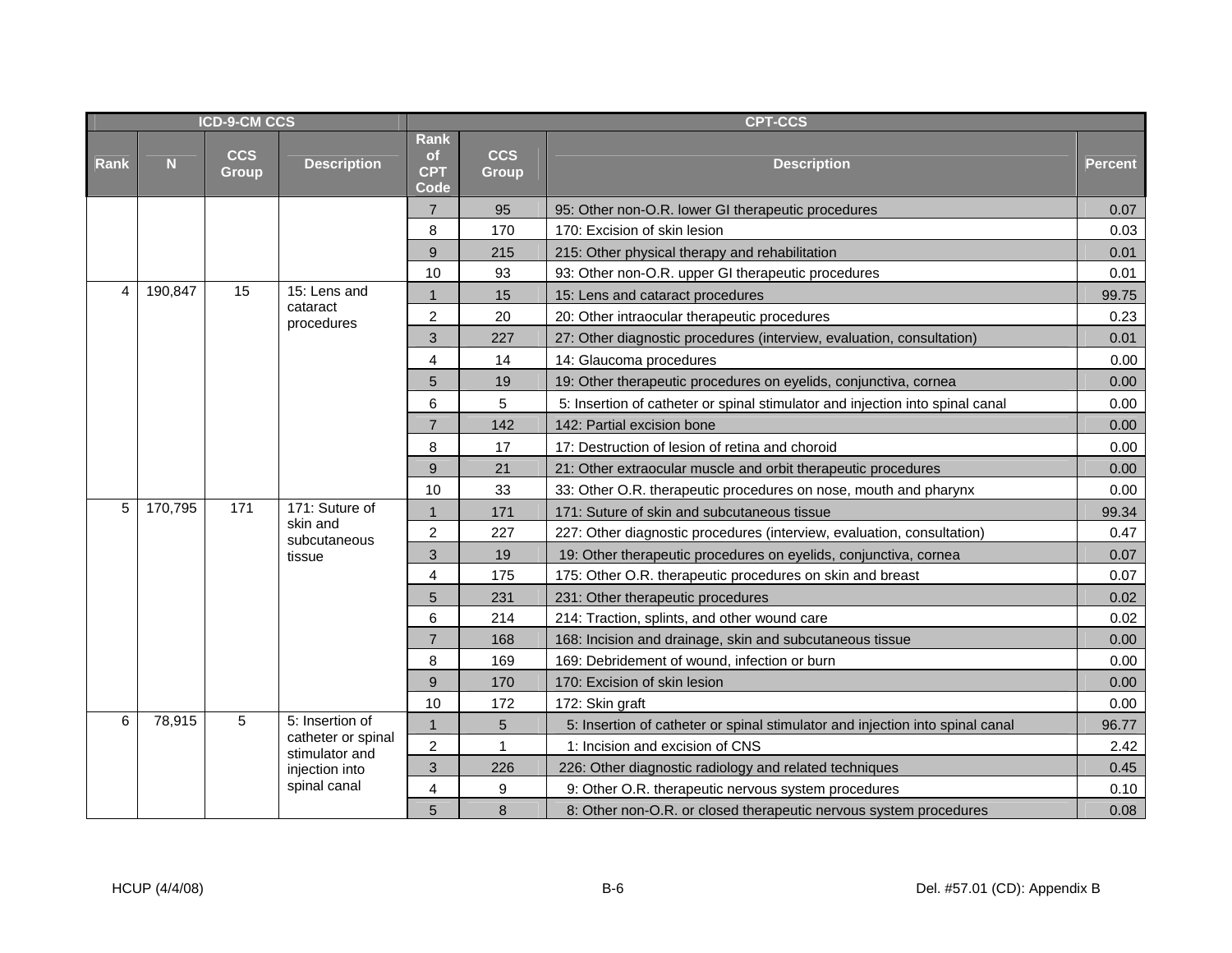| <b>ICD-9-CM CCS</b> |                |                            |                                  | <b>CPT-CCS</b>                          |                            |                                                                                      |                |  |  |  |
|---------------------|----------------|----------------------------|----------------------------------|-----------------------------------------|----------------------------|--------------------------------------------------------------------------------------|----------------|--|--|--|
| Rank                | N <sub>1</sub> | <b>CCS</b><br><b>Group</b> | <b>Description</b>               | Rank<br><b>of</b><br><b>CPT</b><br>Code | <b>CCS</b><br><b>Group</b> | <b>Description</b>                                                                   | <b>Percent</b> |  |  |  |
|                     |                |                            |                                  | 6                                       | 181                        | 181: Myelogram                                                                       | 0.04           |  |  |  |
|                     |                |                            |                                  | $\overline{7}$                          | 3                          | 3: Laminectomy, excision intervertebral disc                                         | 0.03           |  |  |  |
|                     |                |                            |                                  | 8                                       | 224                        | 224: Cancer chemotherapy                                                             | 0.02           |  |  |  |
|                     |                |                            |                                  | $9\,$                                   | 231                        | 231: Other therapeutic procedures                                                    | 0.02           |  |  |  |
|                     |                |                            |                                  | 10                                      | 141                        | 141: Other therapeutic obstetrical procedures                                        | 0.01           |  |  |  |
| $\overline{7}$      | 72,684         | 160                        | 160: Other                       | $\mathbf{1}$                            | 160                        | 160: Other therapeutic procedures on muscles and tendons                             | 81.67          |  |  |  |
|                     |                |                            | therapeutic<br>procedures on     | $\overline{c}$                          | 162                        | 162: Other O.R. therapeutic procedures on joints                                     | 4.38           |  |  |  |
|                     |                |                            | muscles and                      | 3                                       | 170                        | 170: Excision of skin lesion                                                         | 3.87           |  |  |  |
|                     |                |                            | tendons                          | 4                                       | 169                        | 169: Debridement of wound, infection or burn                                         | 3.21           |  |  |  |
|                     |                |                            |                                  | 5                                       | 164                        | 164: Other O.R. therapeutic procedures on musculoskeletal system                     | 2.17           |  |  |  |
|                     |                |                            |                                  | 6                                       | 154                        | 154: Arthroplasty other than hip or knee                                             | 1.32           |  |  |  |
|                     |                |                            |                                  | $\overline{7}$                          | 142                        | 142: Partial excision bone                                                           | 0.82           |  |  |  |
|                     |                |                            |                                  | 8                                       | 168                        | 168: Incision and drainage, skin and subcutaneous tissue                             | 0.67           |  |  |  |
|                     |                |                            |                                  | 9                                       | 171                        | 171: Suture of skin and subcutaneous tissue                                          | 0.52           |  |  |  |
|                     |                |                            |                                  | 10                                      | 234                        | 234: Pathology                                                                       | 0.40           |  |  |  |
| 8                   | 61,718         | 214                        | 214: Traction,                   | $\mathbf{1}$                            | 144                        | 144: Treatment, facial fracture or dislocation                                       | 97.59          |  |  |  |
|                     |                |                            | splints, and other<br>wound care | $\overline{2}$                          | 148                        | 148: Other fracture and dislocation procedure                                        | 1.91           |  |  |  |
|                     |                |                            |                                  | 3                                       | 214                        | 214: Traction, splints, and other wound care                                         | 0.24           |  |  |  |
|                     |                |                            |                                  | $\overline{4}$                          | 147                        | 147: Treatment, fracture or dislocation of lower extremity (other than hip or femur) | 0.15           |  |  |  |
|                     |                |                            |                                  | 5                                       | 162                        | 162: Other O.R. therapeutic procedures on joints                                     | 0.03           |  |  |  |
|                     |                |                            |                                  | 6                                       | 169                        | 169: Debridement of wound, infection or burn                                         | 0.02           |  |  |  |
|                     |                |                            |                                  | $\overline{7}$                          | 146                        | 146: Treatment, fracture or dislocation of hip and femur                             | 0.02           |  |  |  |
|                     |                |                            |                                  | 8                                       | 161                        | 161: Other O.R. therapeutic procedures on bone                                       | 0.02           |  |  |  |
|                     |                |                            |                                  | 9                                       | 33                         | 33: Other O.R. therapeutic procedures on nose, mouth and pharynx                     | 0.01           |  |  |  |
|                     |                |                            |                                  | 10                                      | 145                        | 145: Treatment, fracture or dislocation of radius and ulna                           | 0.01           |  |  |  |
| 9                   | 60,125         | 30                         | 30: Tonsillectomy                | $\mathbf{1}$                            | 30                         | 30: Tonsillectomy and/or adenoidectomy                                               | 98.18          |  |  |  |
|                     |                |                            | and/or<br>adenoidectomy          | $\overline{2}$                          | 32                         | 32: Other non-O.R. therapeutic procedures on nose, mouth and pharynx                 | 0.81           |  |  |  |
|                     |                |                            |                                  | 3                                       | 33                         | 33: Other O.R. therapeutic procedures on nose, mouth and pharynx                     | 0.48           |  |  |  |
|                     |                |                            |                                  | $\overline{4}$                          | 234                        | 234: Pathology                                                                       | 0.38           |  |  |  |
|                     |                |                            |                                  | 5                                       | 26                         | 26: Other therapeutic ear procedures                                                 | 0.03           |  |  |  |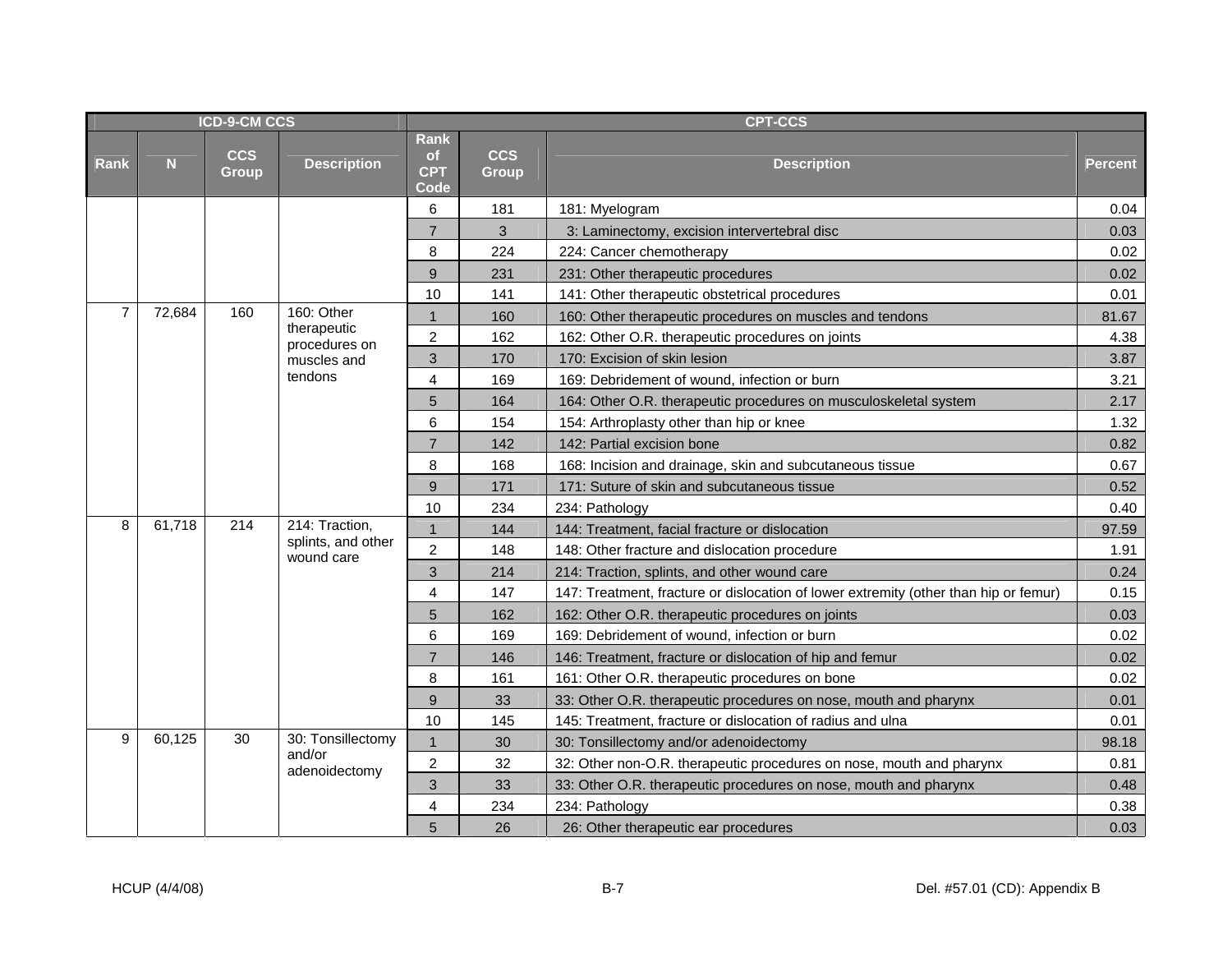|      |        | <b>ICD-9-CM CCS</b>        |                    | <b>CPT-CCS</b>                   |                                   |                                                                               |                                                           |                              |       |
|------|--------|----------------------------|--------------------|----------------------------------|-----------------------------------|-------------------------------------------------------------------------------|-----------------------------------------------------------|------------------------------|-------|
| Rank | N.     | <b>CCS</b><br><b>Group</b> | <b>Description</b> | Rank<br>of<br><b>CPT</b><br>Code | <b>CCS</b><br><b>Group</b>        | <b>Description</b>                                                            | <b>Percent</b>                                            |                              |       |
|      |        |                            |                    | 6                                | 76                                | 76: Colonoscopy and biopsy                                                    | 0.02                                                      |                              |       |
|      |        |                            |                    | $\overline{7}$                   | 231                               | 231: Other therapeutic procedures                                             | 0.02                                                      |                              |       |
|      |        |                            |                    | 8                                | 27                                | 27: Control of epistaxis                                                      | 0.01                                                      |                              |       |
|      |        |                            |                    | 9                                | 200                               | 200: Nonoperative urinary system measurements                                 | 0.01                                                      |                              |       |
|      |        |                            |                    | 10                               | 70                                | 70: Upper gastrointestinal endoscopy, biopsy                                  | 0.01                                                      |                              |       |
| 10   | 58,048 | 174                        | 174: Other non-    |                                  | 174                               | 174: Other non-O.R. therapeutic procedures on skin and breast                 | 53.26                                                     |                              |       |
|      |        |                            |                    |                                  | O.R. therapeutic<br>procedures on | $\overline{c}$                                                                | 170                                                       | 170: Excision of skin lesion | 11.62 |
|      |        |                            |                    | skin and breast                  | 3                                 | 175                                                                           | 175: Other O.R. therapeutic procedures on skin and breast | 11.01                        |       |
|      |        |                            |                    | 4                                | 168                               | 168: Incision and drainage, skin and subcutaneous tissue                      | 7.38                                                      |                              |       |
|      |        |                            |                    | 5                                | 165                               | 165: Breast biopsy and other diagnostic procedures on breast                  | 6.97                                                      |                              |       |
|      |        |                            |                    | 6                                | 231                               | 231: Other therapeutic procedures                                             | 5.86                                                      |                              |       |
|      |        |                            |                    | $\overline{7}$                   | 62                                | 62: Other diagnostic cardiovascular procedures                                | 1.13                                                      |                              |       |
|      |        |                            |                    | 8                                | 5                                 | 5: Insertion of catheter or spinal stimulator and injection into spinal canal | 0.66                                                      |                              |       |
|      |        |                            |                    | 9                                | 171                               | 171: Suture of skin and subcutaneous tissue                                   | 0.31                                                      |                              |       |
|      |        |                            |                    | 10                               | 9                                 | 9: Other O.R. therapeutic nervous system procedures                           | 0.27                                                      |                              |       |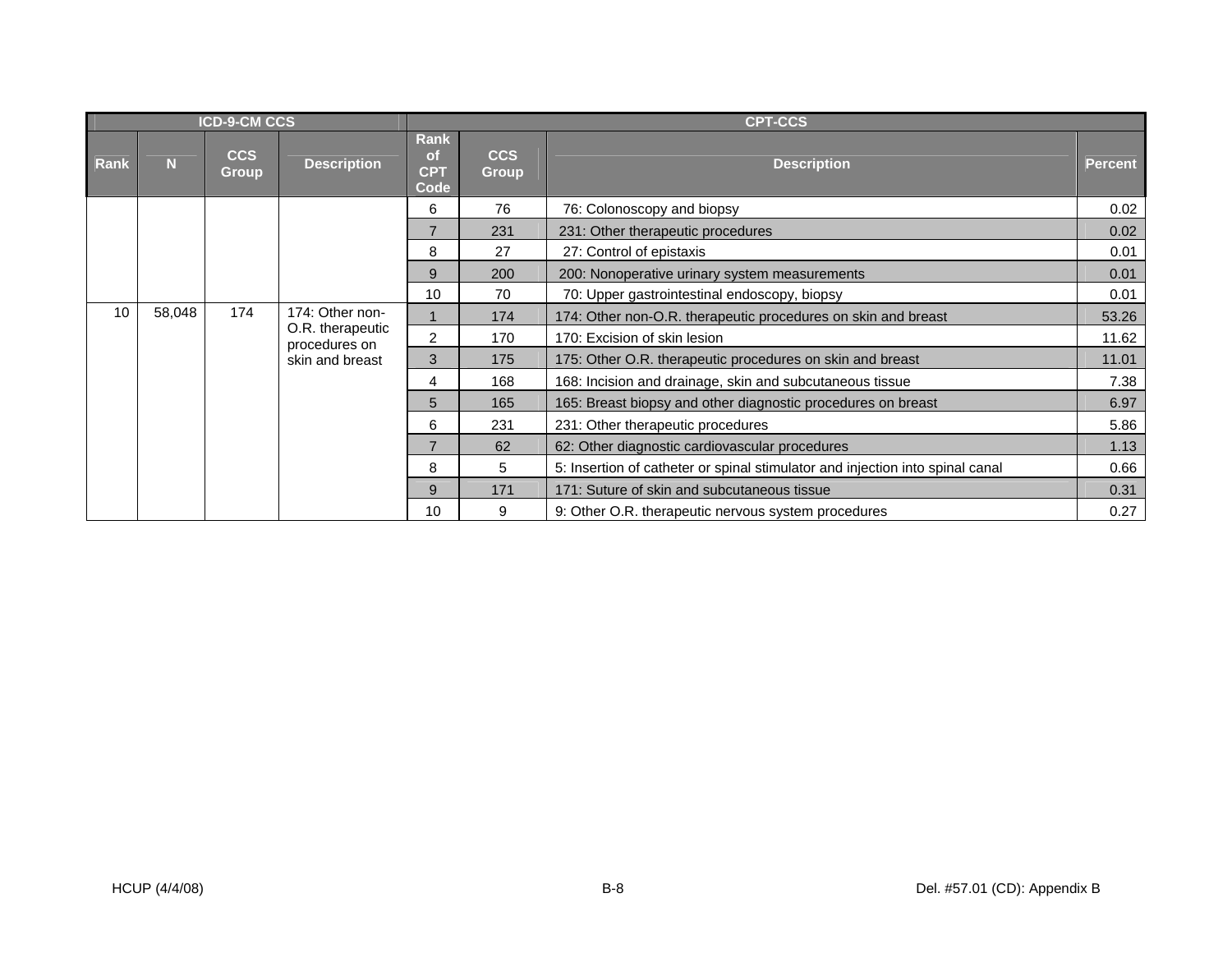For each of the top 10 CPT CCS categories, Table B-6 presents the top 10 ICD-9-CM CCS categories that are paired with it. Once again this table includes only those surgical visit records with a single ICD-9-CM code and a single CPT code. In Table B-6, six of the top 10 CPT CCS classifications were paired with the same ICD-9-CM classification at least 90% of the time. The largest discrepancy occurred for CPT CCS category 144: *Treatment, facial fracture or dislocation*, which was paired with ICD-9-CM CCS category 214: *Traction, splints, and other wound care* 91.9% of the time. For the remaining three categories, the CPT CCS category matched the ICD-9-CM CCS category the majority of the time.

Seven of the top 10 CPT CCS categories shown in Table B-6 are also in the top 10 ICD-9-CM CCS categories shown in Table B-5. Both tables have categories 76: *Colonoscopy and biopsy* and 70: *Upper gastrointestinal endoscopy, biopsy* listed as first and second, respectively. However, the third most frequent CPT CCS category, 171: *Suture of skin and subcutaneous tissue* was the fifth most common ICD-9-CM CCS category in Table B-5. ICD-9-CM group 95: *Other non-O.R. lower GI therapeutic procedures*, 214: *Traction, splints, and other wound care,*  and 174: Other non-O.R. therapeutic procedures on skin and breast are in the top 10 categories for ICD-9-CM codes but not for CPT CCS codes. Conversely, CPT CCS categories 170: *Excision of skin lesion*, 144: *Treatment, facial fracture or dislocation*, and 6: *Decompression peripheral nerve* are in the top 10 categories for CPT CCS, Table B-6, but not for ICD-9-CM CCS codes in Table B-5.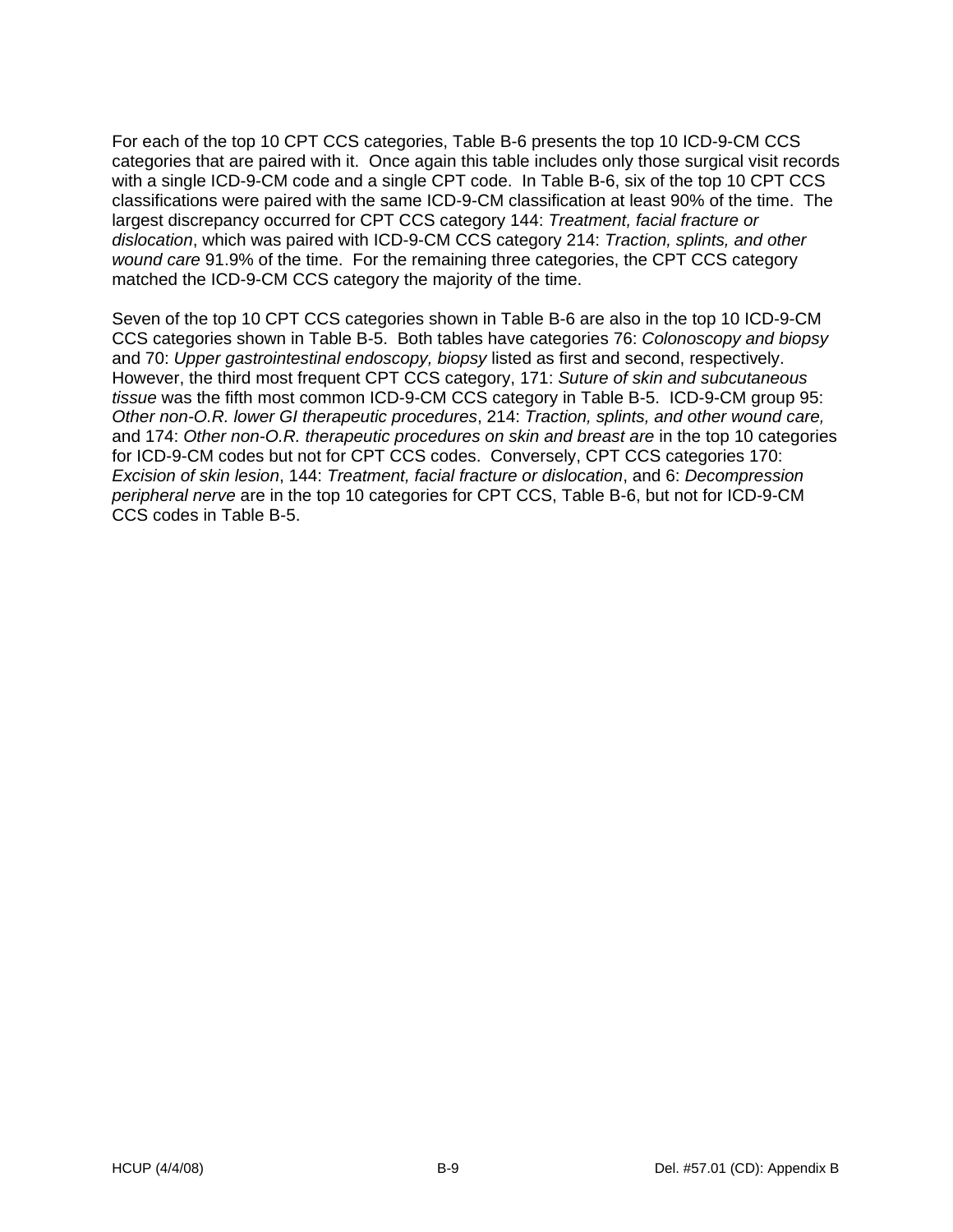#### **Table B-6: Pairing Between CPT CCS and ICD-9-CM CCS Categories for Top 10 CPT Categories, Surgical Visit Records with a Single ICD-9-CM Code and a Single CPT Code Available through the HCUP Central Distributor, 2005 SASD-CD Ambulatory Surgeries**

|                |         | <b>CPT-CCS</b>             |                                                          | ICD-9-CM-CCS                                   |                            |                                                                      |                |  |
|----------------|---------|----------------------------|----------------------------------------------------------|------------------------------------------------|----------------------------|----------------------------------------------------------------------|----------------|--|
| <b>Rank</b>    | N       | <b>CCS</b><br><b>Group</b> | <b>Description</b>                                       | <b>Rank</b><br><b>of</b><br><b>CPT</b><br>Code | <b>CCS</b><br><b>Group</b> | <b>Description</b>                                                   | <b>Percent</b> |  |
|                | 712,353 | 76                         | 76: Colonoscopy and                                      | 1                                              | 76                         | 76: Colonoscopy and biopsy                                           | 71.79          |  |
|                |         |                            | biopsy                                                   | $\overline{c}$                                 | 95                         | 95: Other non-O.R. lower GI therapeutic procedures                   | 27.26          |  |
|                |         |                            |                                                          | 3                                              | 77                         | 77: Proctoscopy and anorectal biopsy                                 | 0.70           |  |
|                |         |                            |                                                          | 4                                              | 92                         | 92: Other bowel diagnostic procedures                                | 0.16           |  |
|                |         |                            |                                                          | 5                                              | 70                         | 70: Upper gastrointestinal endoscopy, biopsy                         | 0.03           |  |
|                |         |                            |                                                          | 6                                              | 96                         | 96: Other O.R. lower GI therapeutic procedures                       | 0.01           |  |
|                |         |                            |                                                          | 7                                              | 79                         | 79: Local excision of large intestine lesion (not endoscopic)        | 0.01           |  |
|                |         |                            |                                                          | 8                                              | 231                        | 231: Other therapeutic procedures                                    | 0.01           |  |
|                |         |                            |                                                          | 9                                              | 33                         | 33: Other O.R. therapeutic procedures on nose, mouth and pharynx     | 0.00           |  |
|                |         |                            |                                                          | 10                                             | 30                         | 30: Tonsillectomy and/or adenoidectomy                               | 0.00           |  |
| $\overline{2}$ | 237,431 |                            | 70<br>70: Upper<br>gastrointestinal<br>endoscopy, biopsy |                                                | 70                         | 70: Upper gastrointestinal endoscopy, biopsy                         | 97.13          |  |
|                |         |                            |                                                          | $\overline{c}$                                 | 93                         | 93: Other non-O.R. upper GI therapeutic procedures                   | 1.69           |  |
|                |         |                            |                                                          | 3                                              | 76                         | 76: Colonoscopy and biopsy                                           | 0.34           |  |
|                |         |                            |                                                          | $\overline{4}$                                 | 92                         | 92: Other bowel diagnostic procedures                                | 0.27           |  |
|                |         |                            |                                                          | 5                                              | 229                        | 229: Nonoperative removal of foreign body                            | 0.19           |  |
|                |         |                            |                                                          | 6                                              | 95                         | 95: Other non-O.R. lower GI therapeutic procedures                   | 0.14           |  |
|                |         |                            |                                                          | $\overline{7}$                                 | 69                         | 69: Esophageal dilatation                                            | 0.06           |  |
|                |         |                            |                                                          | 8                                              | 94                         | 94: Other O.R. upper GI therapeutic procedures                       | 0.05           |  |
|                |         |                            |                                                          | 9                                              | 110                        | 110: Other diagnostic procedures of urinary tract                    | 0.05           |  |
|                |         |                            |                                                          | 10                                             | 194                        | 194: Diagnostic ultrasound of gastrointestinal tract                 | 0.03           |  |
| 3              | 197,902 | 171                        | 171: Suture of skin and                                  | $\mathbf 1$                                    | 171                        | 171: Suture of skin and subcutaneous tissue                          | 85.52          |  |
|                |         |                            | subcutaneous tissue                                      | 2                                              | 19                         | 19: Other therapeutic procedures on eyelids, conjunctiva, cornea     | 6.02           |  |
|                |         |                            |                                                          | 3                                              | 32                         | 32: Other non-O.R. therapeutic procedures on nose, mouth and pharynx | 4.83           |  |
|                |         |                            |                                                          | 4                                              | 28                         | 28: Plastic procedures on nose                                       | 1.46           |  |
|                |         |                            |                                                          | 5                                              | 26                         | 26: Other therapeutic ear procedures                                 | 1.14           |  |
|                |         |                            |                                                          | 6                                              | 175                        | 175: Other O.R. therapeutic procedures on skin and breast            | 0.29           |  |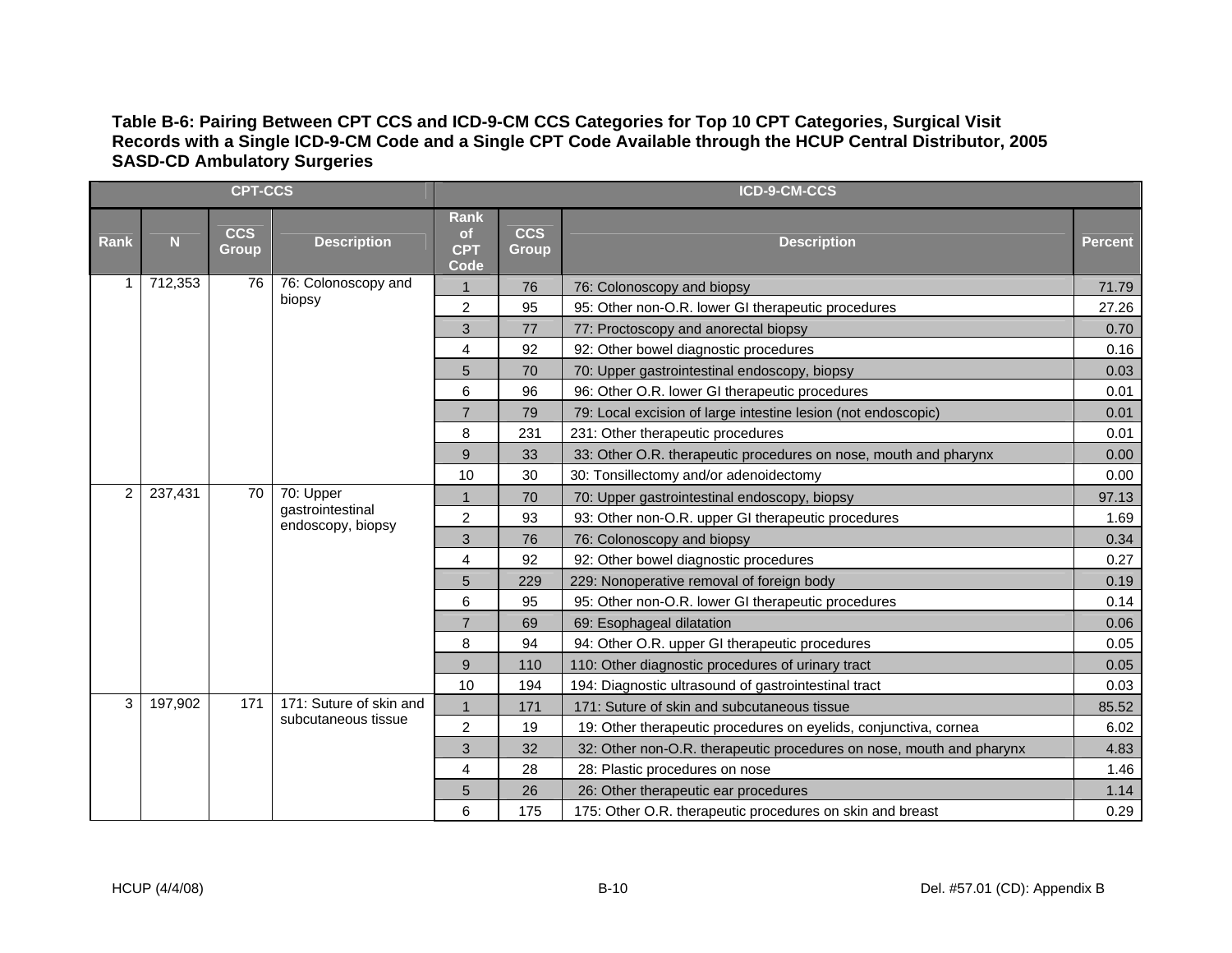| <b>CPT-CCS</b> |         |                            |                                                   | ICD-9-CM-CCS                            |                            |                                                                                    |                |  |
|----------------|---------|----------------------------|---------------------------------------------------|-----------------------------------------|----------------------------|------------------------------------------------------------------------------------|----------------|--|
| <b>Rank</b>    | N       | <b>CCS</b><br><b>Group</b> | <b>Description</b>                                | Rank<br><b>of</b><br><b>CPT</b><br>Code | <b>CCS</b><br><b>Group</b> | <b>Description</b>                                                                 | <b>Percent</b> |  |
|                |         |                            |                                                   | $\overline{7}$                          | 160                        | 160: Other therapeutic procedures on muscles and tendons                           | 0.19           |  |
|                |         |                            |                                                   | 8                                       | 132                        | 132: Other O.R. therapeutic procedures, female organs                              | 0.12           |  |
|                |         |                            |                                                   | 9                                       | 33                         | 33: Other O.R. therapeutic procedures on nose, mouth and pharynx                   | 0.09           |  |
|                |         |                            |                                                   | 10                                      | 118                        | 118: Other O.R. therapeutic procedures, male genital                               | 0.09           |  |
| 4              | 191,187 | 15                         | 15: Lens and cataract                             | $\mathbf{1}$                            | 15                         | 15: Lens and cataract procedures                                                   | 99.56          |  |
|                |         |                            | procedures                                        | $\overline{c}$                          | 17                         | 17: Destruction of lesion of retina and choroid                                    | 0.32           |  |
|                |         |                            |                                                   | $\mathbf{3}$                            | 20                         | 20: Other intraocular therapeutic procedures                                       | 0.08           |  |
|                |         |                            |                                                   | $\overline{4}$                          | 32                         | 32: Other non-O.R. therapeutic procedures on nose, mouth and pharynx               | 0.00           |  |
|                |         |                            |                                                   | $\sqrt{5}$                              | 33                         | 33: Other O.R. therapeutic procedures on nose, mouth and pharynx                   | 0.00           |  |
|                |         |                            |                                                   | 6                                       | 21                         | 21: Other extraocular muscle and orbit therapeutic procedures                      | 0.00           |  |
|                |         |                            |                                                   | $\overline{7}$                          | 175                        | 175: Other O.R. therapeutic procedures on skin and breast                          | 0.00           |  |
|                |         |                            |                                                   | 8                                       | 14                         | 14: Glaucoma procedures                                                            | 0.00           |  |
|                |         |                            |                                                   | 9                                       | 19                         | 19: Other therapeutic procedures on eyelids, conjunctiva, cornea                   | 0.00           |  |
|                |         |                            |                                                   | 10                                      | 23                         | 23: Myringotomy                                                                    | 0.00           |  |
| 5              | 82,553  | 5                          | 5: Insertion of catheter                          | $\mathbf{1}$                            | 5                          | 5: Insertion of catheter or spinal stimulator and injection into spinal canal      | 92.48          |  |
|                |         |                            | or spinal stimulator and<br>injection into spinal | $\overline{c}$                          | 8                          | 8: Other non-O.R. or closed therapeutic nervous system procedures                  | 5.41           |  |
|                |         |                            | canal                                             | 3                                       | 9                          | 9: Other O.R. therapeutic nervous system procedures                                | 1.06           |  |
|                |         |                            |                                                   | $\overline{4}$                          | 156                        | 156: Injections and aspirations of muscles, tendons, bursa, joints and soft tissue | 0.42           |  |
|                |         |                            |                                                   | 5                                       | 174                        | 174: Other non-O.R. therapeutic procedures on skin and breast                      | 0.23           |  |
|                |         |                            |                                                   | 6                                       | 231                        | 231: Other therapeutic procedures                                                  | 0.20           |  |
|                |         |                            |                                                   | $\overline{7}$                          | 226                        | 226: Other diagnostic radiology and related techniques                             | 0.04           |  |
|                |         |                            |                                                   | 8                                       | 3                          | 3: Laminectomy, excision intervertebral disc                                       | 0.03           |  |
|                |         |                            |                                                   | 9                                       | 175                        | 175: Other O.R. therapeutic procedures on skin and breast                          | 0.02           |  |
|                |         |                            |                                                   | 10                                      | 163                        | 163: Other non-O.R. therapeutic procedures on musculoskeletal system               | 0.02           |  |
| 6              | 65,563  | 144                        | 144: Treatment, facial<br>fracture or dislocation | $\mathbf{1}$                            | 214                        | 214: Traction, splints, and other wound care                                       | 91.87          |  |
|                |         |                            |                                                   | $\overline{2}$                          | 32                         | 32: Other non-O.R. therapeutic procedures on nose, mouth and pharynx               | 5.47           |  |
|                |         |                            |                                                   | $\mathbf{3}$                            | 144                        | 144: Treatment, facial fracture or dislocation                                     | 1.71           |  |
|                |         |                            |                                                   | 4                                       | 33                         | 33: Other O.R. therapeutic procedures on nose, mouth and pharynx                   | 0.83           |  |
|                |         |                            |                                                   | 5                                       | 28                         | 28: Plastic procedures on nose                                                     | 0.03           |  |
|                |         |                            |                                                   | 6                                       | 9                          | 9: Other O.R. therapeutic nervous system procedures                                | 0.03           |  |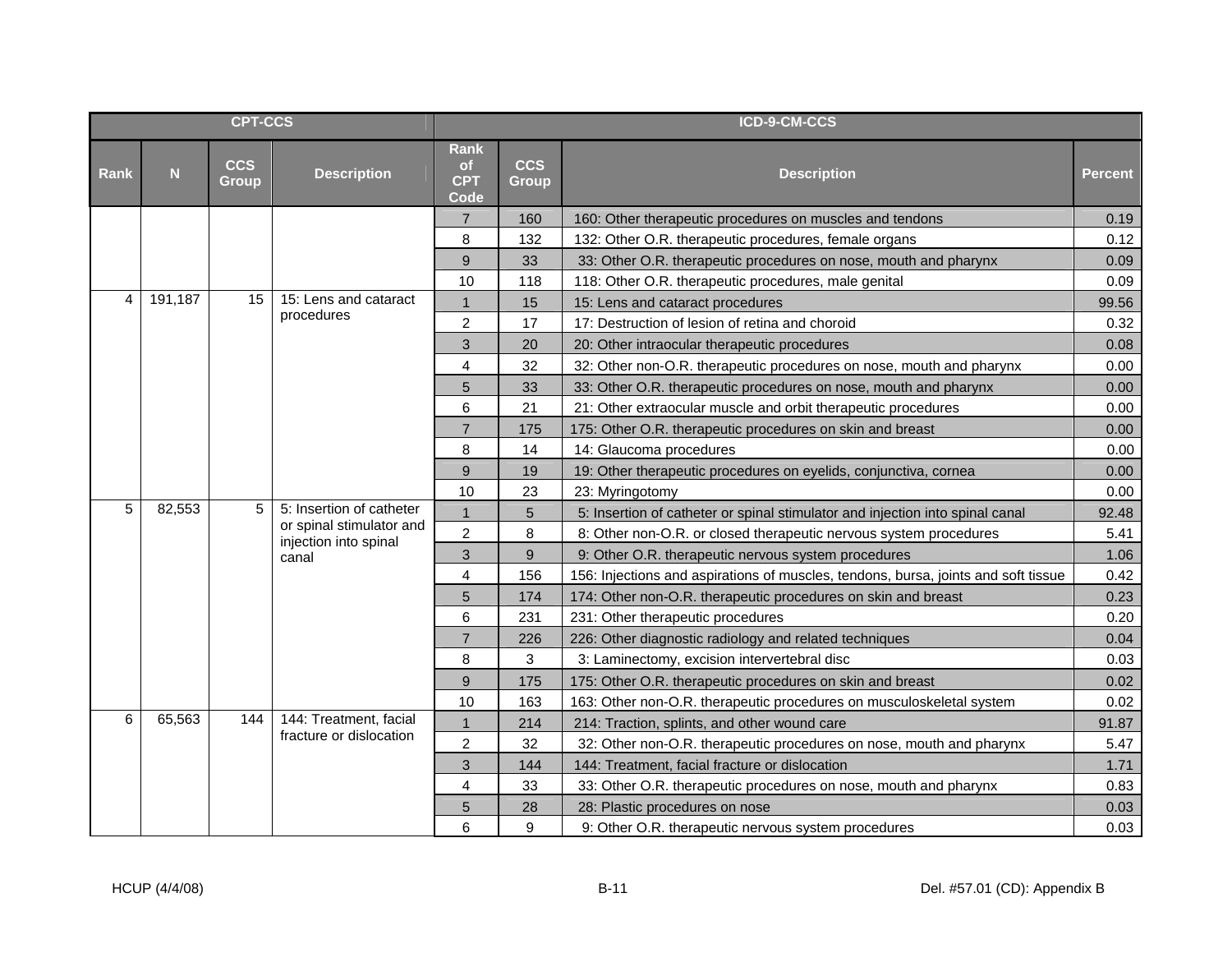| <b>CPT-CCS</b> |        |                            |                                                             |                                         |                            | ICD-9-CM-CCS                                                         |                |
|----------------|--------|----------------------------|-------------------------------------------------------------|-----------------------------------------|----------------------------|----------------------------------------------------------------------|----------------|
| Rank           | N      | <b>CCS</b><br><b>Group</b> | <b>Description</b>                                          | Rank<br><b>of</b><br><b>CPT</b><br>Code | <b>CCS</b><br><b>Group</b> | <b>Description</b>                                                   | <b>Percent</b> |
|                |        |                            |                                                             | $\overline{7}$                          | 164                        | 164: Other O.R. therapeutic procedures on musculoskeletal system     | 0.03           |
|                |        |                            |                                                             | 8                                       | 148                        | 148: Other fracture and dislocation procedure                        | 0.01           |
|                |        |                            |                                                             | 9                                       | 170                        | 170: Excision of skin lesion                                         | 0.01           |
|                |        |                            |                                                             | 10                                      | 31                         | 31: Diagnostic procedures on nose, mouth and pharynx                 | 0.00           |
| $\overline{7}$ | 63,711 | 170                        | 170: Excision of skin                                       | $\overline{1}$                          | 170                        | 170: Excision of skin lesion                                         | 69.38          |
|                |        |                            | lesion                                                      | $\overline{c}$                          | 166                        | 166: Lumpectomy, quadrantectomy of breast                            | 11.32          |
|                |        |                            |                                                             | 3                                       | 174                        | 174: Other non-O.R. therapeutic procedures on skin and breast        | 5.31           |
|                |        |                            |                                                             | 4                                       | 160                        | 160: Other therapeutic procedures on muscles and tendons             | 4.41           |
|                |        |                            |                                                             | 5                                       | 26                         | 26: Other therapeutic ear procedures                                 | 2.28           |
|                |        |                            |                                                             | 6                                       | 19                         | 19: Other therapeutic procedures on eyelids, conjunctiva, cornea     | 1.63           |
|                |        |                            |                                                             | $\overline{7}$                          | 33                         | 33: Other O.R. therapeutic procedures on nose, mouth and pharynx     | 1.30           |
|                |        |                            |                                                             | 8                                       | 32                         | 32: Other non-O.R. therapeutic procedures on nose, mouth and pharynx | 1.12           |
|                |        |                            |                                                             | 9                                       | 132                        | 132: Other O.R. therapeutic procedures, female organs                | 0.94           |
|                |        |                            |                                                             | 10                                      | 96                         | 96: Other O.R. lower GI therapeutic procedures                       | 0.65           |
| 8              | 62,347 | 160                        | 160: Other therapeutic                                      | $\mathbf{1}$                            | 160                        | 160: Other therapeutic procedures on muscles and tendons             | 95.13          |
|                |        |                            | procedures on muscles<br>and tendons                        | $\overline{2}$                          | 162                        | 162: Other O.R. therapeutic procedures on joints                     | 2.62           |
|                |        |                            |                                                             | 3                                       | 99                         | 99: Other O.R. gastrointestinal therapeutic procedures               | 0.73           |
|                |        |                            |                                                             | $\overline{4}$                          | 154                        | 154: Arthroplasty other than hip or knee                             | 0.23           |
|                |        | 5<br>42                    | 42: Other O.R. therapeutic procedures on respiratory system | 0.21                                    |                            |                                                                      |                |
|                |        |                            |                                                             | $6\phantom{1}6$                         | 170                        | 170: Excision of skin lesion                                         | 0.21           |
|                |        |                            |                                                             | $\overline{7}$                          | 161                        | 161: Other O.R. therapeutic procedures on bone                       | 0.19           |
|                |        |                            |                                                             | 8                                       | 150                        | 150: Division of joint capsule, ligament or cartilage                | 0.12           |
|                |        |                            |                                                             | 9                                       | 174                        | 174: Other non-O.R. therapeutic procedures on skin and breast        | 0.09           |
|                |        |                            |                                                             | 10                                      | 143                        | 143: Bunionectomy or repair of toe deformities                       | 0.09           |
| 9              | 59,063 | 30                         | 30: Tonsillectomy<br>and/or adenoidectomy                   | $\mathbf{1}$                            | 30                         | 30: Tonsillectomy and/or adenoidectomy                               | 99.87          |
|                |        |                            |                                                             | $\overline{c}$                          | 33                         | 33: Other O.R. therapeutic procedures on nose, mouth and pharynx     | 0.09           |
|                |        |                            |                                                             | 3                                       | 25                         | 25: Diagnostic procedures on ear                                     | 0.01           |
|                |        |                            |                                                             | 4                                       | 76                         | 76: Colonoscopy and biopsy                                           | 0.00           |
|                |        |                            |                                                             | 5                                       | 85                         | 85: Inguinal and femoral hernia repair                               | 0.00           |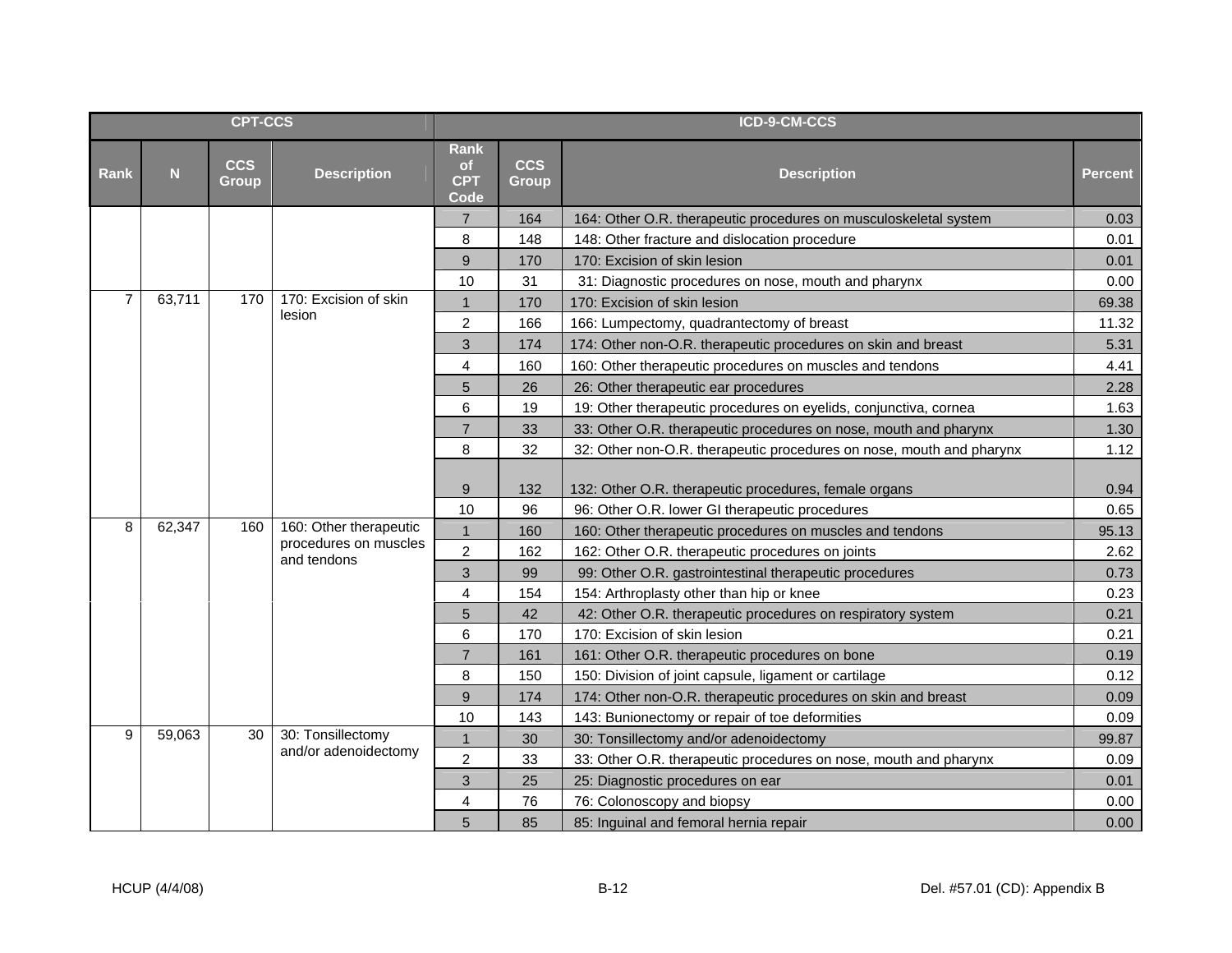| <b>CPT-CCS</b> |        |                            |                    | ICD-9-CM-CCS                            |                                                           |                                                                      |                  |      |  |  |   |   |                                                     |                  |  |   |                                   |       |
|----------------|--------|----------------------------|--------------------|-----------------------------------------|-----------------------------------------------------------|----------------------------------------------------------------------|------------------|------|--|--|---|---|-----------------------------------------------------|------------------|--|---|-----------------------------------|-------|
| Rank           | N      | <b>CCS</b><br><b>Group</b> | <b>Description</b> | Rank<br><b>of</b><br><b>CPT</b><br>Code | <b>CCS</b><br><b>Group</b>                                | <b>Description</b>                                                   | <b>Percent</b>   |      |  |  |   |   |                                                     |                  |  |   |                                   |       |
|                |        |                            |                    | 6                                       | 160                                                       | 160: Other therapeutic procedures on muscles and tendons             | 0.00             |      |  |  |   |   |                                                     |                  |  |   |                                   |       |
|                |        |                            |                    |                                         | 6                                                         | 6: Decompression peripheral nerve                                    | 0.00             |      |  |  |   |   |                                                     |                  |  |   |                                   |       |
|                |        |                            |                    | 8                                       | 32                                                        | 32: Other non-O.R. therapeutic procedures on nose, mouth and pharynx | 0.00             |      |  |  |   |   |                                                     |                  |  |   |                                   |       |
|                |        |                            |                    | 9                                       | 62                                                        | 62: Other diagnostic cardiovascular procedures                       | 0.00             |      |  |  |   |   |                                                     |                  |  |   |                                   |       |
|                |        |                            |                    | 10                                      | 86                                                        | 86: Other hernia repair                                              | 0.00             |      |  |  |   |   |                                                     |                  |  |   |                                   |       |
| 10             | 52,569 | 6                          |                    |                                         |                                                           |                                                                      |                  |      |  |  |   |   |                                                     | 6: Decompression |  | 6 | 6: Decompression peripheral nerve | 95.84 |
|                |        |                            |                    | peripheral nerve                        |                                                           |                                                                      |                  |      |  |  | 2 | 9 | 9: Other O.R. therapeutic nervous system procedures | 2.82             |  |   |                                   |       |
|                |        |                            |                    |                                         | 3                                                         | 149                                                                  | 149: Arthroscopy | 1.22 |  |  |   |   |                                                     |                  |  |   |                                   |       |
|                |        |                            |                    |                                         | 148<br>148: Other fracture and dislocation procedure<br>4 |                                                                      | 0.07             |      |  |  |   |   |                                                     |                  |  |   |                                   |       |
|                |        |                            |                    | 5                                       | 160                                                       | 160: Other therapeutic procedures on muscles and tendons             | 0.02             |      |  |  |   |   |                                                     |                  |  |   |                                   |       |
|                |        |                            |                    | 6                                       | 150                                                       | 150: Division of joint capsule, ligament or cartilage                | 0.01             |      |  |  |   |   |                                                     |                  |  |   |                                   |       |
|                |        |                            |                    | $\overline{7}$                          | 151                                                       | 151: Excision of semilunar cartilage of knee                         | 0.00             |      |  |  |   |   |                                                     |                  |  |   |                                   |       |
|                |        |                            |                    | 8                                       | 162                                                       | 162: Other O.R. therapeutic procedures on joints                     | 0.00             |      |  |  |   |   |                                                     |                  |  |   |                                   |       |
|                |        |                            |                    | 9                                       | 166                                                       | 166: Lumpectomy, quadrantectomy of breast                            | 0.00             |      |  |  |   |   |                                                     |                  |  |   |                                   |       |
|                |        |                            |                    | 10                                      | 19                                                        | 19: Other therapeutic procedures on eyelids, conjunctiva, cornea     | 0.00             |      |  |  |   |   |                                                     |                  |  |   |                                   |       |